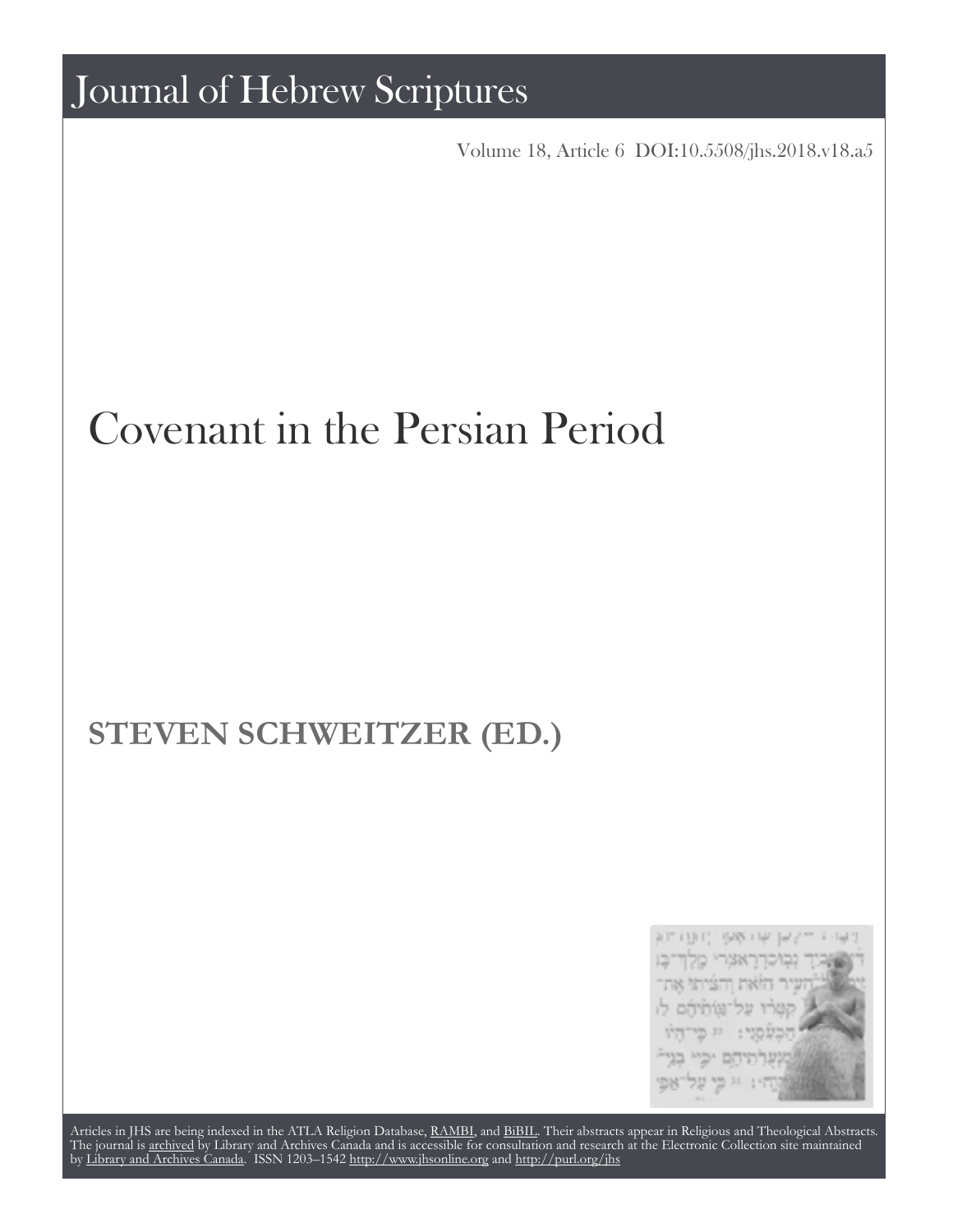## **COVENANT IN THE PERSIAN PERIOD**

#### EDITED BY STEVEN SCHWEITZER

2. Thomas B. Dozeman, [Essays on the Pentateuch and Jeremiah](#page-5-0)

4. Melody D. Knowles, Essays on [Psalms, Wisdom Literature,](#page-21-0)  and [Joel](#page-21-0)

5. Thomas Römer, [Essays on the Historical Books \(Deuteronomistic](#page-31-0)  [History\) and Chronicles, Ezra, and Nehemiah](#page-31-0)

Editors' note: In the following essays, full bibliographical information is provided for the book under review when it is referenced for the first time. Further references to the book, including references to specific chapters, use the abbreviated title: *Covenant in the Persian Period*.

<sup>1.</sup> Steven Schweitzer, [Introduction to Review Essays](#page-3-0)

<sup>3.</sup> Sean Burt, Essays on Isa 24–[27, Haggai, Zechariah, and Malachi](#page-13-0)

<sup>6.</sup> Richard J. Bautch, [A Response and Further Thoughts](#page-43-0)

<sup>7.</sup> Gary N. Knoppers, [The End of Israelite Religion? A Response](#page-49-0)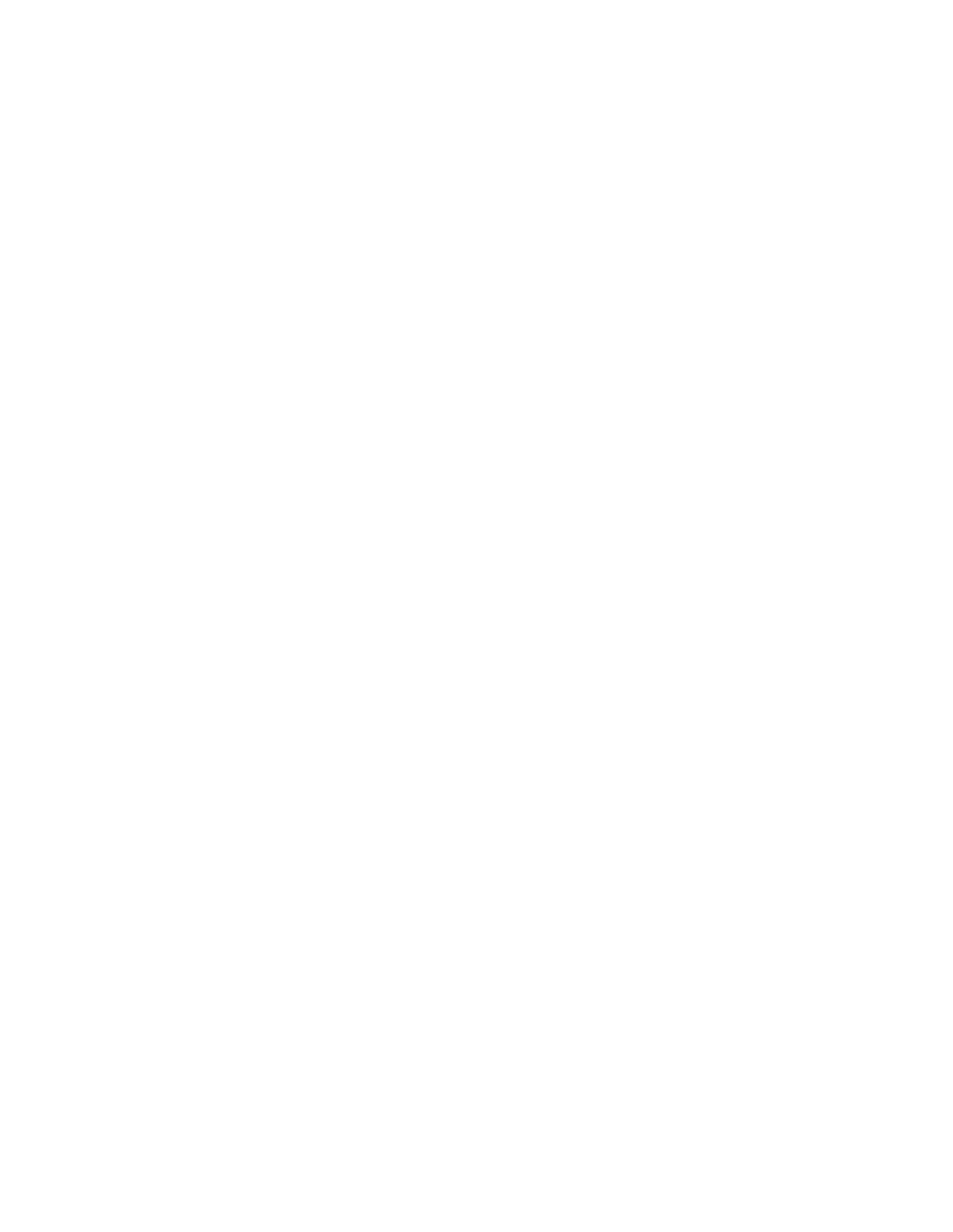### <span id="page-3-0"></span>**INTRODUCTION TO REVIEW ESSAYS**

#### STEVEN SCHWEITZER BETHANY THEOLOGICAL SEMINARY

The following essays reflect scholarly interactions in a panel review session of the Chronicles–Ezra–Nehemiah Section of the Society of Biblical Literature at its annual meeting in November 2016 in San Antonio, Texas. The recent publication, *Covenant in the Persian Period: From Genesis to Chronicles*, edited by Richard J. Bautch and Gary N. Knoppers (Winona Lake, IN: Eisenbrauns, 2015), contains 22 essays on the topic of covenant within various Hebrew Bible texts. These essays were distributed among four reviewers, each with expertise in that particular material. The two editors of the volume offered responses. The session was lively, with rich discussion and conversation. The order here reflects the sequence in which they were presented.

As one of the co-chairs of the Chronicles–Ezra–Nehemiah Section, it was my privilege to help organize and then to preside at the session. It has been an additional honor to edit these presentations for publication. Thanks to Christophe Nihan and Anna Angelini with the *Journal of Hebrew Scriptures* for their support. However, it is the four panel reviewers and two respondents who deserve the greatest thanks for insightful comments and probing ideas: Thomas B. Dozeman, Sean Burt, Melody D. Knowles, Thomas Römer, Richard J. Bautch, and Gary N. Knoppers. This volume of essays is an important contribution to the field of biblical studies and the critical reviews here only enhance its value in the future for those working on the topic of covenant and on these various texts in the Hebrew Bible.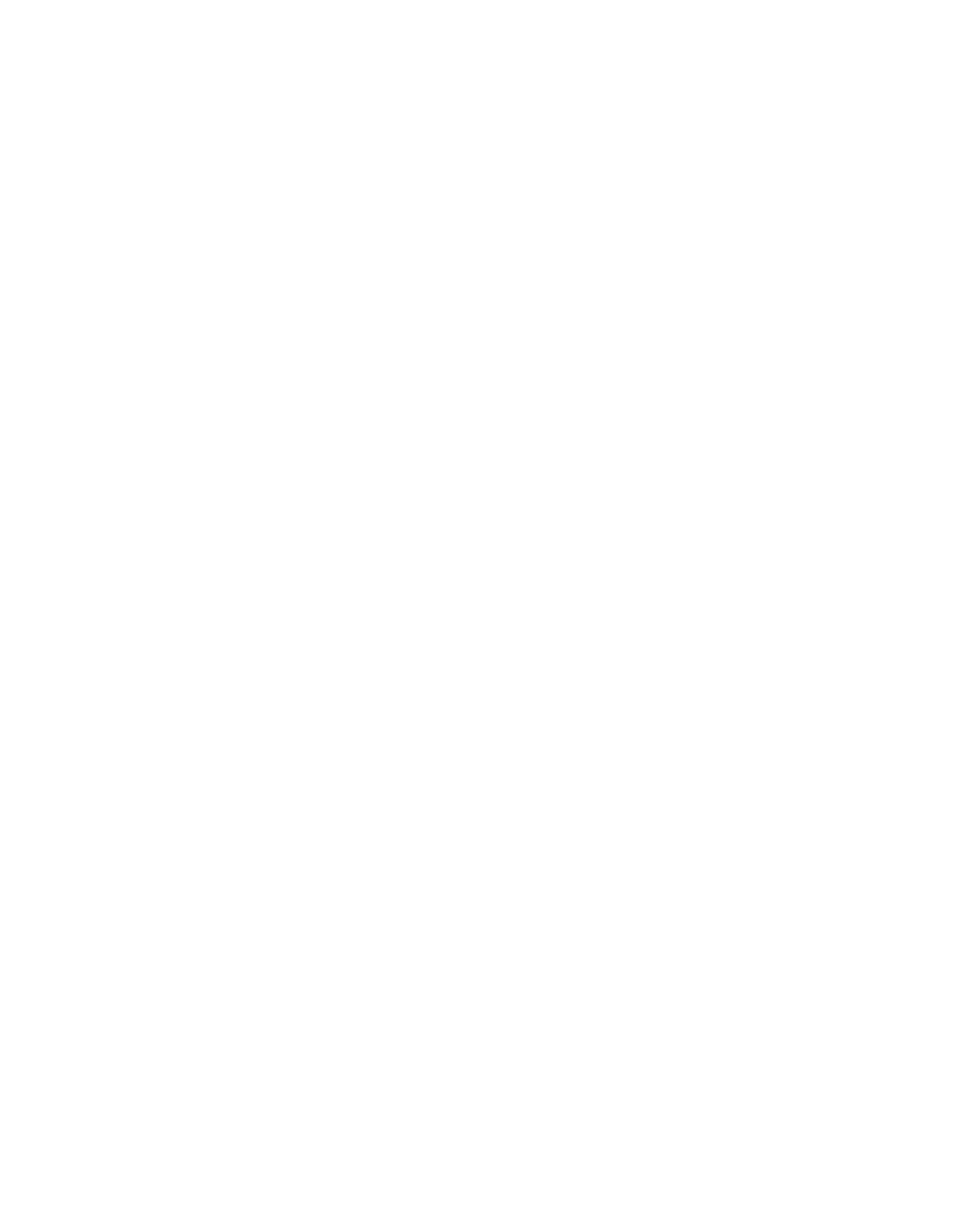## <span id="page-5-0"></span>**ESSAYS ON THE PENTATEUCH AND JEREMIAH**

#### THOMAS B. DOZEMAN UNITED THEOLOGICAL SEMINARY

The volume, *Covenant in the Persian Period*, explores the transformation of covenant in the postexilic period as a vehicle for Judean identity.<sup>1</sup> The editors note that the long history of research on covenant in the earlier periods of ancient Israel often left the Persian period unexplored, hence the need for the present volume.<sup>2</sup> They explain further that the function of covenant in the Persian period is intended to establish the unique relationship between Yahweh and Israel, which required clarification concerning the past relationship of Yahweh with the ancestors, as well as Israel's present relationships *externally* with foreign nations and *internally* among the diverse Israelite communities.

I will review two bodies of literature that reflect the active role of covenant in the Persian period: the Pentateuch and the book of Jeremiah. Three issues in particular are highlighted in the Introduction as central for understanding covenant: (1) how covenant is conceived in the Persian period; (2) the influence of Persian ideology on the formation of covenant; and (3) the criteria required for interpreting covenant in the Hebrew Bible, especially whether study should be limited to the occurrences of the Hebrew word ברית, or expanded to include larger themes that exceed the specific use of the term .ברית <sup>3</sup> My review will follow this three-part structure.

<sup>1</sup> R.J. Bautch and G.N. Knoppers (eds.), *Covenant in the Persian Period: From Genesis to Chronicles* (Winona Lake, IN: Eisenbrauns, 2015).

<sup>2</sup> See, for example, the classical studies by K. Baltzer, *The Covenant Formulary in Old Testament, Jewish and Early Christian Writings*, trans. D.E. Green (Minneapolis: Fortress, 1971); D.R. Hillers, *Covenant: The History of a Biblical Idea* (Baltimore: Johns Hopkins University Press, 1969); G. Mendenhall, *Law and Covenant in Israel and the Ancient Near East* (Pittsburgh: Presbyterian Board of Colportage of Western Pennsylvania, 1955); D. McCarthy, *Treaty and Covenant: A Study in Form in the Ancient Oriental Documents*, 2nd ed. (AnBib, 21a; Rome: Pontifical Biblical Institute, 1978); and M. Weinfeld, "The Covenant of Grant in the Old Testament and in the Ancient Near East," *JAOS* 90 (1970), 184–93.

<sup>3</sup> R.J. Bautch and G.N. Knoppers, "Introduction," in Bautch and Knoppers, *Covenant in the Persian Period*, 1–19 (4–7).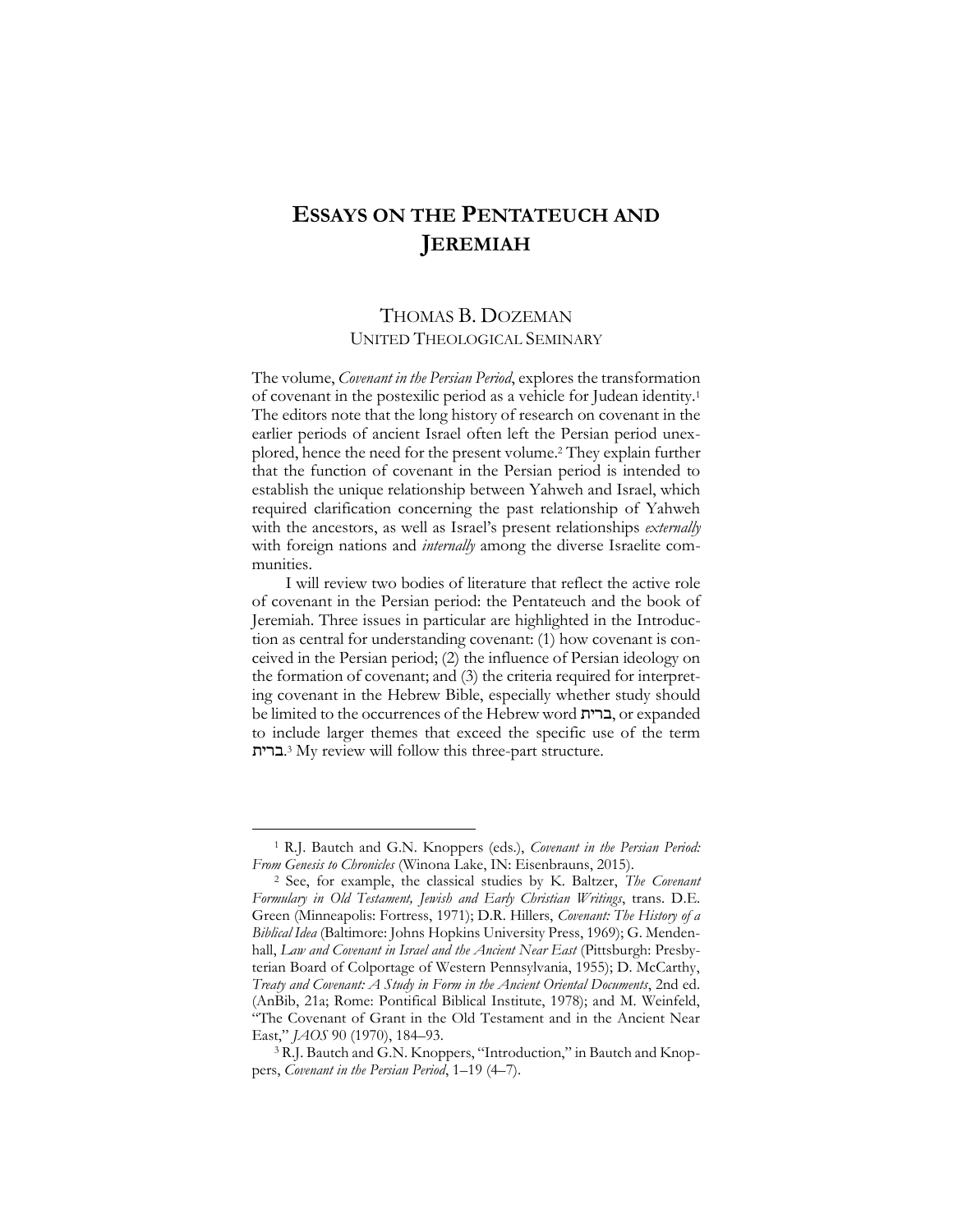#### **MEANING OF COVENANT**

#### **COVENANT IN THE PENTATEUCH**

The four contributions on the Pentateuch examine both the Priestly and the non-Priestly conceptions of covenant in the Persian period. Jakob Wöhrle<sup>4</sup> and Andreas Schüle<sup>5</sup> explore the meaning of the "eternal covenant" in Priestly literature in general; Thomas Hieke<sup>6</sup> narrows the scope of study to the Holiness Code and the meaning of covenant in Lev 26; and Wolfgang Oswald provides a summary of the changing meaning of the revelation at Sinai in non-Priestly literature when the theme of covenant is introduced by Deuteronomistic redactors.<sup>7</sup>

Wöhrle and Schüle note the strong influence of Walter Zimmerli in the interpretation of covenant within Priestly literature.<sup>8</sup> Zimmerli emphasized the unilateral and unconditional nature of covenant in the Priestly account of Noah (Gen 9) and in the covenant with Abraham (Gen 17). These covenants of pure grace are similar in content, according to Zimmerli, and their unconditional character is strengthened by the absence of covenant at Sinai in Priestly literature.

Both Wöhrle and Schüle qualify the interpretation of Zimmerli. Wöhrle argues that the content of covenant in Priestly literature provides a more nuanced interpretation of what the author intended in using the term "everlasting covenant." He notes a progression in the content of covenant from Noah (Gen 9), which underscores that all of humanity will inhabit the earth, to the covenant with Abraham (Gen 17), which introduces difference among the nations (and thus identity) when it states that Abraham and his descendants will occupy the land of Canaan.<sup>9</sup> Schüle qualifies Zimmerli's additional conclusion that covenant is absent at Sinai, noting the central role of Sabbath as an "eternal covenant" (Exod 31:16), which he argues is part of the Priestly source.<sup>10</sup> The inclusion of covenant at Sinai challenges the assumption that the Priestly literature did not contain a

<sup>4</sup> J. Wöhrle, "Abraham amidst the Nations: The Priestly Concept of Covenant and the Persian Imperial Ideology," in Bautch and Knoppers, *Covenant in the Persian Period*, 23–39.

<sup>5</sup> A. Schüle, "The 'Eternal Covenant' in the Priestly Pentateuch and the Major Prophets," in Bautch and Knoppers, *Covenant in the Persian Period*, 41– 58.

<sup>6</sup> T. Hieke, "The Covenant in Leviticus 26: A Concept of Admonition and Redemption," in Bautch and Knoppers, *Covenant in the Persian Period*, 75–89.

<sup>7</sup> W. Oswald, "Correlating the Covenants in Exodus 24 and Exodus 34," in Bautch and Knoppers, *Covenant in the Persian Period*, 59–73.

<sup>8</sup> W. Zimmerli, "Sinaibund und Abrahambund: Ein Beitrag zum Verständnis der Priesterschrift," *TZ* 16 (1960), 268–80; see also idem, *Gottes Offenbarung: Gesammelte Aufsätze* (TB, 9; München: Kaiser, 1963).

<sup>9</sup> Wöhrle, "Abraham amidst the Nations," 24–30.

<sup>10</sup> The identification of Exod 31:12–17 as part of the Priestly source is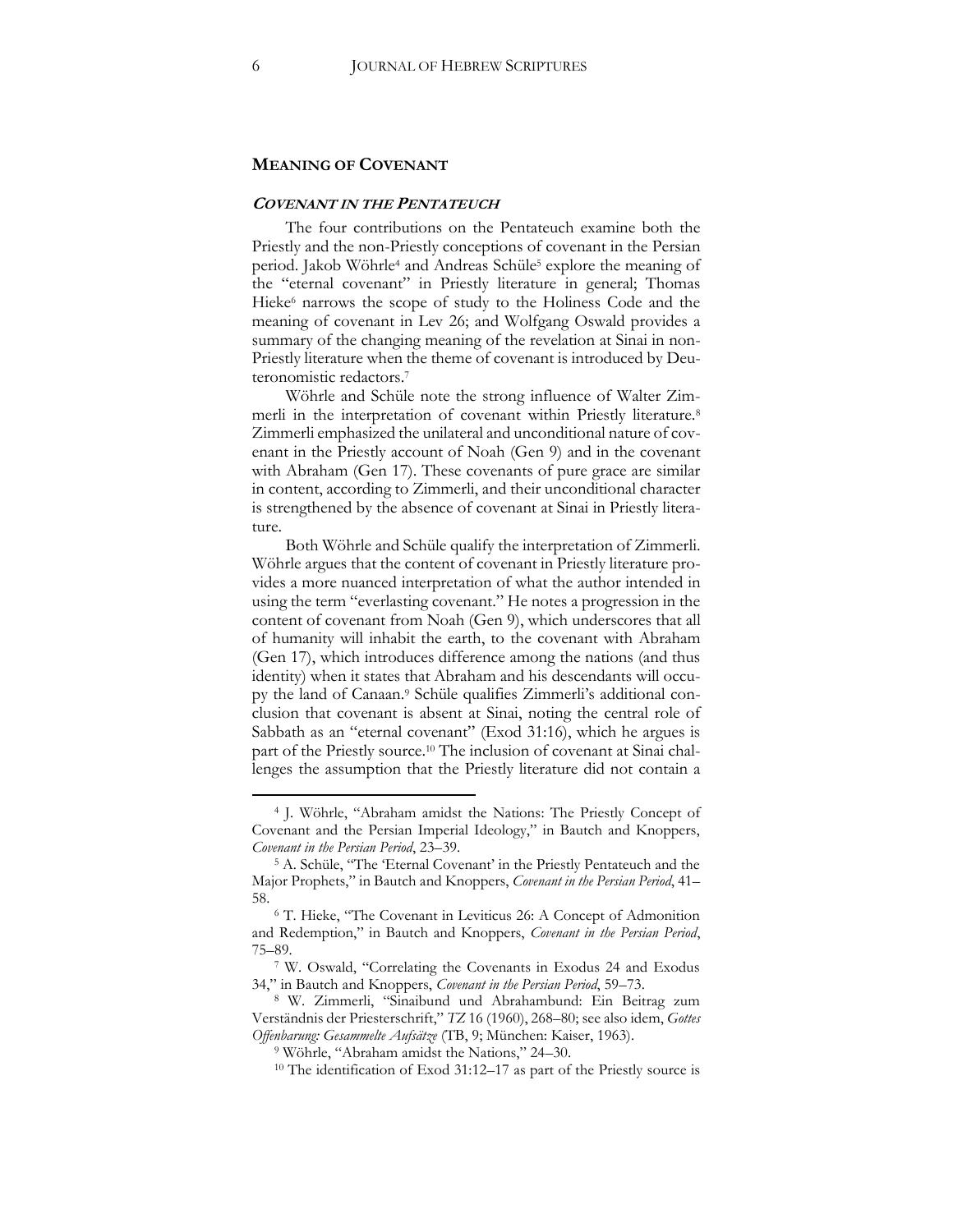version of the covenant at Sinai and that it lacked covenantal conditions. Schüle explores a more complex relationship between divine promise and human obligation in the Priestly understanding of covenant. He argues that the Priestly author separated the *concept* of the "eternal covenant" to Noah (Gen 9), Abraham (Gen 17), and Israel at Sinai (Exod 31) from *specific laws*, which reflects a similar trend in exilic prophetic discourse, such as Ezekiel, Second Isaiah, and Jeremiah.<sup>11</sup> The result is that the covenant can be "eternal" because it defines the relationship between God and all humanity (Gen 9) and Israel (Gen 17; Exod 31); it does not include the "human response to it." Human obligation retains a role in covenant; it allows Israel to observe Sabbath as a means of "holding on to the eternal covenant."12

Hieke describes the same complex relationships within covenant in the Holiness Code, where divine promise and human obligation form a dynamic relationship in Lev 26. He too separates covenant from specific legislation as Schüle, using the metaphor of the suzerain. Covenant for Hieke represents the authority of Yahweh as the suzerain who decides the fate of subjects when laws are broken.<sup>13</sup> For this reason, particular legal actions of Israel do not determine the fate of the covenant relationship—only the suzerain has this power. During the breakdown of the covenant relationship from the Neo-Babylonian exile, Hieke underscores the developing power of Israel to confess sins through penitential prayers, which prompts God to "remember" covenant even at times when Israel breaks it.<sup>14</sup> The interplay of penitential prayer and the divine memory of covenant create the possibility for the redemption of Israel in the Persian period.

Oswald traces the conception of covenant in the revelation at Sinai. He concludes that covenant is not part of the pre-Deuteronomistic version of Exod 18–24, which represents a postmonarchic account of theophany and the revelation of law including the Decalogue and the Book of the Covenant.<sup>15</sup> The theme of covenant is introduced in the Deuteronomistic expansion of the narrative (e.g., Exod 19:5), which also transforms the identity of Israel into a "treasured" (19:5) and "holy" (19:6) people. The related cluster of motifs indicates the importance of covenant and identity in the Deuteronomistic expansion.<sup>16</sup> The insertion of covenant is also meant to rein-

debated, with many interpreters assigning the text to later additions to the Priestly source. See the review of the literary arguments to support different views of composition as well as Schüle's reasons for assigning the text to the Priestly source (Schüle, "The 'Eternal Covenant'," 43–47).

<sup>11</sup> Schüle, "The 'Eternal Covenant'," 48–53.

<sup>12</sup> Ibid., 56.

<sup>13</sup> Hieke, "The Covenant in Leviticus 26," 78.

<sup>14</sup> Ibid., 78–83.

<sup>15</sup> Oswald, "Correlating the Covenants in Exodus," 60–65.

<sup>16</sup> Ibid., 65–69.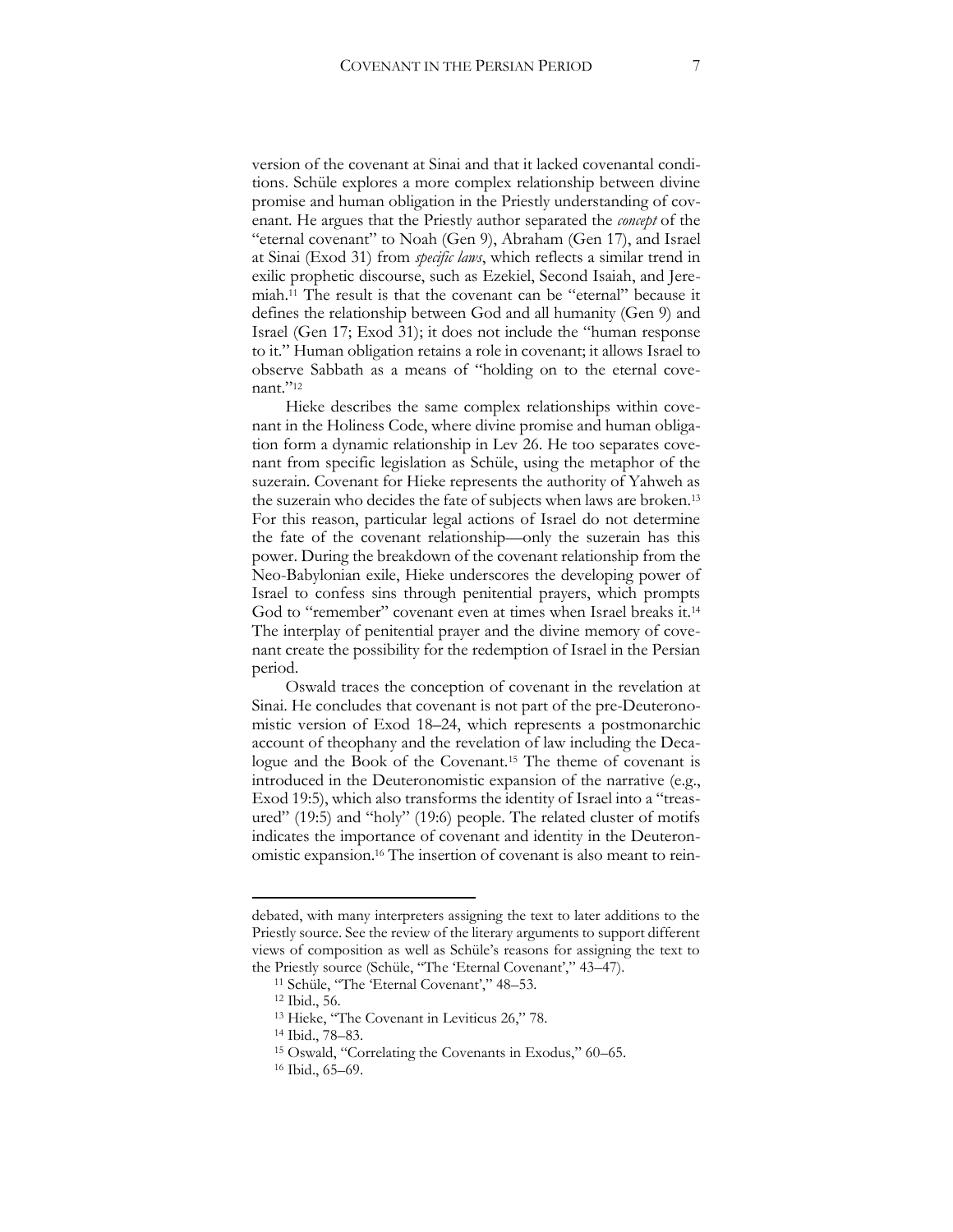force the event of law-giving at Sinai, while at the same time subordinating law to the concept of the covenant, echoing the separation of covenant and law in the research of Schüle and Hieke. The subordination of law to covenant allows for change after failure, creating the possibility of a future relationship with Yahweh in the theological reflection of postexilic Israel. The flexibility of covenant beyond the obedience or disobedience to specific laws is evident in the present form of the Sinai narrative, which is structured into the sequence of revelation of law (Exod 19–24); breaking of law (Exod 32); and second covenant (Exod 34).

#### **COVENANT IN JEREMIAH**

The two contributions on Jeremiah explore a wide range of debates within the present form of the book about the meaning of covenant in the Neo-Babylonian and Persian periods. Dalit Rom-Shiloni explores political and marriage metaphors of covenant throughout the book of Jeremiah;<sup>17</sup> while Matthew Sjöberg examines the reinterpretation of the Davidic covenant so that it is directed to Jerusalem and Levitical priests in the redaction of Jer 33:14–26.<sup>18</sup>

Rom-Shiloni builds on the research of Saul M. Olyan who identified "intra-communal debates" over the meaning of covenant in the exilic and postexilic periods.<sup>19</sup> Rom-Shiloni summarizes a range of political metaphors on covenant modeled on treaties and grants; the distinct interpretations of covenant state that (1) the covenant relationship between God-Israel endures in spite of the exile (Jer 31:35–36); (2) the covenant is suspended during the exile but will be reinstituted as a "new covenant" (31:31–34); and (3) the covenant will be reinstituted with the exiles upon their return to the homeland (Jer 32:36–41). Rom-Shiloni adds two additional metaphors of covenant from the setting of the family, including (1) covenant as marriage (Jer 2–3) and (2) covenant as adoption (Jer 3:19–25).<sup>20</sup>

Rom-Shiloni argues that the political metaphors for covenant provide the overarching conception of the God-people relationship in the book of Jeremiah. The covenant as grant emphasizes the power of the sovereign to continue the covenant relationship in spite

<sup>17</sup> D. Rom-Shiloni, "The Covenant in the Book of Jeremiah: On the Employment of Family and Political Metaphors," in Bautch and Knoppers, *Covenant in the Persian Period*, 153–74.

<sup>18</sup> M. Sjöberg, "Inner-Biblical Interpretation in the Redaction of Jeremiah 33.14–26," in Bautch and Knoppers, *Covenant in the Persian Period*, 174–93.

<sup>19</sup> S.M. Olyan, "The Status of Covenant during the Exile," in I. Kottsieper, R. Schmitt, and J. Wöhle (eds), *Berührungspunkte: Studien zur Sozial- und Religionsgeschichte Israels und seiner Umwelt. Festschrift für Rainer Albertz zu seinem 65. Geburstgag* (AOAT, 350; Münster: Ugarit Verlag, 2008), 333–44.

<sup>20</sup> Rom-Shiloni, "The Covenant in the Book of Jeremiah," 159–61.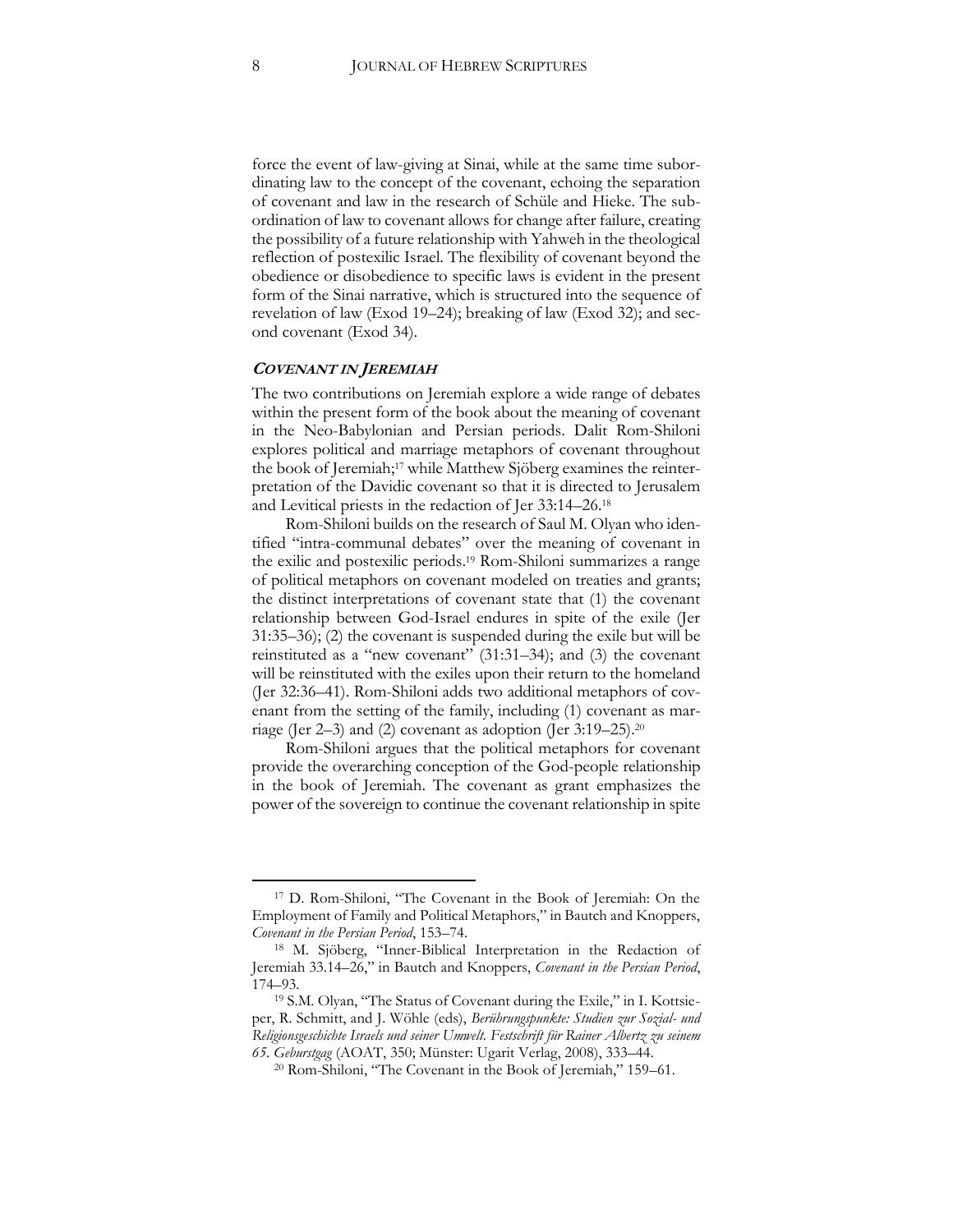of disobedience (e.g., 31:35–36), while the emphasis on treaty underscores the obligation of the people to obey (e.g., 31:31–34).<sup>21</sup> The focus of Rom-Shiloni's study is to explore the important role of family metaphors of covenant in relationship to the political metaphors. The interpretation of covenant as marriage (Jer 2–3) is interpreted negatively in the book. The inner-biblical interpretation of Deut 24:1–4 in Jer 3:15 underscores the inability of God and Israel to remarry.<sup>22</sup> Jer 3:19–25 provides for a future covenant relationship between God and the people by separating the family metaphors of covenant between marriage and adoption. Unlike the marriage metaphor, which emphasizes the termination of covenant, the metaphor of adoption allows for the possibility of repentance and a "future of hope for reinstituting the God-people relationship."<sup>23</sup> The blending of adoption and political metaphors for covenant in Jeremiah became the basis for exploring the future relationship between God and the people during the Persian period.

Sjöberg focuses narrowly on the MT version of Jer 33:14–26. Comparison indicates the priority of the LXX and the late redactional revision of the MT Jer 33:14–26.<sup>24</sup> The MT expansions of the LXX accentuate the redactor's interpretation of covenant in the late postexilic period. Sjöberg clarifies two changes in the MT of Jer 33:14–26. The first is the promise of the Davidic sprout, which shifts from focusing on the monarch to Jerusalem as the place of restoration for the exiles (33:14–17).<sup>25</sup> The second reinterpretation is the extension of the "eternal covenant" with the Davidic king to include the Levitical priesthood (33:17–18).<sup>26</sup> The result is a reinterpretation of covenant as a form of national identity beyond the monarchy to include also temple and the Levitical priesthood.

#### **COVENANT AND PERSIAN IDEOLOGY**

The exile looms large in the background of each essay on covenant in the Pentateuch and in the book of Jeremiah. Oswald underscores the absence of the monarch in the pre-Deuteronomistic version of Exod 18–24 and the polity of the people as a semi-autonomous citizen-state as the basis for locating the composition in the exile; while the more complex Deuteronomistic version of covenant represents an advanced state of institutionalization in the Persian period.<sup>27</sup> The prominent role of penitential prayer in the exilic period also prompts Hieke to locate the covenant theology of Lev 26 in the

<sup>21</sup> Ibid., 155–59.

<sup>22</sup> Ibid., 161–67.

<sup>23</sup> Ibid., 167–69.

<sup>24</sup> Sjöberg, "Redaction of Jeremiah 33:14–26," 176–80.

<sup>25</sup> Ibid., 180–83.

<sup>26</sup> Ibid.,183–88.

<sup>27</sup> Oswald, "Correlating the Covenants in Exodus," 70.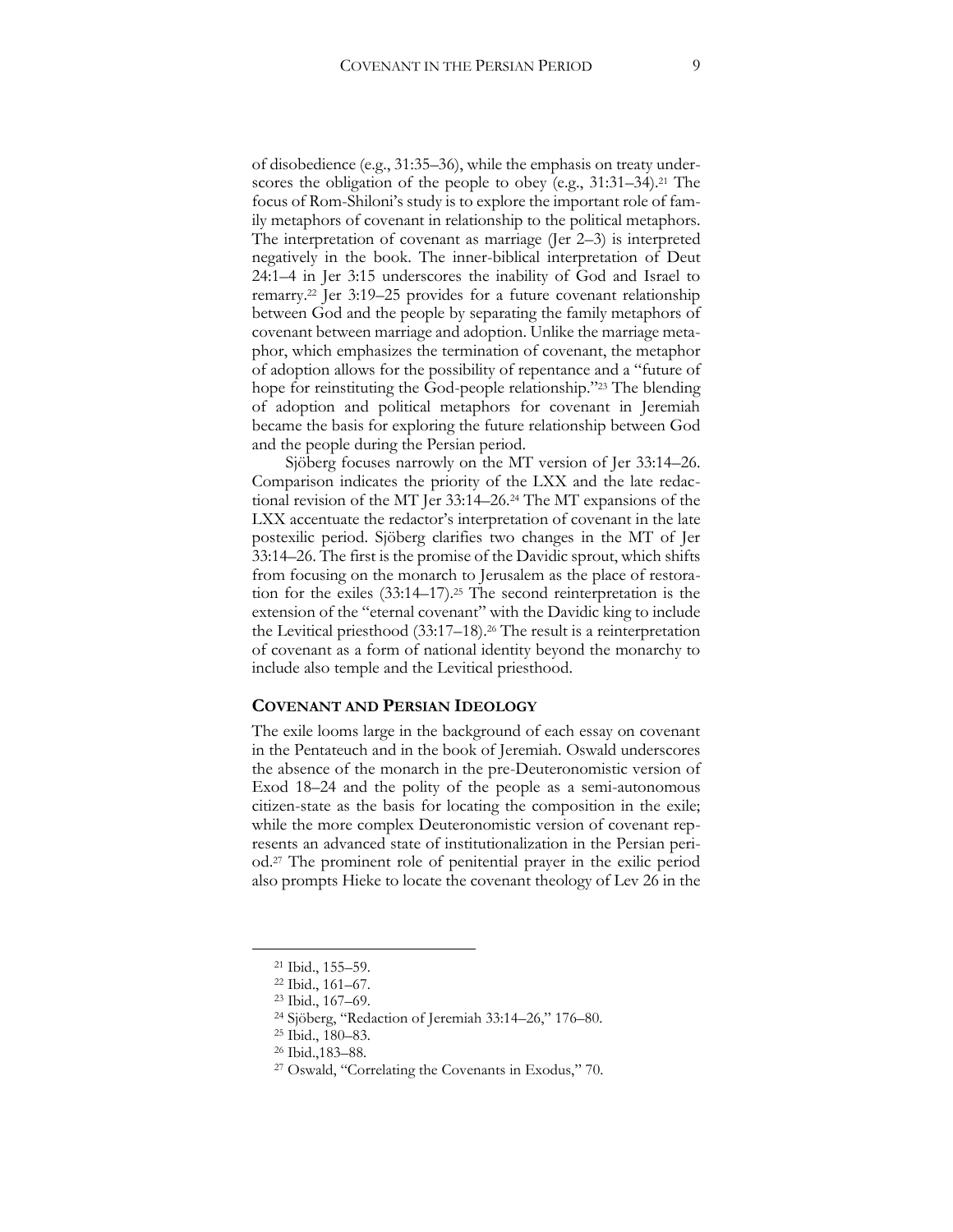exile and later.<sup>28</sup> The Priestly conception of covenant has traditionally been located in the late Neo-Babylonian and Persian periods, which is also assumed in the research of Wöhrle and Schüle. Wöhrle in particular builds on this consensus to argue that the concept of covenant in the Priestly literature actually mirrors the Persian ideology of governance. The progression in Genesis from the universal promise to Noah that all nations will inhabit the earth together (Gen 9), to the more geographically specific promise to Abraham that he will reside in the land of Canaan, mirrors the Persian ideology of governance, in which the nations are structured into their respective countries in order to coexist on earth.<sup>29</sup>

Rom-Shiloni locates the intra-communal debates on covenant in the exilic period at the earliest, while concluding that the blending of adoption and political metaphors for covenant in Jeremiah flourished in the early Persian period in the Jeremiah tradition as well as in other prophetic literature (e.g., Isa 63:7–64:11, esp. 63:16–19; 64:7–8).<sup>30</sup> Sjöberg is more specific in relating the MT redaction of Jer 33:14–26 to the postexilic period. He notes that the expansion of the Davidic promise to the priesthood reflects the early postexilic period when Davidic and priestly material were closely associated (e.g., Zech 6:9–13); while the emphasis on multiplying the seed of the Levites may represent a time when there was a shortage of Levites, as reflected for example in Ezra (2:40; 8:15–19) and Nehemiah  $(7:43).^{31}$ 

#### **SCOPE OF STUDY**

 $\overline{a}$ 

The studies of covenant in Priestly literature and the Holiness Code are restricted to the occurrences of the word ברית; the same restriction on the scope of study is evident in the research on Jeremiah by Rom-Shiloni and Sjöberg. But the study of Oswald on the Deuteronomistic re-reading of the revelation at Sinai opens a door into the interpretation of covenant that extends beyond the limits of the word ברית. Oswald argues that the Deuteronomistic restructuring of the revelation at Sinai into the sequence of covenant (Exod 19–24), covenant breaking (Exod 32), and second covenant (Exod 34) should not be interpreted as though the focus were on Exod 34 as a new or second covenant. He argues instead that the hermeneutical strategy is much broader and that the Deuteronomistic oriented law in Exod 34 is actually intended to signal the transfer of the legal basis of covenant from the Book of the Covenant to the book of Deuteronomy.<sup>32</sup> In this case, the scope for studying covenant in the non-Priestly version of the Pentateuch branches out beyond the occurrences of the word ברית in Exod 34 to include the entire book

<sup>28</sup> Heike, "The Covenant in Leviticus 26," 83.

<sup>29</sup> Wöhrle, "Abraham amidst the Nations," 32–34.

<sup>30</sup> Rom-Shiloni, "The Covenant in the Book of Jeremiah," 169–71.

<sup>31</sup> Sjöberg, "Redaction of Jeremiah 33:14–26," 188–91.

<sup>32</sup> Oswald, "Correlating the Covenants in Exodus," 67–70.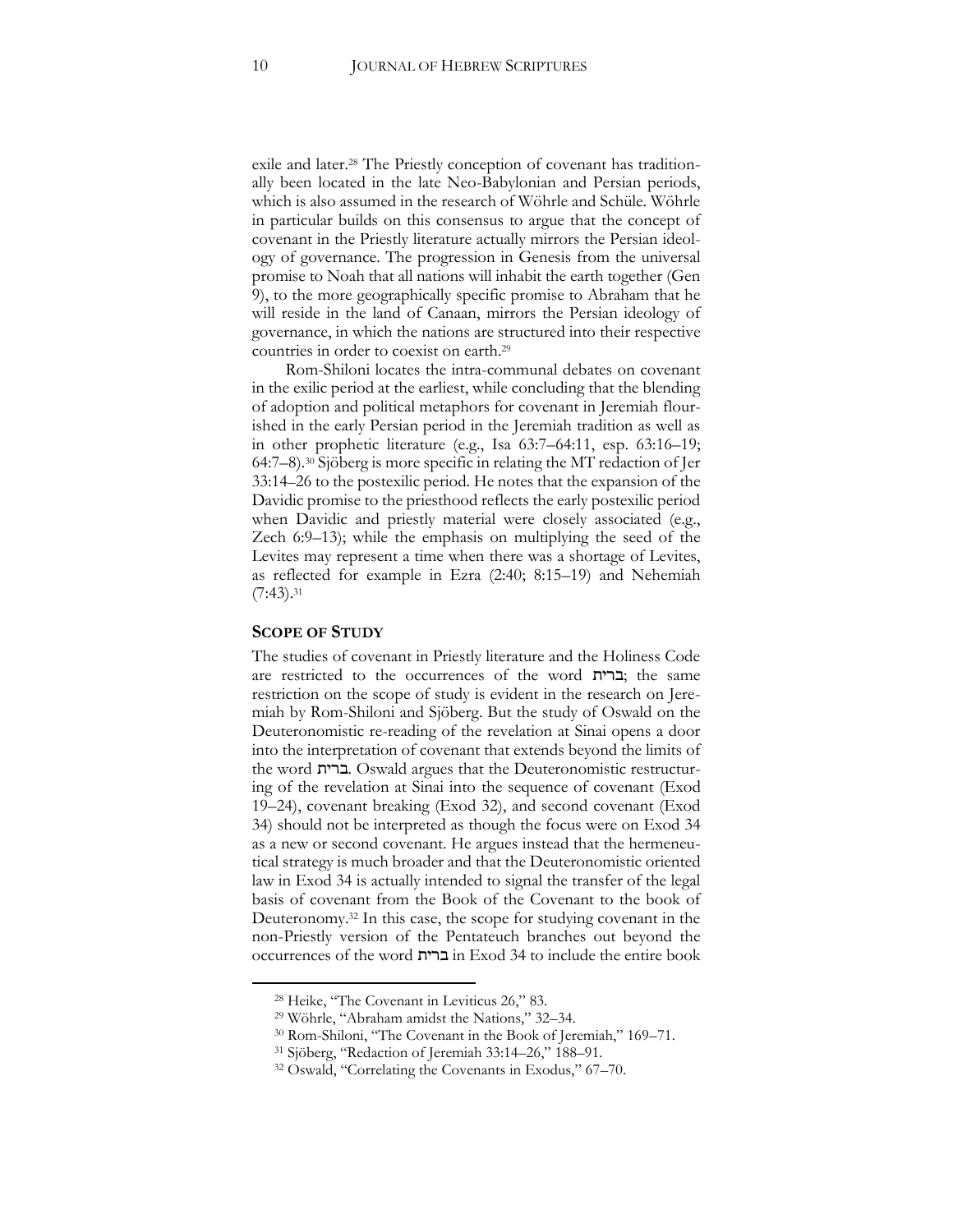of Deuteronomy as the basis of covenant. The study of covenant in this case is no longer restricted to the specific texts in which the word appears, but now encompasses at the very least the book of Deuteronomy if not also the Deuteronomistic version of the revelation of law at Sinai.

The editors Bautch and Knoppers along with the contributors must be congratulated for producing this rich volume of essays. The previous writing on covenant in the mid-20th century provided a catalyst for research on the social and theological formation of early ancient Israel that endured for decades. The shift in dating the literature of the Hebrew Bible from the early monarchy to the exilic and postexilic periods left a void in the research on covenant that is now being filled with the wide variety of essays in *Covenant in the Persian Period*. This volume will provide a helpful starting point for any future research on the important topic of covenant as the means to describe the unique relationship between Yahweh and Israel, between Israel and foreign nations, and among the diverse Israelite communities.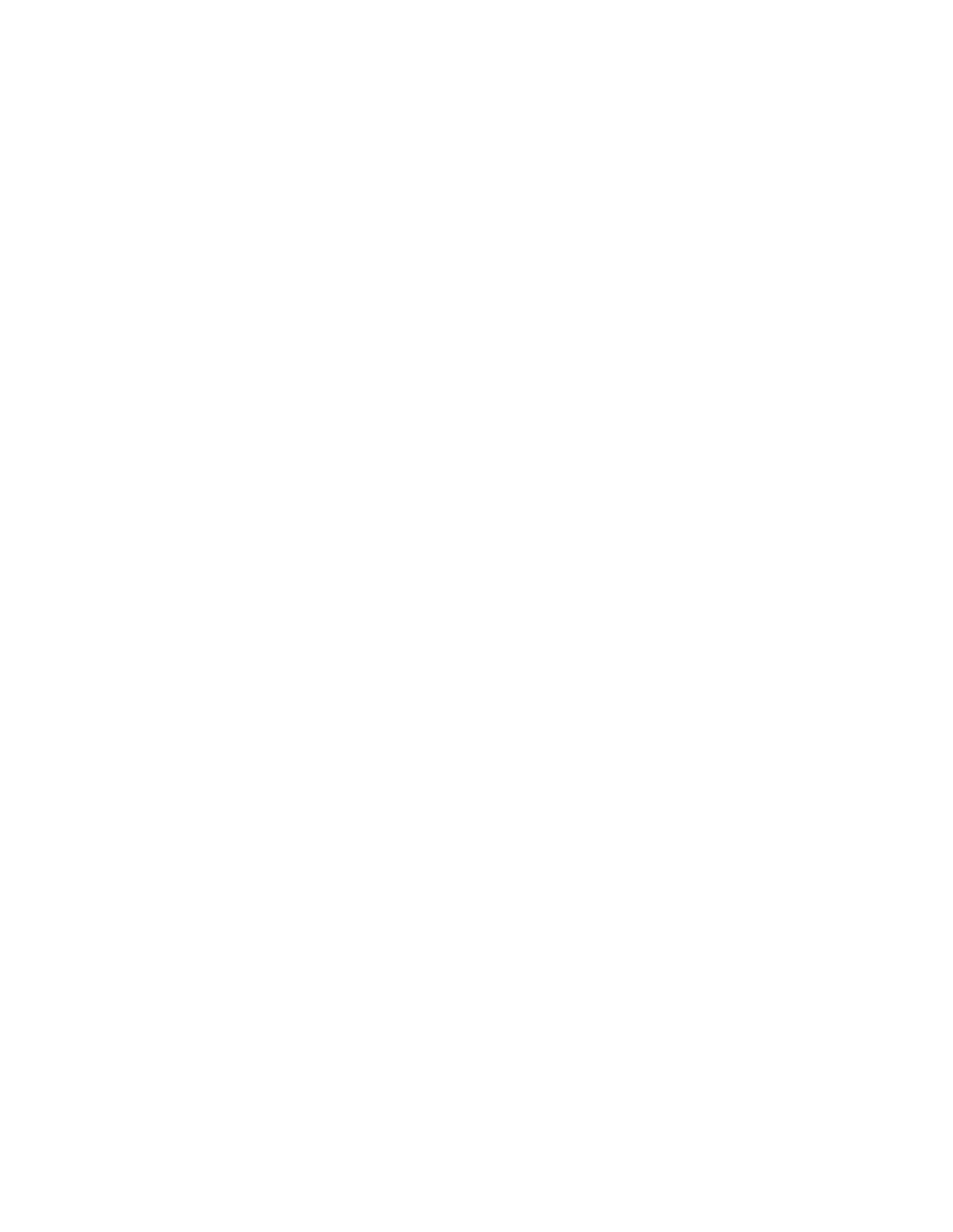## <span id="page-13-0"></span>**ESSAYS ON ISAIAH 24–27, HAGGAI, ZECHARIAH, AND MALACHI**

### SEAN BURT NORTH DAKOTA STATE UNIVERSITY

Among the literature that emerged in the Persian period, prophetic texts offer some of the most complex and enigmatic explorations of covenant. Whether the visionary texts of Deutero-Zechariah and the Isaiah Apocalypse or the rhetorical polemics of Haggai and Malachi, these dense, allusive literary texts respond to, build on, and transform Israelite covenant traditions with great creativity. This section of our review of *Covenant in the Persian Period*<sup>1</sup> will engage with chapters devoted to prophetic texts: one essay on Isa 24–27 by James T. Hibbard and four essays on Haggai, Zechariah, and/or Malachi by John Kessler, Richard J. Bautch, Christine Mitchell and Elie Assis. This collection of essays displays a range of scholarly approaches to prophetic literature. This range, further, is an indication that *Covenant in the Persian Period* presents readers not with a programmatic view of the topic but a field of possibilities over which covenant can be explored, not the least among them the relationship between prophetic language about covenant and the social and religious status of covenant in Persian period communities. The following essays on Persian period prophetic literature hint at the many ways in which covenant imagery serves as a powerful and flexible resource for resolving ideological problems in the Persian period.

First, Hibbard, in "Breaking an Eternal Covenant: Isaiah 24:5 and Persian-Period Discourse about the Covenant," offers a study on Isa 24–27, particularly the curious note in Isa 24:5 that the earth has been polluted because inhabitants have "broken the perpetual covenant" (ברית עולם).<sup>2</sup> Hibbard builds on the scholarly consensus that Isa 24–27 is a dense work in conversation with a number of Persian period sources, including Gen 6–9 and other Pentateuchal traditions.<sup>3</sup> In this essay, Hibbard focuses on tracing an "inter-Isaianic" conversation among Persian period Isaiah traditions on the image of covenant. He notes that two other Isaiah texts, Isa 55:3 and

<sup>1</sup> R.J. Bautch and G.N. Knoppers (eds.), *Covenant in the Persian Period: From Genesis to Chronicles* (Winona Lake, IN: Eisenbrauns, 2015).

<sup>2</sup> J.T. Hibbard, "Breaking an Eternal Covenant: Isaiah 24:5 and Persian-Period Discourse about the Covenant," in Bautch and Knoppers, *Covenant in the Persian Period*, 195–209.

<sup>3</sup> Hibbard cites D. Polaski, *Authorizing an End: The Isaiah Apocalypse and Intertextuality* (Leiden: Brill, 2001).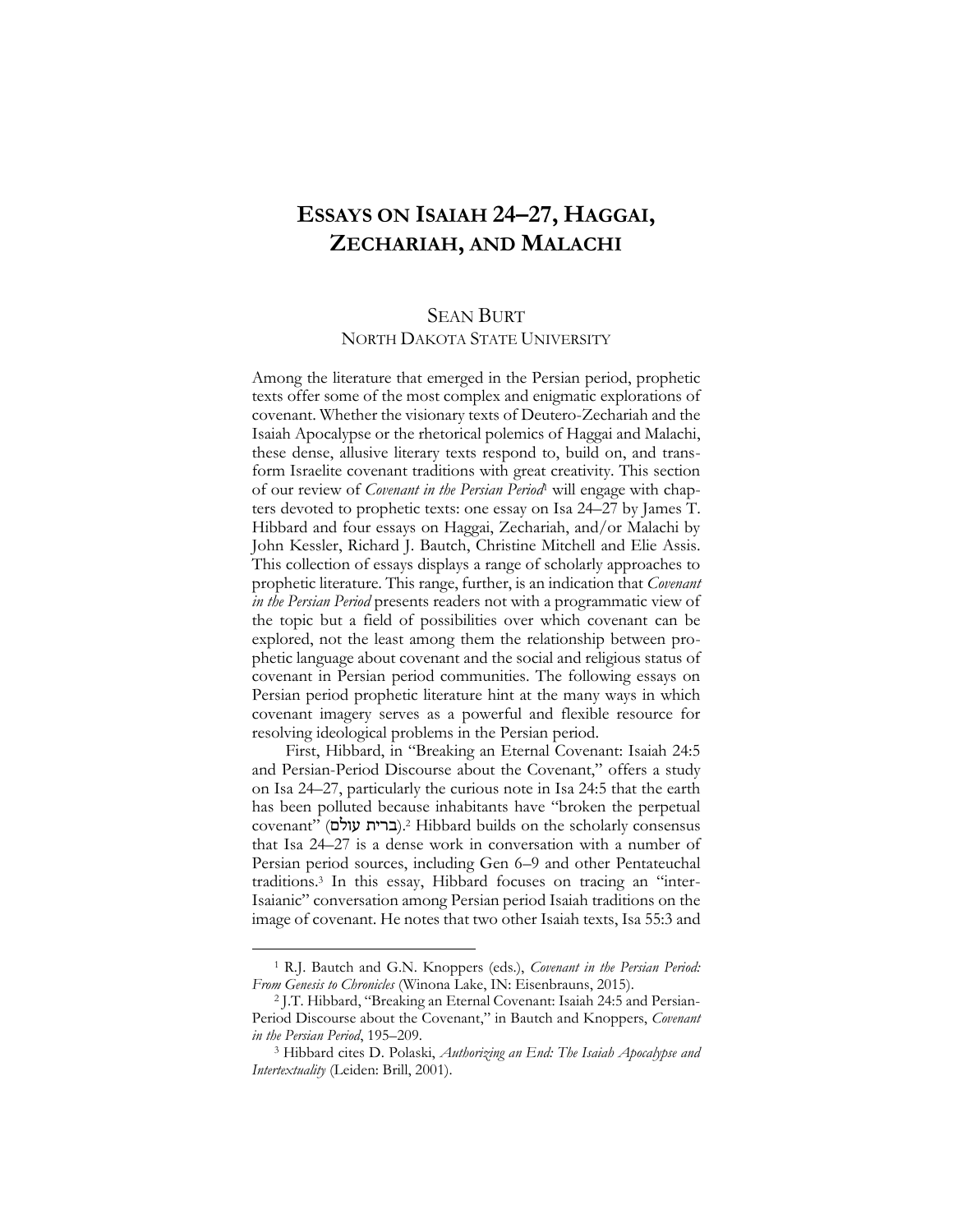Isa 61:8, which are themselves closely intertwined with one another, also make reference to an eternal covenant. These two passages, however, speak of the עולם ברית in a markedly more positive manner than does Isa 24:5. Hibbard's approach is to draw a link between 55/61 and Isa 24. Though Isa 24 does not share lexical links with 55/61, he locates thematic connections in images related to the restoration of the city of Jerusalem and its temple. As a result, Hibbard argues that Isa 24 "tempers the enthusiasm about" the eternal covenant and shows that "the establishment of the perpetual covenant must be balanced by the possibility of its abrogation."<sup>4</sup> The idea of a covenant, in this view, presumes the prospect that it can be broken.<sup>5</sup> In sum, Isa 24:5 represents a rethinking of that covenant in light of the "the worldwide or international dimension of covenant discourse in the Persian Period."<sup>6</sup> The invitation of the entire world to enter into the covenant also thus presumes that the entire world is subject to the violable conditions of that covenant.

Another treatment of Persian period rethinking of covenant, in this case the Sinai covenant, appears in Kessler's discussion of Haggai. In "Curse, Covenant, and Temple in the Book of Haggai," Kessler addresses an interpretive difficulty in Haggai about the relationship between temple construction and covenant. In other words, the language in Haggai 1 describing the consequences of failing to build the temple strongly resembles covenant violation language, yet temple construction is not elsewhere identified as a covenant obligation. To solve this problem, interpreters have chosen to argue either that Haggai presumes that the temple reconstruction has become part of the covenant or that the curse language is "borrowed from a covenantal matrix"<sup>7</sup> and not intended to describe an actual covenant. Kessler finds both of these positions dissatisfying and, in a modification of his earlier published view,<sup>8</sup> makes a case that synthesizes the two positions. In his view, the numerous links between Hag 1 and other covenant curse texts (Deut 28, Lev 26, Mic 6, Amos 4), means that the Sinai covenant is controlling in Hag 1, that the curselike language is not "mere rhetorical device."<sup>9</sup> Yet, Kessler wishes to take seriously the significance of the absence of references to temple construction in other Sinai covenant texts. As a result, he argues that Haggai presumes the Sinai covenant but does not in fact imagine that the people of Jerusalem have abrogated the covenant. In order to join these positions, he draws a distinction between two kinds of

<sup>4</sup> Hibbard, "Breaking an Eternal Covenant," 203.

<sup>5</sup> Ibid., 205.

<sup>6</sup> Ibid., 206. See also C.L. Meyers and E.M. Meyers, *Zechariah 9–14* (AB, 25C; Garden City, NY: Doubleday, 1993), 505.

<sup>7</sup> J. Kessler, "Curse, Covenant, and Temple in the Book of Haggai," in Bautch and Knoppers, *Covenant in the Persian Period*, 229–54 (235).

<sup>8</sup> J. Kessler, *The Book of Haggai: Prophecy and Society in Early Persian Yehud*  (VTSup, 91; Leiden: Brill, 2002).

<sup>&</sup>lt;sup>9</sup> Kessler, "Curse, Covenant and Temple," 240.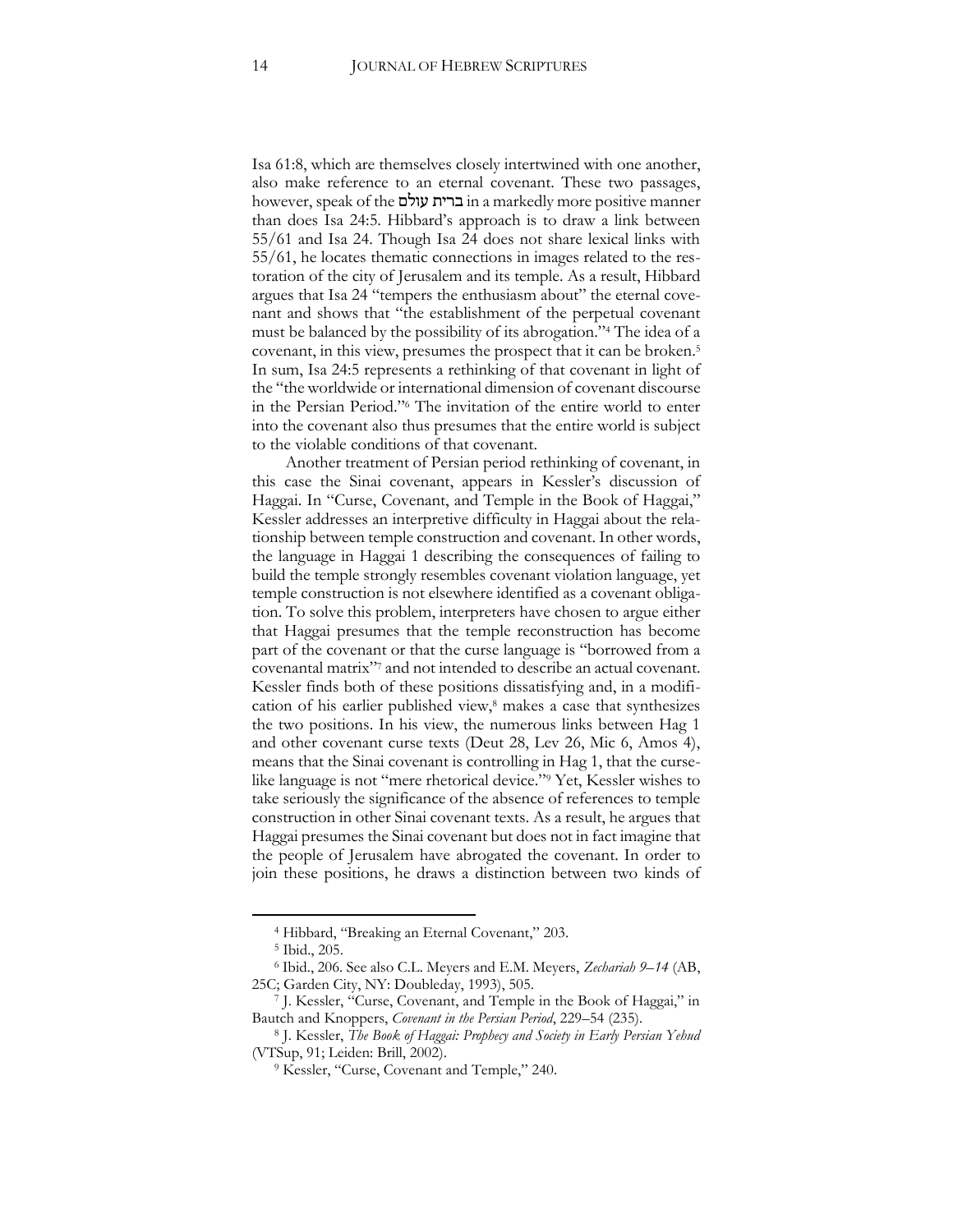covenant violation: 1) acts that represent violations *of* covenant, which abrogate the covenant, and 2) acts that represent violations *in* covenant, which do not abrogate it. As a parallel, Kessler appeals to 1 Kgs 8, which describes communal transgressions that are worthy of criticism but take place in the "ongoing life of the . . . nation"<sup>10</sup> and do not entail covenant violation. Thus, the failure to build the temple becomes for Haggai a violation in covenant that does not rise to the level of a violation of covenant.

Another essay that seeks to detangle an example of complex covenant language in prophetic literature is the contribution by Bautch, "Zechariah 11 and the Shepherd's Broken Covenant." Zech 11 speaks of a shepherd who breaks a staff named Favor (נעם), and thereby "breaks the covenant I made with all the peoples." Among the many curious aspects of this notoriously difficult passage is the fact that its perspective on covenant is pessimistic, in contrast to other passages in Deutero-Zechariah, particularly Zech 9:11 and 13:7–9 (in this way, the problem with Zech 11 resembles the questions that Hibbard raises with respect to Deutero-Isaiah). To make sense of this text, Bautch conducts a subtle argument that searches for intertextual links with other biblical passages that can contextualize Zech 11. Observing that the phrase "breaking the covenant I made with" also occurs in contexts in Jeremiah and Deuteronomy, Bautch argues that the underlying covenant is Mosaic. Within those parameters, though, Zech 11 envisions the rupture of a particular variant of covenant, the Sinai covenant "with a certain innovation added,"<sup>11</sup> an added covenant between the leader (shepherd) and the people, with additional responsibilities given to the shepherd. He makes this case by linking the passage of the shepherd's staff (11:4– 17) to the seemingly unrelated preceding material on the fall of the cedars (11:1–3), by means of a complex network of allusions. Specifically, the verb for breaking the staffs in 11:10 and 11:14  $(\text{UTX})$  also appears in Isa 10:33–34, which parallels trees being "cut down" with a reference to the "glorious" (אדיר) being brought low. Similar terms occur with slight variations in both Zech 11:2 (אדרים (and 11:3 (אדרתם(. Additionally, and crucially for Bautch's argument, the term אדיריהם also appears in another passage in which covenant-related language is central, Neh 10:30. In Neh 10, the text offers what Bautch characterizes as a twofold covenant: a re-iteration of the underlying Sinai covenant with an addition of a specialized sub-covenant, so to speak, the "agreement" (אמנה). In Neh 10, this אמנה stipulates additional duties not otherwise mentioned in the Sinai covenant (such as, for example, the wood offering) that are addressed to a subset of the community. Bautch analogizes Zech 11 with Neh 10, so that Zech 11 becomes an allusion to a specialized sub-covenant between the shepherd and the people. As a result, the curious

<sup>10</sup> Ibid., 242.

<sup>11</sup> R.J. Bautch, "Zechariah 11 and the Shepherd's Broken Covenant," in Bautch and Knoppers, *Covenant in the Persian Period*, 255–69 (257).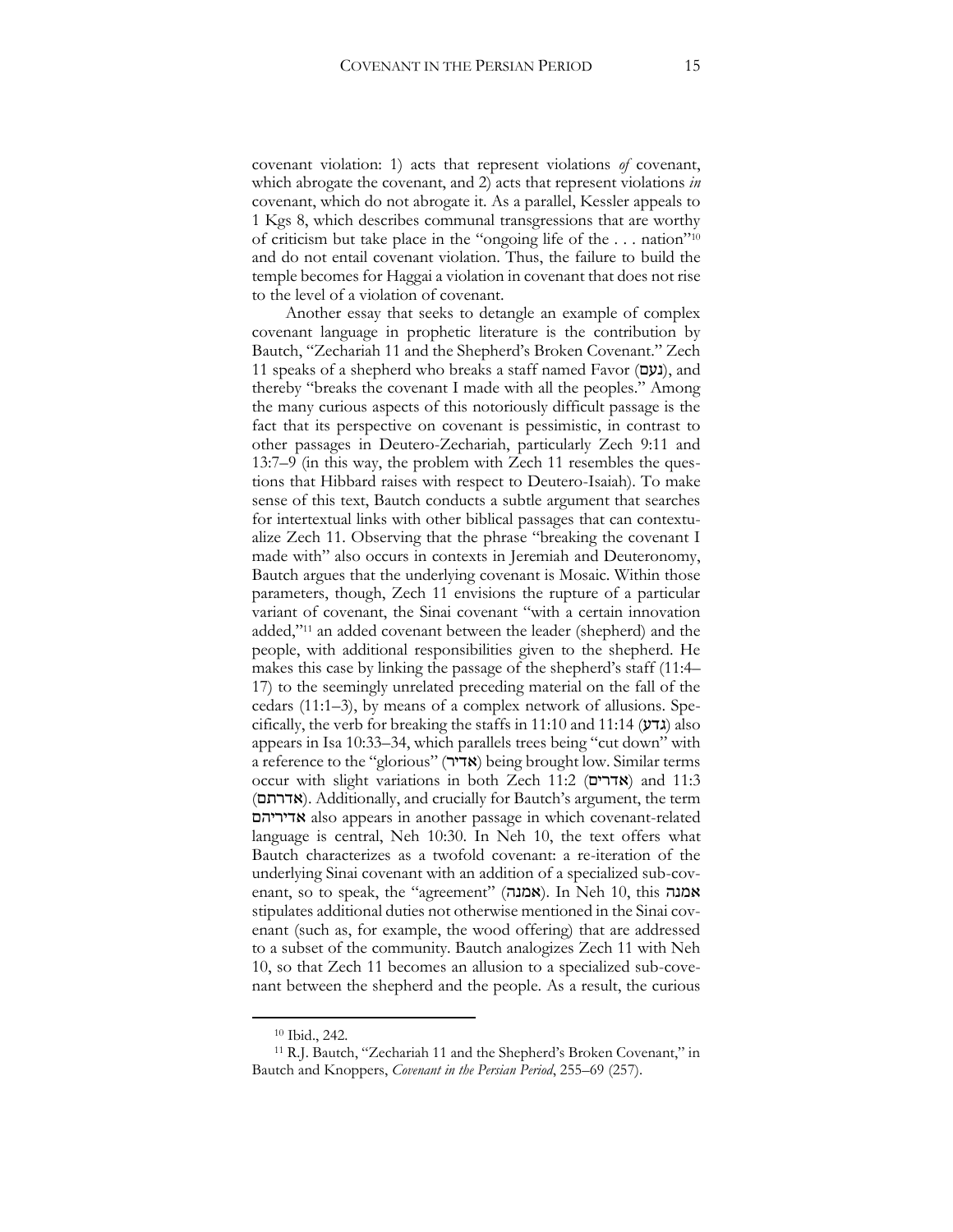presence of a negative evaluation of covenant sandwiched between positive evaluations in Zech 9 and 13 can be explained as the abrogation of a specialized covenant replaced by hope for a renewal of new covenant in Zech 13.

Also on the subject of Haggai–Malachi, but otherwise in a very different vein, is Mitchell's "Achaemenid Persian Concepts Pertaining to Covenant and Haggai, Zechariah, and Malachi." In this chapter, Mitchell seeks to approach the topic of covenant in Persian period prophetic literature by exploring the possibilities of Achaemenid Persian influence on prophetic texts from this period. Noting that there is no evidence of suzerain treaties in Achaemenid Persia, Mitchell instead points to the Old Persian term *bandaka*, the special relationship between king and satrap or, more importantly, between deity and king. She expands on Manfred Oeming's suggestion that the term עבד in Neh 9:36–37 refers to a *bandaka* relationship, pointing to key prophetic texts where עבד may also may indicate a relationship of loyalty. Both Zerubbabel in Hag 2:23 and "Sprout" (צמח in Zech 3:8 are designated as "my servant" (עבדי). Furthermore, Hag 2:23 also indicates that YHWH "chose" (בחר) Zerubbabel, which in Mitchell's view echoes Ahuramazda's choice of Xerxes in a Persian royal inscription (XPf). These suggestive passages strengthen Oeming's proposal that Hebrew עבד can indicate a relationship of loyalty that bears strong resemblance to the Persian *bandaka* relationship. Beyond this observation, Mitchell offers several other possible connections between Persian motifs and ideology and Haggai-Malachi: she observes that the seven-eyed stone and the "guilt" of the land in Zech 3 may resemble the "seven men" mentioned in Bisitun and the Persian concept of "The Lie" (*drauga*), respectively. Also, Mitchell, explores how the concept of the covenant with Levi in Mal 2 may be a subtle "repudiation of Achaemenid forms of covenant," insofar as it echoes Isa 42 and 49, yet implies that Levi replaces Cyrus.<sup>12</sup> Mitchell mentions that this essay is a part of a larger project on Persian influence on Haggai and Zechariah. Some of these suggestions in this essay perhaps await fuller explication in that project, but this essay is bursting with innovative ideas, and I look forward to the appearance of the expanded treatment.

In the final of the five essays that are the subject of this review, Assis's "The Reproach of the Priests (Malachi 1:6–2:9) within Malachi's Conception of Covenant" addresses the oracle against priests in Mal 1:6–2:9.<sup>13</sup> Assis makes the case that this passage is made up of two sections, 1:6–14 and 2:1–9, that illustrate two sides of the same coin: the failure of reciprocity. The priests are charged, in other

<sup>12</sup> C. Mitchell, "Achaemenid Persian Concepts Pertaining to Covenant and Haggai, Zechariah, and Malachi," in Bautch and Knoppers, *Covenant in the Persian Period*, 291–306 (301).

<sup>13</sup> E. Assis, "The Reproach of the Priests (Malachi 1:6–2:9) within Malachi's Conception of Covenant," in Bautch and Knoppers, *Covenant in the Persian Period*, 271–90.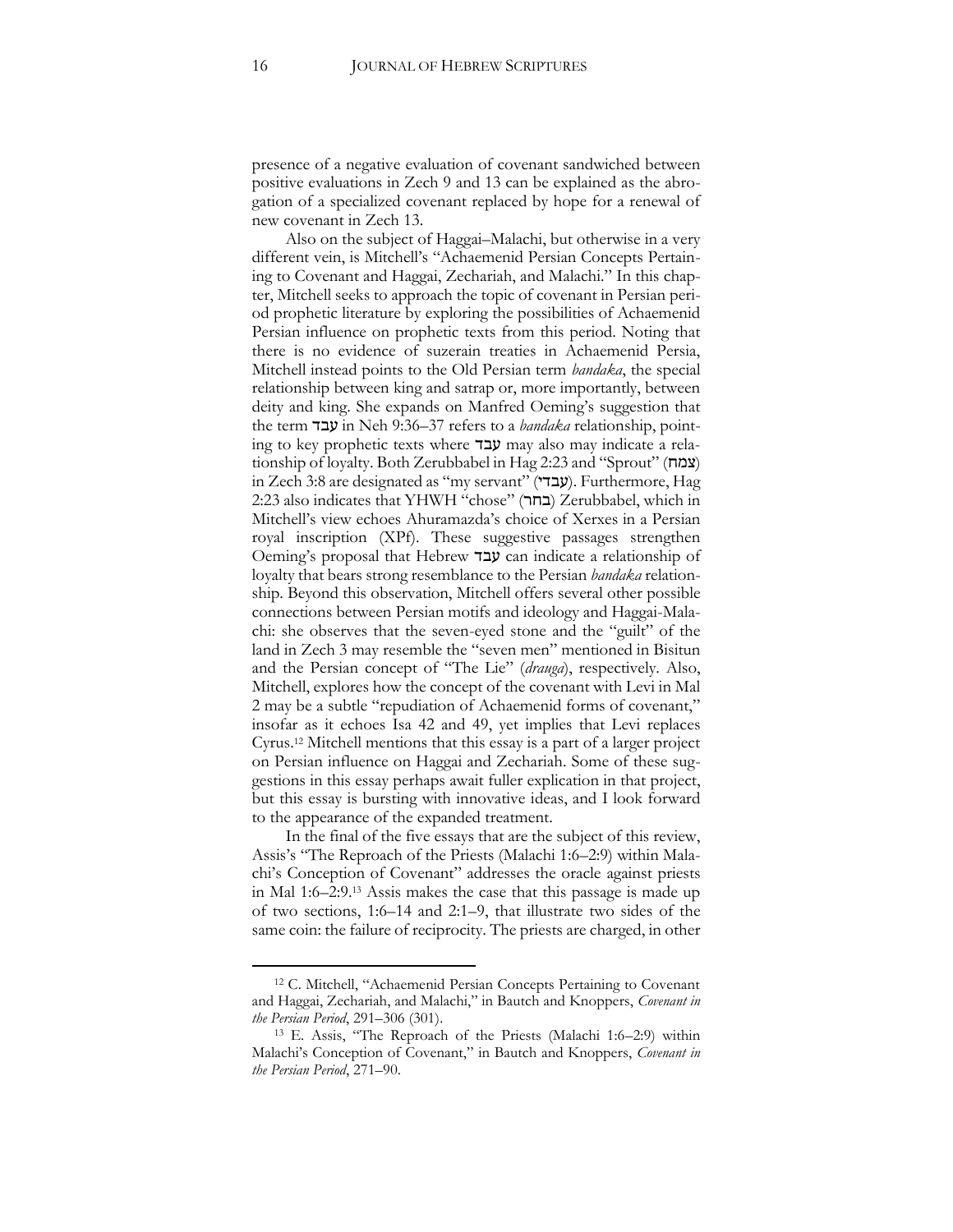words, with a bipartite critique. They failed both to be the representative of the people before God (by offering polluted sacrifices; 1:6–14) and to be the representative of God to the people (by failing to give proper instruction; 2:1–9). As a result of this double failure, the covenantal relationship between God and the people eroded, causing, in Assis's judgment, the people to embrace "universalism" and "doubt their identity as God's people."<sup>14</sup> This implicit focus on the relationship between God and people (as mediated by priests) is for Assis an indication that "the foundation on which the book of Malachi is built is the principle of covenant."<sup>15</sup> Yet, the only mentions of ברית in this oracle (Mal 1:6–2:9) come in appeals to the "covenant of Levi" (Mal 2:2, 5, 8), a term that Assis takes to be not a tradition or a "concept formulated in Malachi, but rather as an associative term used for rhetorical purposes."<sup>16</sup> In other words, the absence of any explicit discussion of ברית is no barrier to characterizing a text as shaped by covenant, while the presence in the text of the term ברית does not ensure that the text is concerned with covenant.

I would like to linger on this intriguing question of the connection between covenant *terminology* and covenants proper, in order to move toward a discussion of this collection of essays as a whole. While reading these essays I began to consider what might be the controls that shape how we discuss covenant in the literary texts from the Persian period. Even more, what are we talking about when we speak of covenant? An essay elsewhere in the volume on Joel by James Nogalski outlines some reasonable guidelines for when and why it is justifiable to speak of covenant in a text, like Joel, that does not include the lexeme ברית.<sup>17</sup> Given both the wide range of literary techniques and the denseness of tradition in many texts of the Persian period, the notion that subtle allusions to and interpretations of covenant can be found in these texts is exceedingly plausible. I would like to raise a question about the other side of the issue: what methodological controls do we have to determine whether usages of covenant language indicate a religious/sociological or conceptual object? In other words, if the absence of covenant language is not necessarily an obstacle to finding covenant in a text (and I agree that it is not), is the presence of covenant language necessarily an indication that the text is characterizing an actual covenant?

As I hope this brief tour of only a small part of the present volume has shown, Persian period prophetic texts use covenant language in a way that displays a high degree of creativity, denseness, and complexity. Yet, to what extent is each different formulation of covenant-related language in each text or layer of a text a reflection

<sup>14</sup> Ibid., 279.

<sup>15</sup> Ibid., 280.

<sup>16</sup> Ibid., 282.

<sup>17</sup> J. Nogalski, "Presumptions of 'Covenant' in Joel," in Bautch and Knoppers, *Covenant in the Persian Period*, 211–28.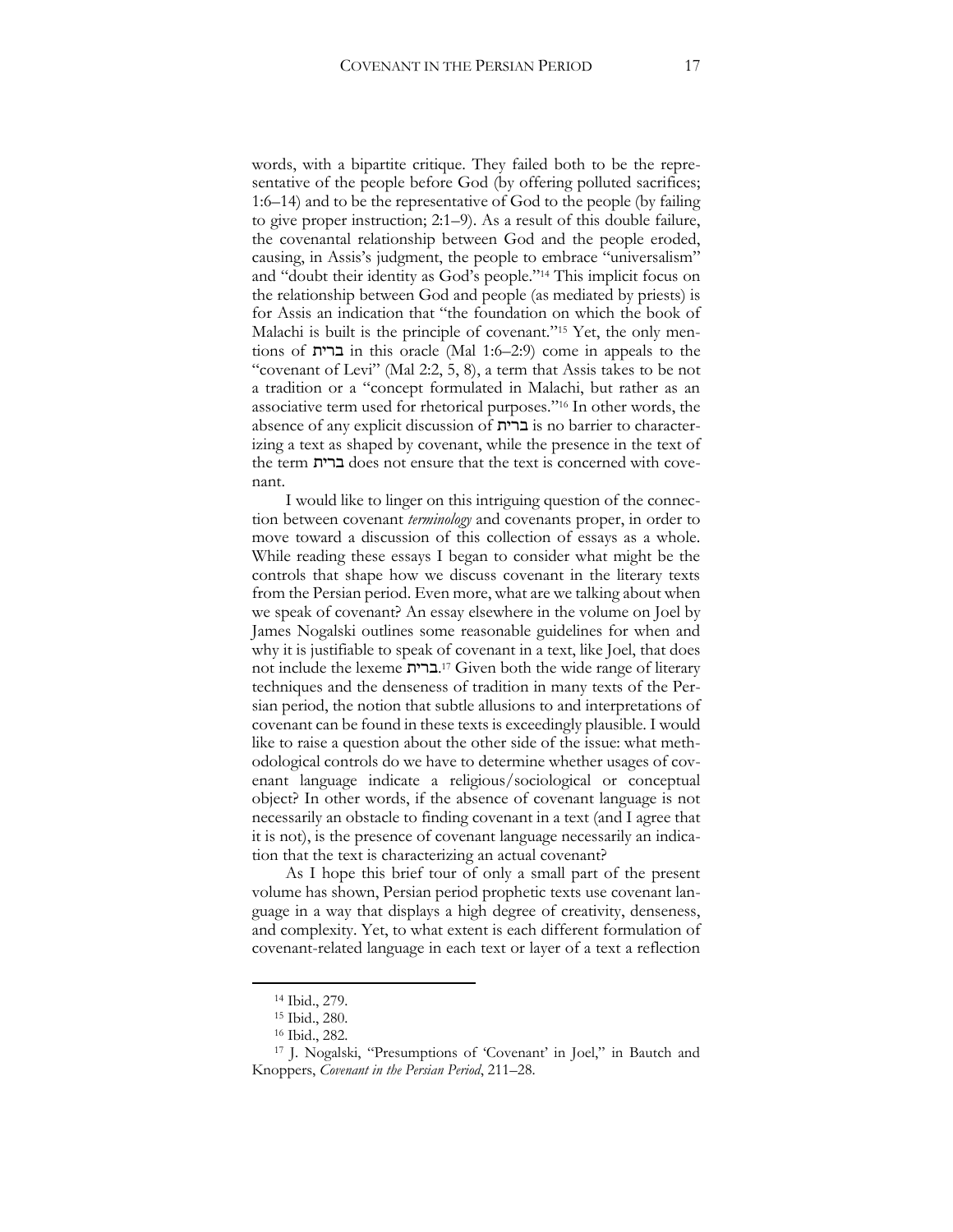of a conceptual, let alone religious/sociological, reality? How many covenants can one discern in these texts? To give a short recap, some of the possibilities suggested—beyond just the Sinai and Davidic covenants—are:

- an eternal, global covenant that is violable (Isa 24, Hibbard)
- a variant of the Sinai covenant that can tolerate violations of offenses that do not entail abrogation but nevertheless trigger covenantal curses (Haggai, Kessler)
- specialized sub-covenants that bind smaller groups within the polity with additional stipulations (Zech 11 and Neh 10, Bautch)
- and a covenant with Levi (Malachi, envisioned as an active covenant by Mitchell but not by Assis).

Is this a proliferation of covenants? Because the subject of this review is a volume with different individual contributors, I do not wish to suggest that a reader should expect a univocal, systematic treatment of covenant. The larger question in my mind is to what extent we choose to link covenant (and related) language in a text to existing (even if only conceptually) covenants. If covenant language is by the time of the Persian period already mixed and complex, as perhaps evidenced in the Holiness Code or Ezekiel—and Kessler suggests as much when he takes note of the "widely acknowledged merging of positions current in the [Persian] period"<sup>18</sup>—perhaps Persian period literature is operating in a world where covenantrelated language has become, among other things, a set of malleable literary resources for various writers to employ.

As a scholar of Ezra–Nehemiah, particularly the Nehemiah Memoir, I would like to illustrate my suggestion via a covenantrelated text in Nehemiah. As above, an important parallel text for Bautch's thesis that Zech 11 presents a specialized sub-covenant is Neh 10, the passage in which the people make a written "agreement" (אמנה). One difficulty with understanding this text as a covenantal relationship, however, is that it is most likely an interpretive creation based on the prior texts of Neh 5 and 13 (passages that deal with Nehemiah's "domestic achievements"). As observed by several scholars, each of the stipulations to this agreement, even non-Pentateuchal requirements such as the wood offering, recall the very particular deeds of Nehemiah in Neh 5 and 13.<sup>19</sup> Furthermore, the notion that the writers of Neh 10 would recast Nehemiah's deeds as the stipulations of a communal agreement corresponds with the

<sup>18</sup> Kessler, "Curse, Covenant, and Temple," 240.

<sup>19</sup> See D.J. Clines, "Nehemiah 10 as an Example of Early Jewish Biblical Exegesis," *JSOT* 6 (1981), 111–17. The following argument is also explored in S. Burt, *The Courtier and the Governor: Transformations of Genre in the Nehemiah Memoir* (Journal of Ancient Judaism Supplements, 17; Göttingen: Vandenhoeck & Ruprecht, 2014), 174–78.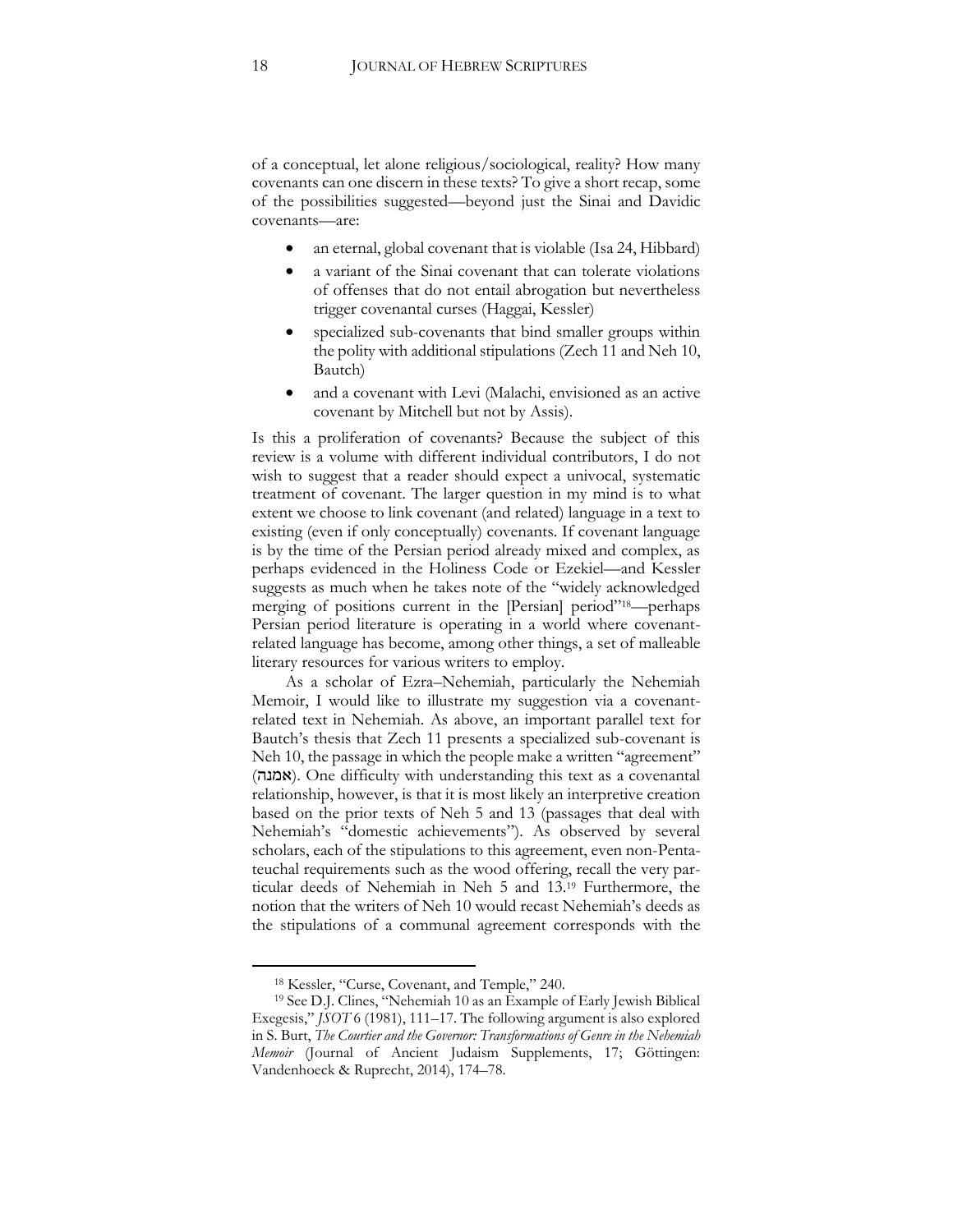larger thematic goals of the book of Ezra–Nehemiah—that is, the elevation of the community as a whole over individual leaders, as argued by Tamara C. Eskenazi.<sup>20</sup> In short, Neh 10's use of covenant language can be read as a *literary strategy* used to make Nehemiah's story conform to the larger literary aims of the book.<sup>21</sup>

What, then, requires Neh 10 to be a text *about* covenant? The literary history and purposes of this text make it unlikely that the scene *as described in Neh 10* records a historically located sociological/religious phenomenon. Neh 10 strongly resembles, in a number of ways, the literary form of "covenant," in that it contains a list of signatories/witnesses and as set of stipulations. Yet, if this form of literature cannot be securely presumed to be speaking of actually existing covenants, what do we make of the much more allusive and enigmatic prophetic texts? In his essay in this volume, Nogalski draws attention to readings of the book of Joel that characterize this book as "an artful, thematic literary construction not an experiential representation of reality."<sup>22</sup> Prophetic texts walk a fine line between the imaginative and the mimetic. To build on an observation in Mitchell's essay that "we should not presume that . . . origins [of a term] account for all [its] meaning,"<sup>23</sup> is it possible that to read covenant language primarily as descriptions of existing covenants is to overemphasize the weight of the pre-Persian covenant traditions (not to mention the weight of the modern scholarly tradition) over against the texts' own internal, literary logic?

Kessler, for one, rejects the notion that the curse language in Haggai could be imaginative rather than descriptive—that it could be but "mere rhetoric." Yet, to treat covenant as a malleable literary resource is not necessarily to reduce it to inessentiality. For the creators of Persian-period prophetic literature, "covenant" appears to be a particularly potent toolkit. The complex of multifaceted covenant images, already blended in multiform ways by the time of the Persian period, are able to help make sense of a number of dilemmas that faced Persian period communities. Covenant can express security while offering explanations for insecurity, it can give shape to community identity in an expanding and changing world, and it can construct communal coherence in times of division. Perhaps, there-

<sup>20</sup> T.C. Eskenazi, *In an Age of Prose: A Literary Approach to Ezra*–*Nehemiah*  (SBLMS, 36; Atlanta, GA: Scholars Press, 1988).

 $21$  I acknowledge here that I am presenting a reading of Neh 10 that differs from Bautch's own as it appears in his monograph R.J. Bautch, *Glory and Power, Ritual and Relationship: The Sinai Covenant in the Postexilic Period*  (LHBOTS, 471; London: T&T Clark, 2009), 109–14.

<sup>22</sup> Nogalski, "Presumptions of 'Covenant' in Joel," 215 n. 7, citing F.E. Deist, "Parallels and Reinterpretation in the Book of Joel: A Theology of Yom Yahweh," in W.T. Claassen (ed.), *Text and Context: Old Testament and Semitic Studies for F.C. Fensham* (JSOTSup, 48; Sheffield: JSOT Press, 1988), 63–79.

<sup>23</sup> Mitchell, "Achaemenid Persian Concepts," 299.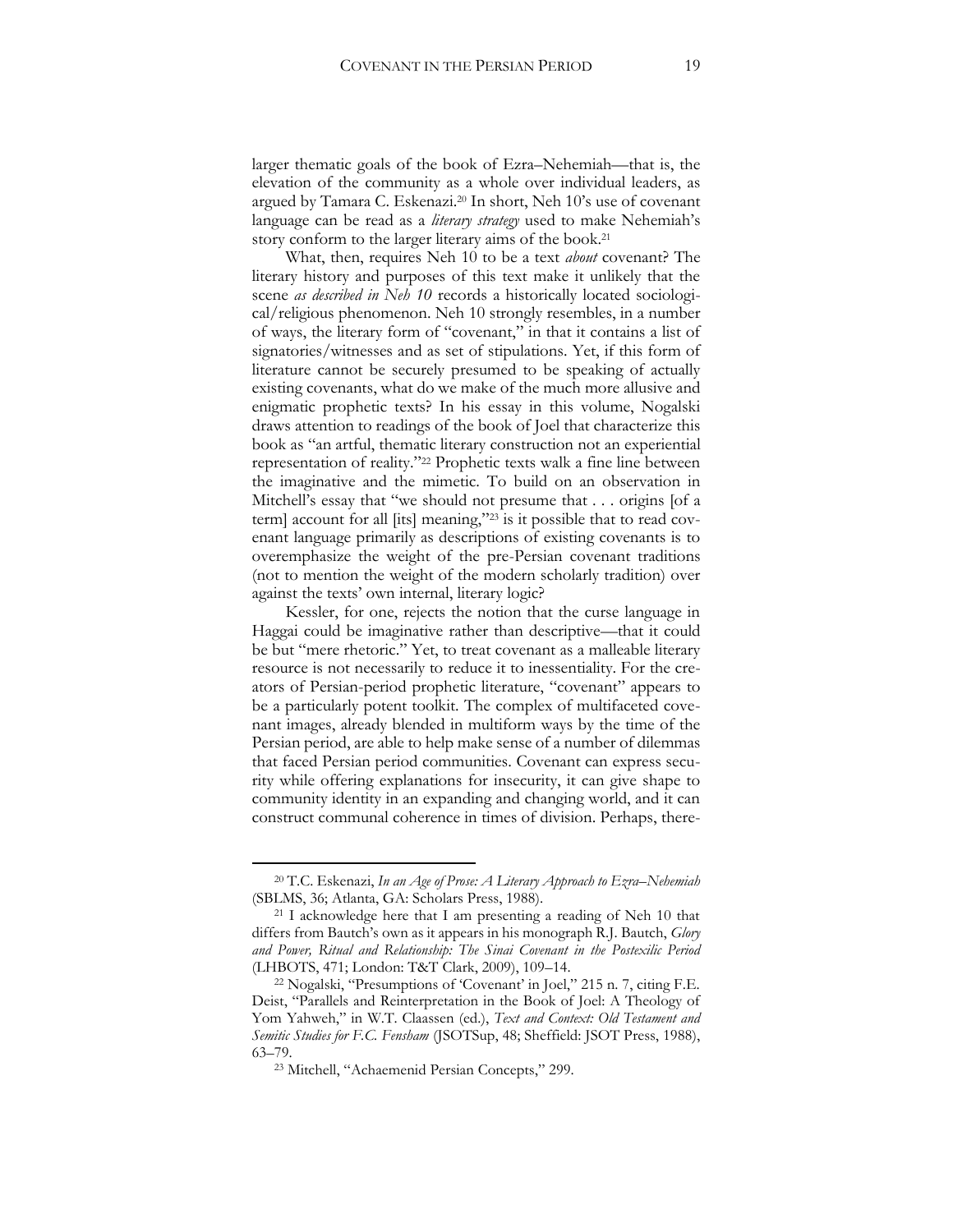fore, it is no surprise that Persian period prophetic literature—a corpus that grapples with loss, unfulfilled (or partially fulfilled) hope, and nostalgia—finds the image of covenant to be particularly protean and vital. Among numerous other things, the contributions on prophetic literature in this volume amply show that covenant imagery is vibrant, flexible, and, most importantly, a site of great imaginative power.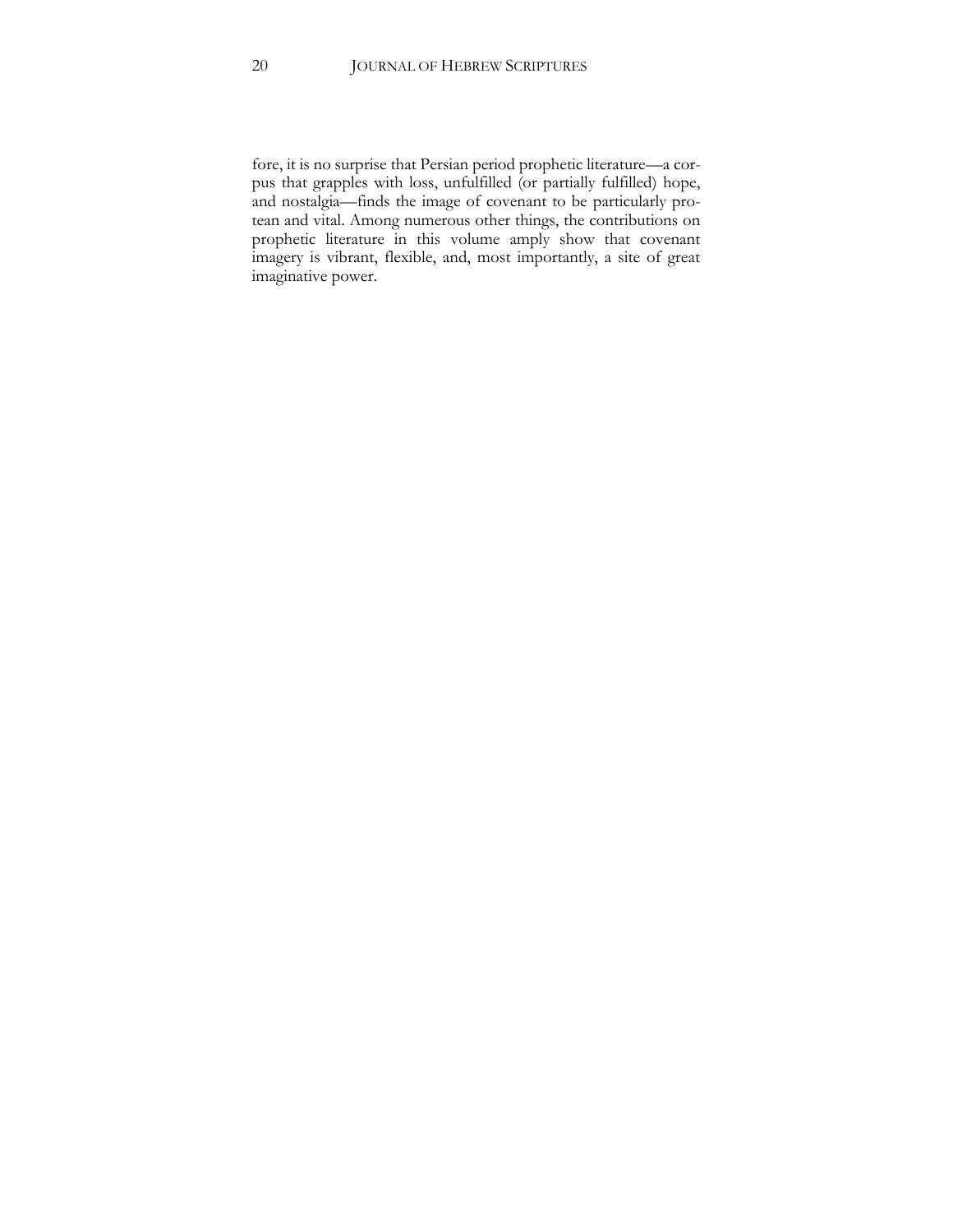## <span id="page-21-0"></span>**ESSAYS ON PSALMS, WISDOM LITERATURE, AND JOEL**

#### MELODY D. KNOWLES VIRGINIA THEOLOGICAL SEMINARY

Any study on covenant in the Persian period that incorporates the *entire* canon of the Hebrew Bible must deal with certain issues that arise in particular books. Sometimes this concerns the date of the book in view—does it, or at least parts of it, stem from the Persian period, and thus do the claims that it makes about covenant relate to this specific historical context? Other times this concerns prior claims made about the book in the history of scholarship—what assumptions need to be reevaluated as new evidence and new thinking emerges? Finally, certain books are particularly thorny because they include so little vocabulary that relates to the concept of covenant itself (i.e., ברית, etc.)—what are the possibilities for investigating ideas about covenant in play within the book even when explicit vocabulary is absent?

In *Covenant in the Persian Period: From Genesis to Chronicles,*<sup>1</sup> the several essays on Qohelet, Job, Psalms, and the book of Joel all wrestle with these issues. The essays are all thoughtful, creative, and informative. On their own, they make valuable contributions to their focused field of study. Read together with the other essays in the book, they illuminate a key feature of the religious and intellectual milieu of the Persian period.

In his essay, "The Psalms, Covenant, and the Persian Period," William H. Bellinger Jr. considers four communal laments from the middle of the Psalter which he argues likely relate to the fall of Jerusalem in the 6th century BCE: Pss 44, 74, 79, and 89.<sup>2</sup> On the whole, these four texts are complaints (or "You laments"), with God both held responsible for the destruction and promoted as the source of future restoration. In terms of explicit evidence for covenantal assumptions, the text asserts at times that the pressing problem is that God is breaking an agreement. Thus, the charge in Ps 89:39 that God has "cancelled the covenant with your servant," the plea that

<sup>1</sup> R.J. Bautch and G.N. Knoppers (eds.), *Covenant in the Persian Period: From Genesis to Chronicles* (Winona Lake, IN: Eisenbrauns, 2015).

<sup>2</sup> Bellinger does not cite any specific data from the Psalms under examination, noting that the dating of the Psalms is difficult and concluding that it is "likely" that the texts date to the Babylonian or Persian Period (W.H. Bellinger Jr., "The Psalms, Covenant, and the Persian Period," in Bautch and Knoppers, *Covenant in the Persian Period*, 310).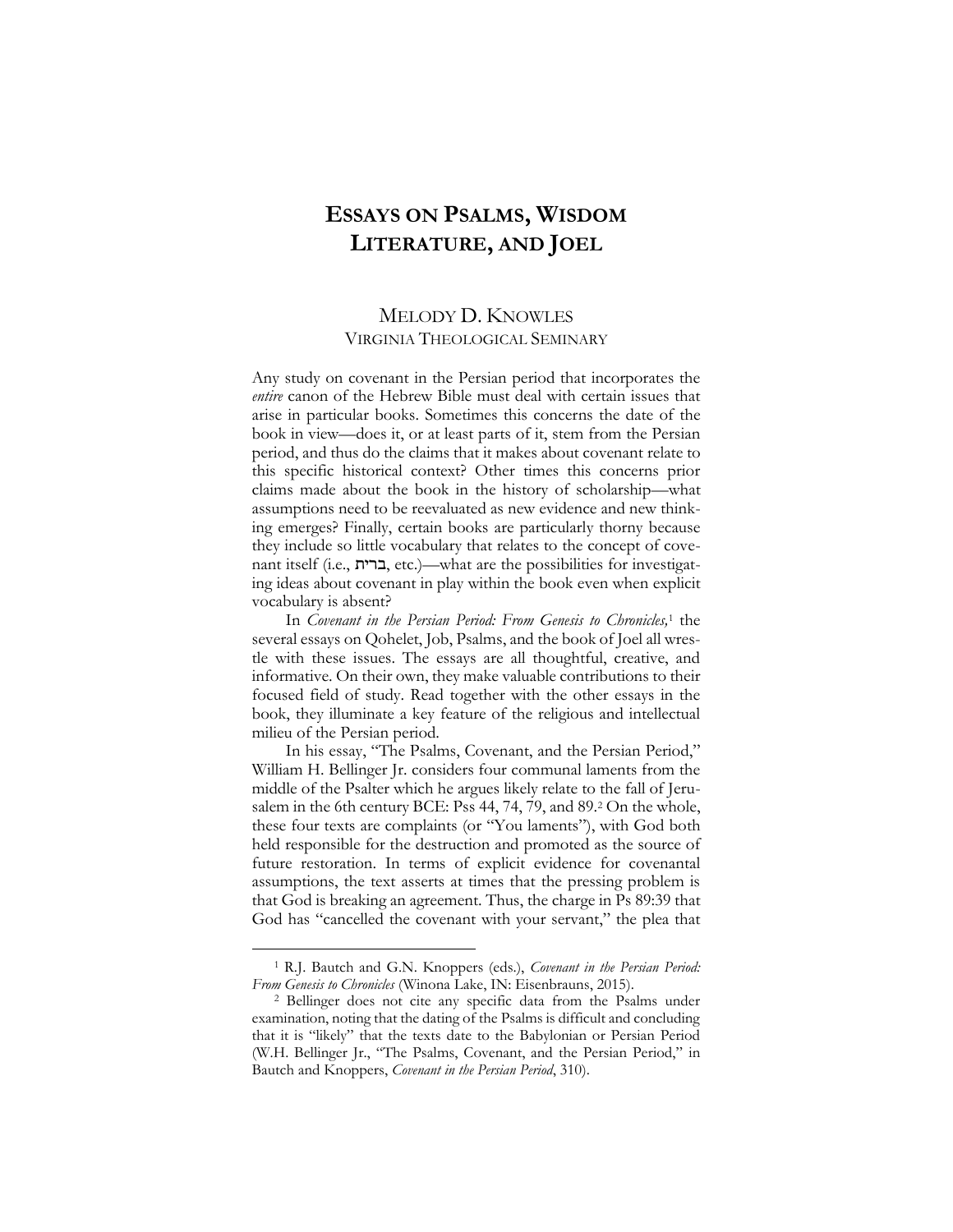God "remember the covenant" in 74:20, and the counter-claim that "we haven't forgotten you or broken your covenant" in 44:17.

All of these assertions are not simply descriptive; rhetorically, they function to motivate God to restore what has been lost. The driving sense of the text is that because of an earlier promise, God will surely move to make things right and enact divine faithfulness. Bellinger is right to assert that this very assumption, that God will make things right, puts covenant at the heart of the genre of lament and complaint itself. As he puts it, the genre relates to a "covenant exchange," in which God is held accountable to prior promises, it is "the human side of the covenant dialogue."<sup>3</sup>

This seems exactly right, and a helpful way to consider lament, especially *vis-à-vis* the motivations for the deity to intervene. But this does not exhaust the range of interpretive possibilities for the texts. Thus, for example, in Ps 74 we have in addition to the explicit cry that God "have regard for your covenant" (74:20), a lengthy description of the temple's destruction—five long verses in which are represented the axes, fire, and taunts of the enemy. Bellinger briefly points to the possibility that these punishments are related to the curses in Deut 28 and 1 Kgs 9:6–9, and this might be so. But the slow-motion depiction of abjection, similar in a way to Ps 22, might also be aimed to evoke God's pity. And perhaps the recitation of God's past acts of power in Pss 44 and 89 ("you planted our ancestors, you crushed all the peoples . . . you saved us from our foes" Ps 44:2, 7) function to remind God that he has the requisite resources to put things right. This does not contradict Bellinger, but simply reminds us that, as much as the texts in view could be seen to motivate God to restore Jerusalem via God's past promises, these can also be supported by additional motivations such as divine pity and past shows of strength.

So, what are the dimensions of covenant within Persian period psalms in Bellinger's construction? I have highlighted the strategic role that he points to in the genre of lament itself, especially complaint. Thus, in the context of the Persian period, these prayers rely more on God's faithfulness than on the people's obedience, in a context where God's faithfulness is not explicitly on display within the text. Humanity is insufficiently powerful either to sin or to put things right, and, although God at least looks like the guilty party in breaking past agreements, God is nevertheless implored as the only entity capable of putting things right.

Bellinger also concludes that the response to the fall of Jerusalem appears earlier in the context of the Psalms than perhaps expected. This theme is usually emphasized in studies of Books IV– V, but he points out its presence in Book III in Pss 74, 79, and 89, and, with Ps 44, in Book II as well.

After reading the essay, I admit to being surprised, given the focus on the fall of Jerusalem especially in Book III, to the lack of

<sup>3</sup> Bellinger, "The Psalms, Covenant, and the Persian Period," 311.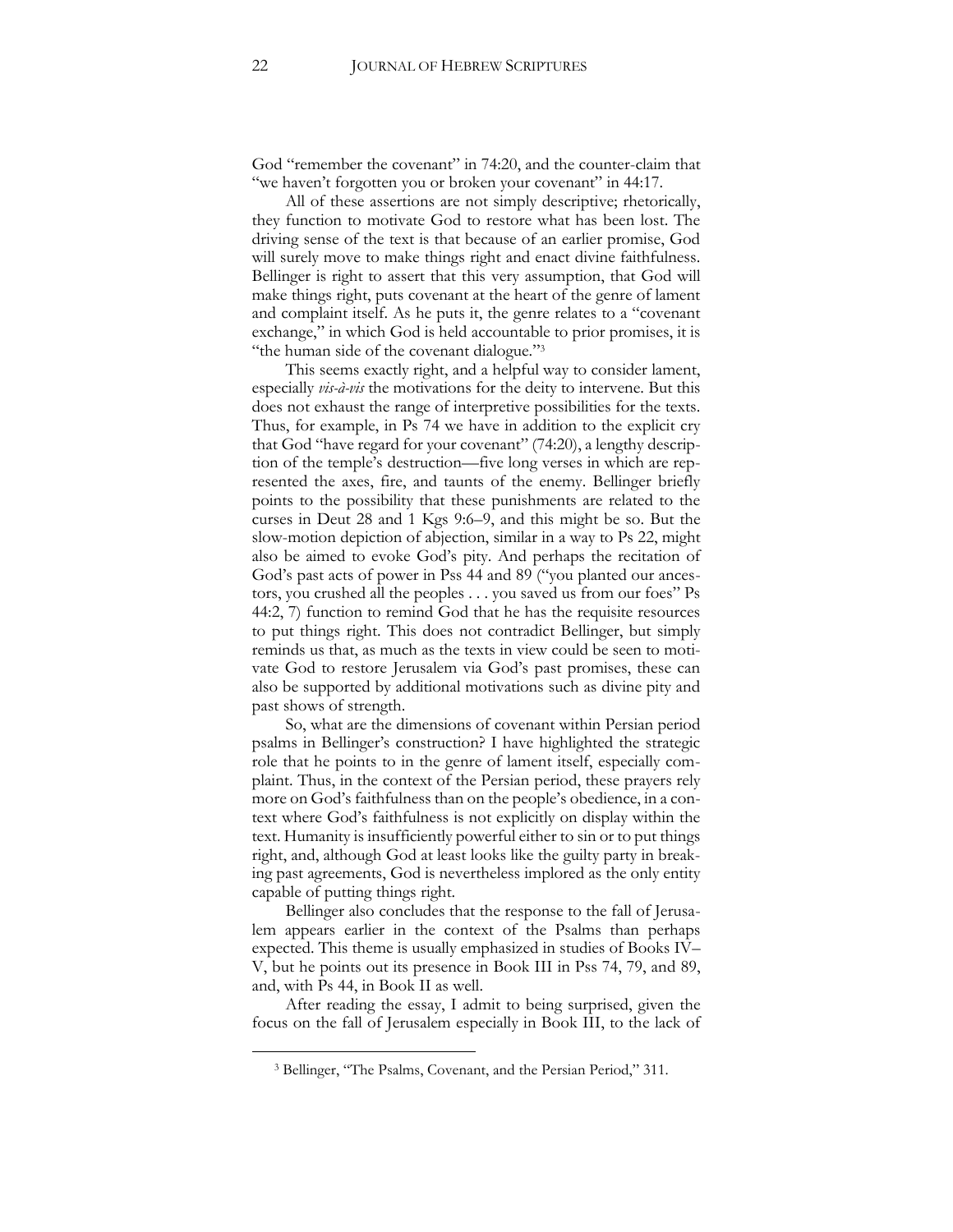consideration of Ps 78. Bellinger purposively limits his study to Psalms that can be plausibly dated to the Neo-Babylonian or Persian period so perhaps this choice is prudent. But it is possible to argue for a later date for this psalm, citing archaisms and some late forms. And even if it were only later stitched into Book III, surely a scholar with shape and shaping commitments investigating the topic of covenant would count inclusion of this text in the very near vicinity of Pss 74 and especially 79 a significant move. Covenant terminology and concepts riddle the text. In the introduction, the Psalm motivates what follows with covenant keeping: v. 7 claims to retell the story of the nation "so that they might keep God's commandments," urging the reader to make different choices than the Ephraimites who "did not keep God's covenant" (78:10), and the ancestors who "were not faithful to God's covenant" (78:37). And near the end of the text we read that God, surprisingly maybe, sometimes acted faithlessly: God abandoned the Shiloh sanctuary (78:60), rejected Joseph and did not choose Ephraim (78:67) but rather chose Judah, Zion, and David. Ps 78 is an entreaty to the people (or perhaps a threat to the people) that they line up their loyalties with God's current plan, and thus falls out of Bellinger's group of complaint Psalms. But the text makes significant claims about God's past promises to places and peoples, with particular resonance in the Persian period where the longevity and trustworthiness of such promises comes into view.

In the following essay, "Poems, Prayers, and Promises: The Psalms and Israel's Three Covenants," Carol Dempsey moves the study of Psalms into Books IV and V with Pss 103, 105, 106, and 132—all thanksgivings or hymns that largely function, she argues, as reminders to the people of God's faithfulness.<sup>4</sup> Thus, in contrast to a study of divine obligations that Bellinger presents, Dempsey highlights texts and features within the texts aimed at the human community to encourage their faithfulness.

What is particularly striking in her study is the interplay that she marks between the various covenants themselves within single psalms. Thus Ps 105 repeats God's promise to Abraham ("To you I will give the land of Canaan as your portion for an inheritance;" 105:11), and follows this with a retelling of the exodus traditions (namely, Joseph in vv. 16–22, the plagues in vv. 26–36, the exodus in vv. 37–38, and the sustenance in the wilderness in vv. 39–41). God's miracles are then related back to Abraham: "For he remembered his holy promise and Abraham his servant" (Ps 105:42) The ultimate point of God's faithfulness is not only people's preservation and conquest of the land, but the people's own obedience: "So he brought his people out with joy . . . so that they might keep his stat-

<sup>4</sup> C. Dempsey, "Poems, Prayers, and Promises: The Psalms and Israel's Three Covenants," in Bautch and Knoppers, *Covenant in the Persian Period*, 323–38.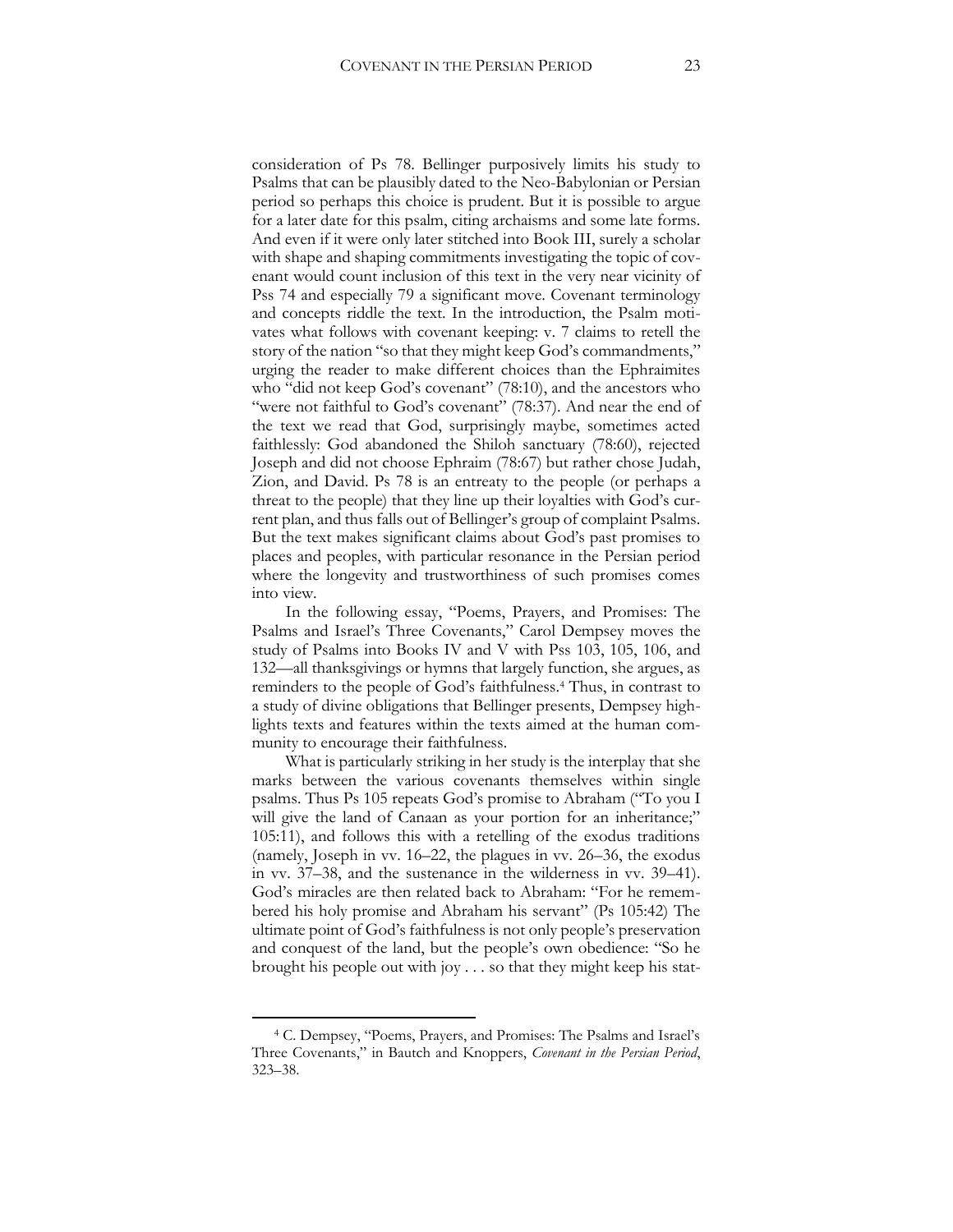utes and observe his laws" (Ps 105:43, 45). So the Abrahamic covenant sets the stage for the exodus traditions, which are themselves related back to the Abrahamic covenant in order to inspire the people's faithfulness. That is, Abraham fuses with exodus, and the settlement fuses with Sinai to motivate the people's law keeping.

Dempsey asserts a similar mix of traditions and functions in the additional texts but I am not quite as convinced that either Ps 106 or 132 aim to promote the people's faithfulness. In her reading, Ps 106 "calls the people to remember the graciousness and compassion of their God who has entered into covenant with them,"<sup>5</sup> and Ps 132 reminds "the community that everything has already been established . . . and is continuing to unfold in their midst."<sup>6</sup> But I think that the main audience for both texts is better construed as God, and that the purpose is to motivate grace. Ps 106 begins and ends with a plea that God save the people. And although it might be a surprising move to scaffold a plea for salvation onto a parade of horribles listing the people's sins from their time in Egypt thru the settlement in the land, the list is also an inventory reminding God of the usual response of grace when confronted with humanity's deficiencies the call that God "save!" is issued in the context of a recitation of God's past acts of salvation. Similarly, Ps 132 is best understood as a plea to God for help. It opens by asking God to "remember on behalf of David . . .", an expression used to ask God for deliverance based on earlier covenantal promises made to prior generations (see Ps  $18:3 = 2$  Sam  $22:3$ .<sup>7</sup> Then the text recites the divine oracles to remind God that David's faithfulness once inspired divine promises. Ps 132 is a request that God remember and deliver based on God's prior covenantal promises. Like the texts that Bellinger has in view, on my reading Pss 106 and 132 intend to motivate the divine audience.

The next two essays discuss Wisdom Literature more strictly defined, a genre that has a special relationship in the conversation about covenant. Jamie A. Grant's essay on Job<sup>8</sup> and Thomas M. Bolin's on Qoheleth<sup>9</sup> both start out questioning the assumption that Wisdom Literature is extra-historical. Thus, they argue, it is not concerned with the history of the relationship between God and Israel, and consequently is not interested in covenant (as argued in earlier works by Zimmerli, Eichrodt, von Rad, Murphy, and Crenshaw).

<sup>5</sup> Ibid., 332.

<sup>6</sup> Ibid., 336.

<sup>7</sup> C.L. Seow, *Myth, Drama, and the Politics of David's Dance* (HSM, 44; Atlanta, GA: Scholars Press, 1989), 197.

<sup>8</sup> J.A. Grant, " 'When the Friendship of God Was upon My Tent': Covenant as Essential Background to Lament in the Wisdom Literature," in Bautch and Knoppers, *Covenant in the Persian Period*, 339–55.

<sup>9</sup> T.M. Bolin, "Qohelet and the Covenant: Some Preliminary Observations," in Bautch and Knoppers, *Covenant in the Persian Period*, 357–67.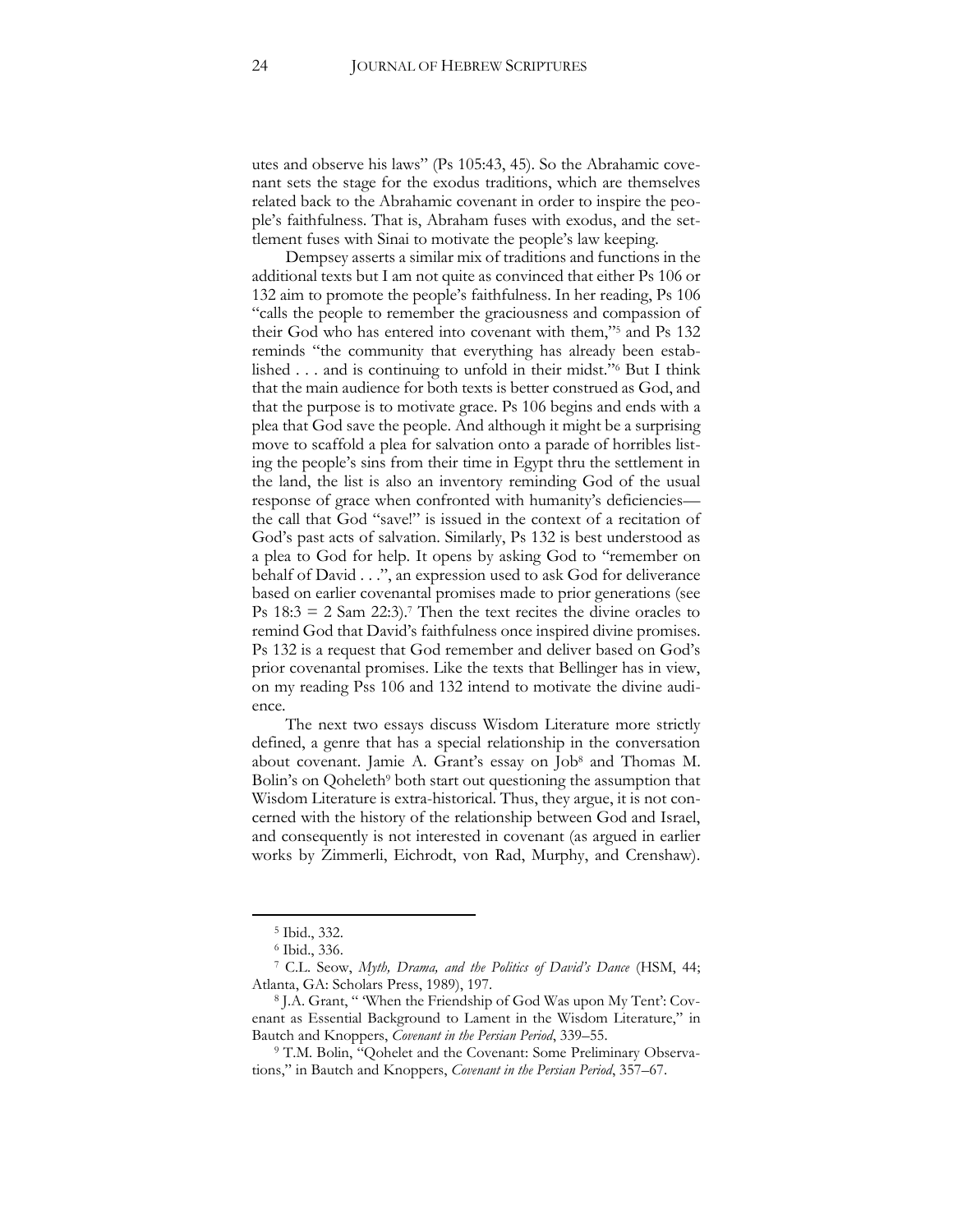Both Grant and Bolin highlight the central significance of the relationship between humanity and God, even when covenantal vocabulary is absent, and claim that it is upon the assumptions about this relationship that all the Wisdom Literature is built.

Thus, in Grant's reading of Job, he points to the clear covenantal expectations in the text, namely the assumption that divine justice will surely re-emerge, as well as the lament that the relationship has been broken somehow—the sadness and surprise that God has withdrawn. The assumptions of this relationship are clear right at the beginning with the Satan's question: "Does Job fear God for nothing?" (Job 1:9). When trouble comes, will Job disaffiliate with God, or is the relationship stronger than the benefits it currently provides? Within the poetic speech cycles as well, the question is not whether, but how Job will maintain a relationship with someone who appears to have turned against him. Job keeps addressing God, and the chief cause of his lament is not loss of possessions or even family but the seeming loss of their relationship (Job 29:1–6). And in the divine response, God never speaks of this loss, but rather affirms that Job's plight came as the consequence of his good standing with God. And indeed, Job now knows this relationship to be deepened: "Before I had heard of you by the hearing of the ear, but now my eye sees you" (Job 42:5). In Grant's reading, the reinstatement of Job commends his speaking *to* God in distinction from the friends: as he writes, "Of all the human protagonists in the book, Job is the only one to address God directly and this commitment to relationship is recognized by God in the epilogue."<sup>10</sup>

What Grant does, thus, is highlight the assumptions necessary for theodicy. For this particular genre to work, certain expectations must be in place. And here Grant is helpful in discussing the ancient texts that are frequently compared to Job, which do not, in his reading at least, have these expectations. So, for example, the Sumerian text *Man and his God* assumes that serious illness indicates God's rejection, and the recourse is not an appeal to divine justice but rather constant prayer. Change comes from the divine hand as a result of simply tiring the deity, the "hassle factor" as Grant puts it: "pray long and hard and hope that your god finally hears and relents."<sup>11</sup> And in the Akkadian text *Ludlu bel nemeqi*, the pious one undergoing suffering claims not innocence but rather ignorance: according to the text, "Marduk caused the wind to carry away my trespass." (Admittedly, some of this rests on the significance that the reader puts on a particular reconstruction of a lacuna.) Unlike Job, this text includes no assertions of innocence or requests to be restored within the context of a relationship. Here the gods are distant and uninterested, and the goal is the removal of suffering. Grant also considers the Sumerian *Lament over Sumer and Ur* prayed by the local deity to lament the work of the storm god Enlil, as indicative

<sup>&</sup>lt;sup>10</sup> Grant, " When the Friendship of God Was upon My Tent'," 352.

<sup>11</sup> Ibid., 343–44.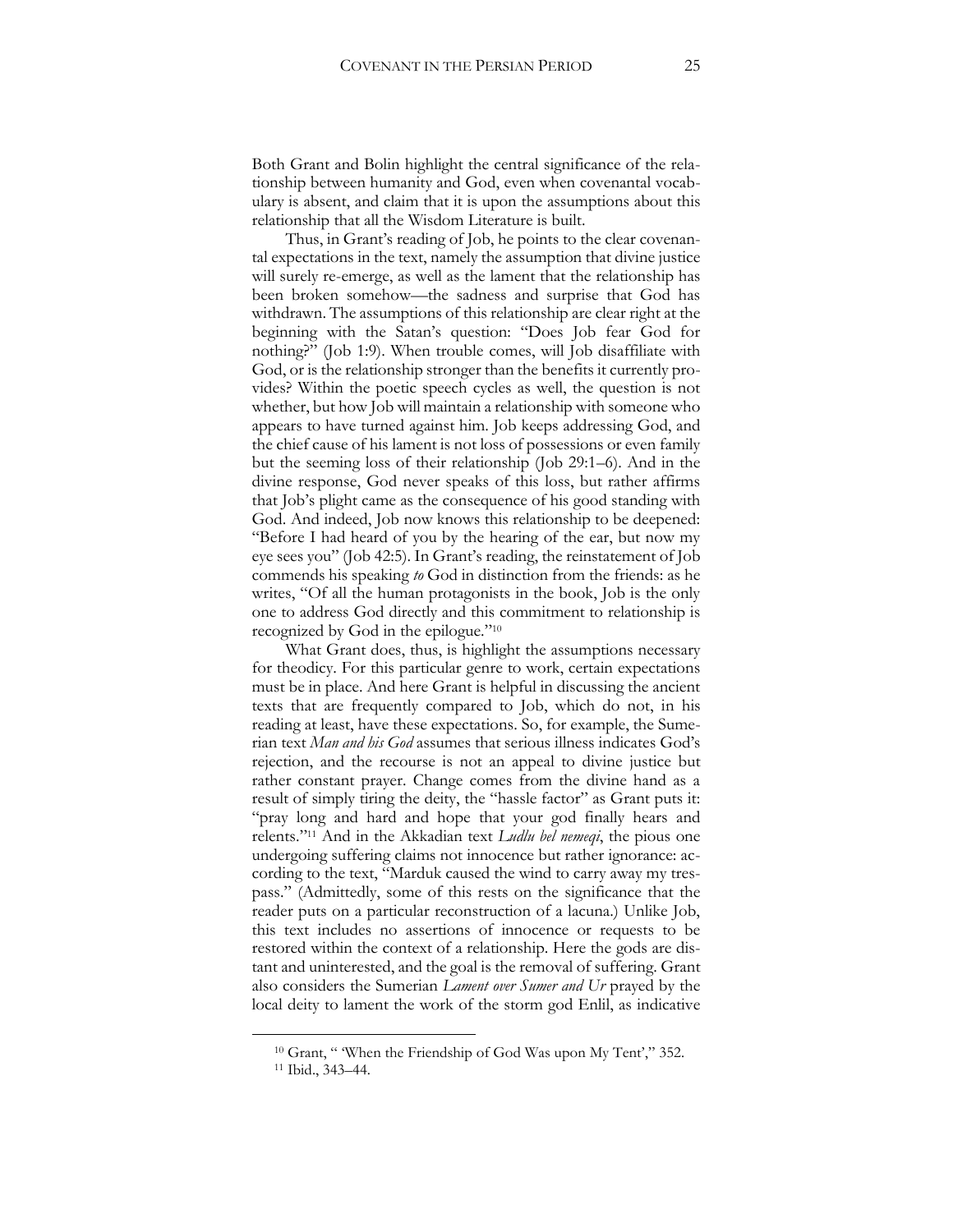of how laments work in general and the expectations that humans have of the divine world. Within these prayers, the cause of destruction seems petty, spiteful, and insignificant—it was "in hate" that Enlil acted in response to the nuisance that humanity had become. And the purpose of the laments is not to restore a relationship, but rather to deflect divine wrath and remove suffering.

Of course, one could point to the large chasm of time and geography between Job and the texts that Grant marshals as comparisons. But the differences to which he points are instructive because they bring the assumptions underlying theodicy into relief. Like the complaints that Bellinger studies, the lament in Job depends upon a relationship that assumes past promises and present expectations.

In his chapter on Qoheleth, Bolin supplements an initial discussion on the role of covenantal assumptions in Wisdom Literature with particular aspects of how these emerge specifically in the text. He first of all points to the role and assumptions about creation as an arena for covenant. Stemming from the Noahic covenant, creation in Qoheleth evinces a certain stability—the sun rises and sets each day, the wind blows, and the streams flow to the sea, all as human generations come and go (Qoh 1:4–7). At the same time, creation is also the stage for God's miraculous interventions seen in the *magnalia Dei* of the Exodus—everything "under the sun" (including both nature as well as human history) is "subject to the will of God."<sup>12</sup>

Bolin then examines the covenantal underpinnings of the text *vis-à-vis* Achaemenid royal ideology. In his reading, Qoheleth presents the divine-human relationship as similar to that of kings and subjects in ancient Persia. Following and expanding on some of Choon L. Seow's earlier conclusions,<sup>13</sup> God in Qoheleth acts like a Persian monarch: granting portions (sometimes arbitrarily) that compel the receiver to toil and sometimes enjoy the fruits of this toil; obligating the recipients but never obligated to the recipient; all-seeing but unseen. This is why the righteous do not always prosper either in the Persian empire or in Qoheleth: God and the king hold all of the cards, and neither is obligated by the pious acts of humanity.

Finally, and moving out of Wisdom Literature into the prophets, James Nogalski considers the role of covenant in Joel, specifically highlighting the possible relationships between the threats and promises in the text with the covenantal curses and blessings specified in other biblical texts.<sup>14</sup> In Nogalski's reading, the enemy attack described in the book (consuming the land's grain, wine, oil, flocks), the drought that empties the storehouse, the locusts and other

<sup>12</sup> Bolin, "Qohelet and the Covenant," 361.

<sup>13</sup> C.L. Seow, *Job 1*–*21: Interpretation and Commentary* (Illuminations; Grand Rapids, MI: Eerdmans, 2013).

<sup>14</sup> J. Nogalski, "Presumptions of 'Covenant' in Joel," in Bautch and Knoppers, *Covenant in the Persian Period*, 211–28.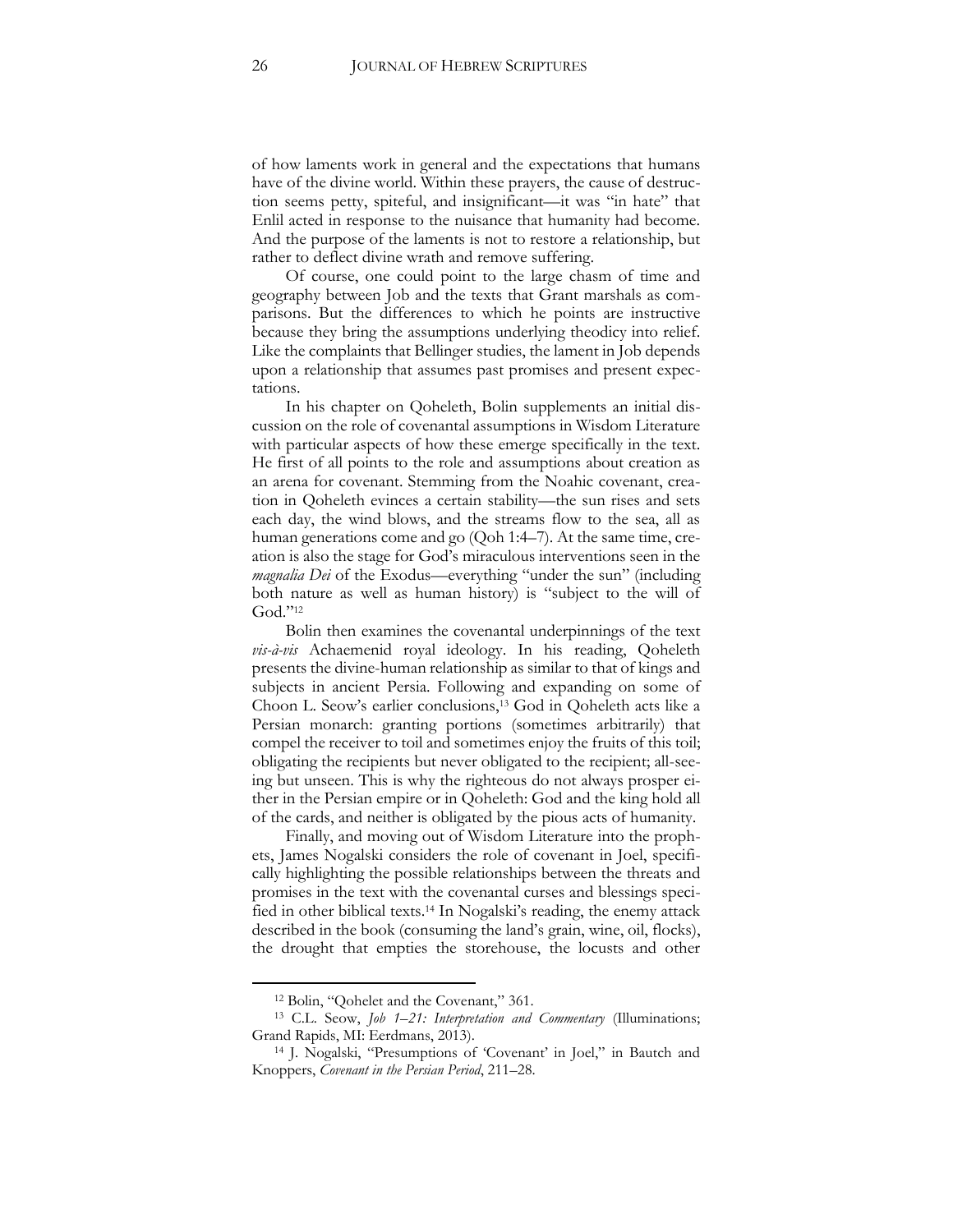insects that destroy the produce of the land, and the absence of joy and gladness, are all enactments of Deut 28–32 and portents of God's wrath regarding covenant disobedience. Nogalski also considers the link of Joel 1 with the dedication prayer of Solomon in 1 Kgs 8, depending on a cause-and-effect relationship between human sin and divine punishment. Thus, the devastation in Joel 1 is not random bad luck, but an actualization of covenant curses.

Helpfully, even as he points to the relationship and shared assumptions between the biblical texts regarding covenant fidelity, Nogalski also points to their different literary contexts and purposes. Both Deuteronomy and Kings anticipate the future breaking of the covenant, but in the literary context of Deuteronomy this is before the people enter the land, and Kings frames it with the dedication of the temple. That is, both Deuteronomy and Kings participate in a literary foreshadowing of coming destruction, but at different points in the historical narrative. Joel, on the other hand, presumes that the covenant curse is currently in effect. In Joel, the people are guilty in the present and must repent before God can remove the curses.

Seen as a whole, this collection makes important contributions to understanding the religious and intellectual life in the Persian period. It is significant that, as a collection of essays, the work preserves serious distinctions across the texts even as they all highlight covenantal assumptions. For example, Qohelet's distant but all-powerful God who sees all and controls the lives of his subjects stands in distinction to Job's God who waits to see if Job will reject their covenantal relationship. And both of these theological constructions stand apart from the God of the complaint Psalms, who is construed as one who will surely move to enact faithfulness to the covenant, even when this evidence is currently not in view. Often, the unsystematic feel of a collection of essays written by different scholars at different times is distracting—here, the genre works well to indicate the wealth of perspectives and possibilities at play during the Persian period.

The essays all share the problem of having a lack of explicit, sustained vocabulary of covenant. Most authors point this out explicitly, but also argue that this should not prohibit the inquiry. As Nogalski puts it, saying that a book like Joel does not include the term ברית is saying something "both obvious and insufficient." <sup>15</sup> As he and others assert, covenantal assumptions can still be present, indeed core to understanding the text, even when related terminology is largely absent.

This is one of the key and most helpful claims of this collection, and part of the challenge for future study will be to continue the exercise of recognizing covenant when it is not explicitly named. But I would also add that another challenge will be in recognizing *which*  covenantal traditions *in particular* are in play in the absence of specific vocabulary. Nogalski argues that the covenant assumed in Joel is

<sup>15</sup> Nogalski, "Presumptions of 'Covenant' in Joel," 211.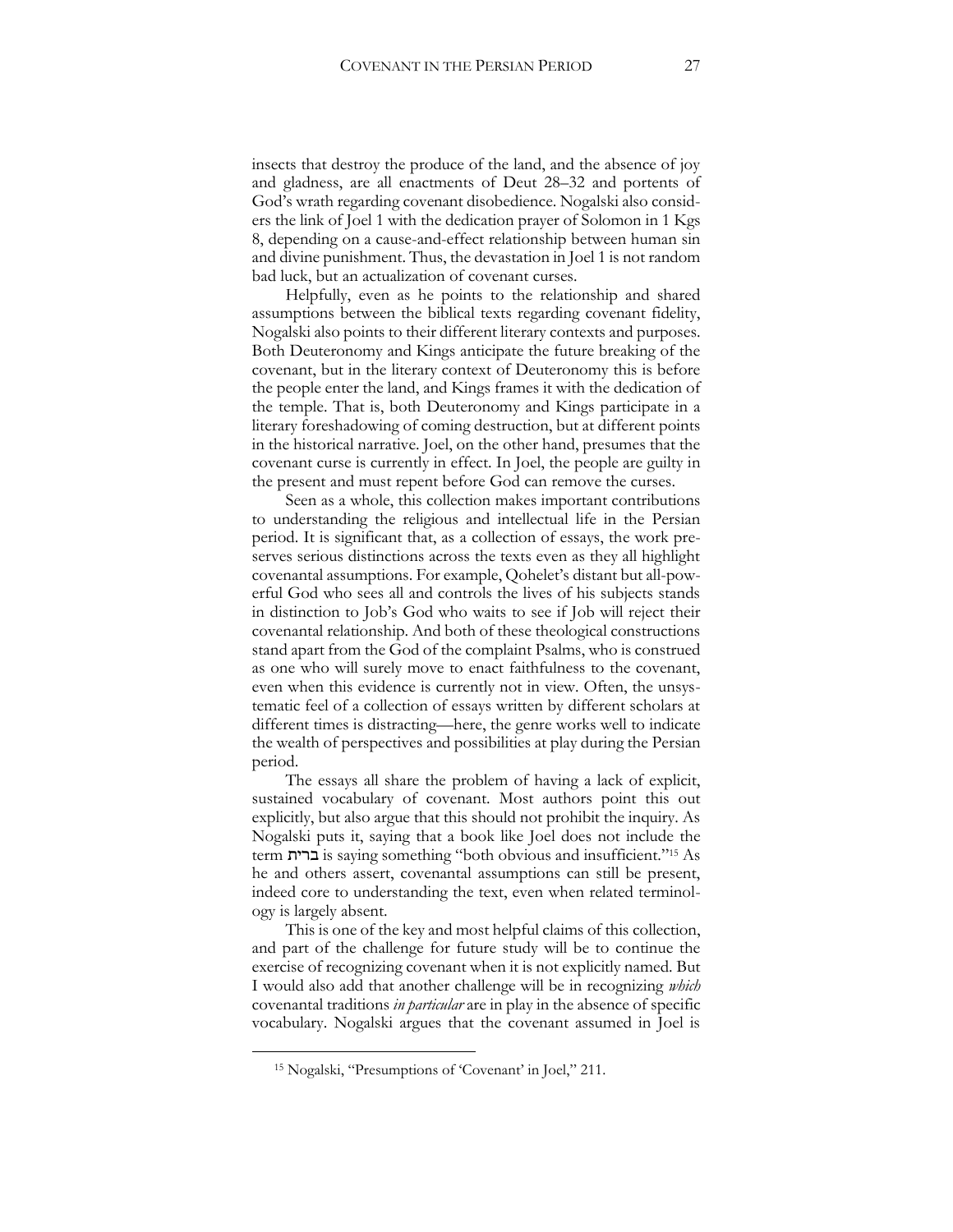Mosaic, not Noachic or Abrahamic or Davidic, and I think he is right. But what happens when the evidence is not as clear? Consider, for example, the two essays on the Psalms. According to Dempsey, when the people cry that God have regard for the covenant at the end of the Psalm 106, the covenant in play is Abrahamic. But I confess that I do not see this so clearly: Abraham is never mentioned in the psalm, although Moses is mentioned several times. At points, Bellinger runs into this problem as well. He claims that it is the Mosaic covenant in Pss 44, 74, 79, 89, but I do not see it in such clear relief.<sup>16</sup> Both Bellinger and Dempsey might be right in their identifications, but I am lifting this up as a study in the difficulty in pinning down the specifics of the covenantal tradition in view at times especially in poetic texts. At points there is a fluid or amorphous presentation of the covenant.<sup>17</sup> As scholars continue to unpack the theme of covenant in the future, I will be interested in seeing if there is any progress to be made in determining a more specific profile for some of these fuzzier examples—which precise covenant is being alluded to when only allusions are present? Or, to take the opposite tack, what significance might be attached to a somewhat non-descript and amorphous presentation of different covenants?

Finally, all of the essays also wrestle with securing a date for the text in view. In the likelihood that linguistic markers will rarely be completely adequate to confirm a secure date, then I think that it is certainly legitimate to explore what it would mean if we located certain texts in the Persian period. But I would caution that we make our claims clear and modest because it is easy to tip over into asserting that the evidence is stronger than it really is. Sometimes I wonder whether assertions about the literary activity of Israel's sages coming to prominence in the Persian period emerge because of actual evidence or, more likely I am afraid, because of the lack of evidence. So I would commend the kind of scholarship that we see in Dempsey's article, specifically her footnote 11, where she clearly lays out various contexts into which the crisis depicted in Ps 106 might be lodged: a preexilic response to the destruction of the Northern kingdom, or an exilic depiction of the only partial return, or a postexilic representation of a worshipping community where scripture is central.<sup>18</sup> Given that major features of this period are still emerging in the archaeological record, careful and clearly articulated claims are much to be admired.

<sup>16</sup> Bellinger, "The Psalms, Covenant, and the Persian Period," 319.

<sup>&</sup>lt;sup>17</sup> This is something that Richard J. Bautch identifies: in the Persian period "features and dimensions of the Sinai covenant interact and fuse rather than separate and distinguish themselves" (R.J. Bautch, *Glory and Power, Ritual and Relationship: The Sinai Covenant in the Postexilic Period*  [LHBOTS, 471; London: T&T Clark, 2009], 115; quoted by Bellinger, "The Psalms, Covenant, and the Persian Period," 320).

<sup>18</sup> Dempsey, "Poems, Prayers, and Promises," 331 n. 11.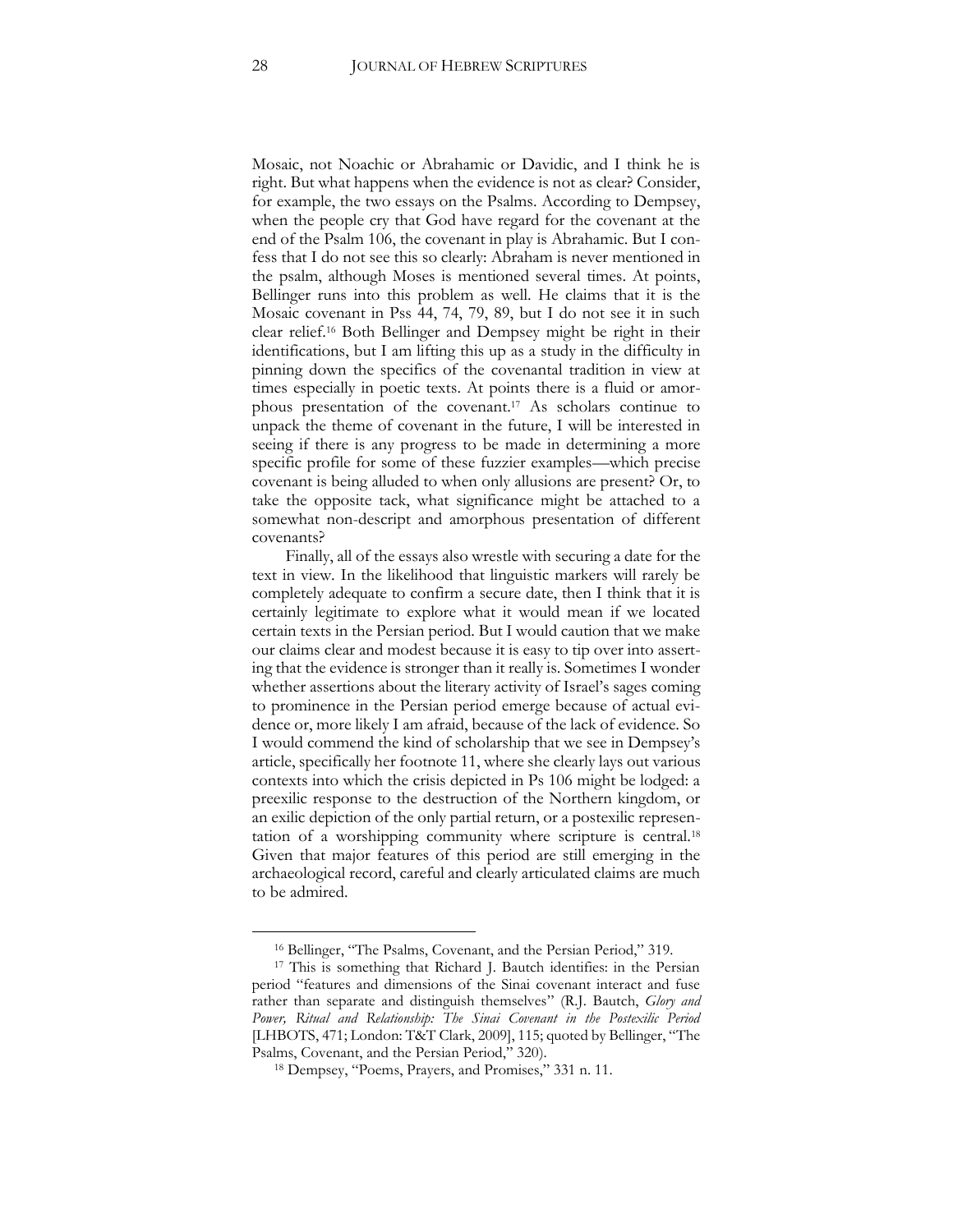Many who use this collection will simply read the essays that relate to their narrow areas of study, but this would relinquish so much of the possible contributions of this text. At many points the individual essays focusing on a single biblical book have a significant purchase on other parts of the canon. For example, and just taking the possibility for Psalms studies, how might the assumptions about the royal ideology that Bolin outlines in the context of Qohelet be brought to bear on psalms about kings and kingship such as Ps 72? And what might God's covenant with creation as seen in this same essay by Bolin also mean within the Psalter?<sup>19</sup> Ehud Ben Zvi's article on the broken covenant in 1 Sam 2:30 is helpful in unpacking a key movement in Ps 78 when God rejects the Shiloh cult.<sup>20</sup> And what might the Naqsh-i Rustam inscription (DNa) discussed by Jacob Wöhrle in the context of Gen 9 and 17, conveying assumptions of cosmic order in that the earth was created as a place of wellbeing for humanity and nations peaceably residing in their own territories, mean for "Psalms of orientation" such as Pss 8 and 146–50?<sup>21</sup> Many additional connections are possible. Even as these very fine essays all stand on their own as contributions to their own field, they are well used beyond these narrow confines. I commend the reader to explore this entire volume, rich with insight and possibilities. We are in debt to the vision and thoughtful work of the authors and editors.

<sup>19</sup> Bolin, "Qohelet and the Covenant," 357–67.

<sup>20</sup> E. Ben Zvi, "A Balancing Act: Settling and Unsettling Issues Concerning Past Divine Promises in Historiographical Texts Shaping Social Memory in the Late Persian Period," in Bautch and Knoppers, *Covenant in the Persian Period*, 109–29.

<sup>21</sup> J. Wöhrle, "Abraham amidst the Nations: The Priestly Concept of Covenant and the Persian Imperial Ideology," in Bautch and Knoppers, *Covenant in the Persian Period*, 23–39.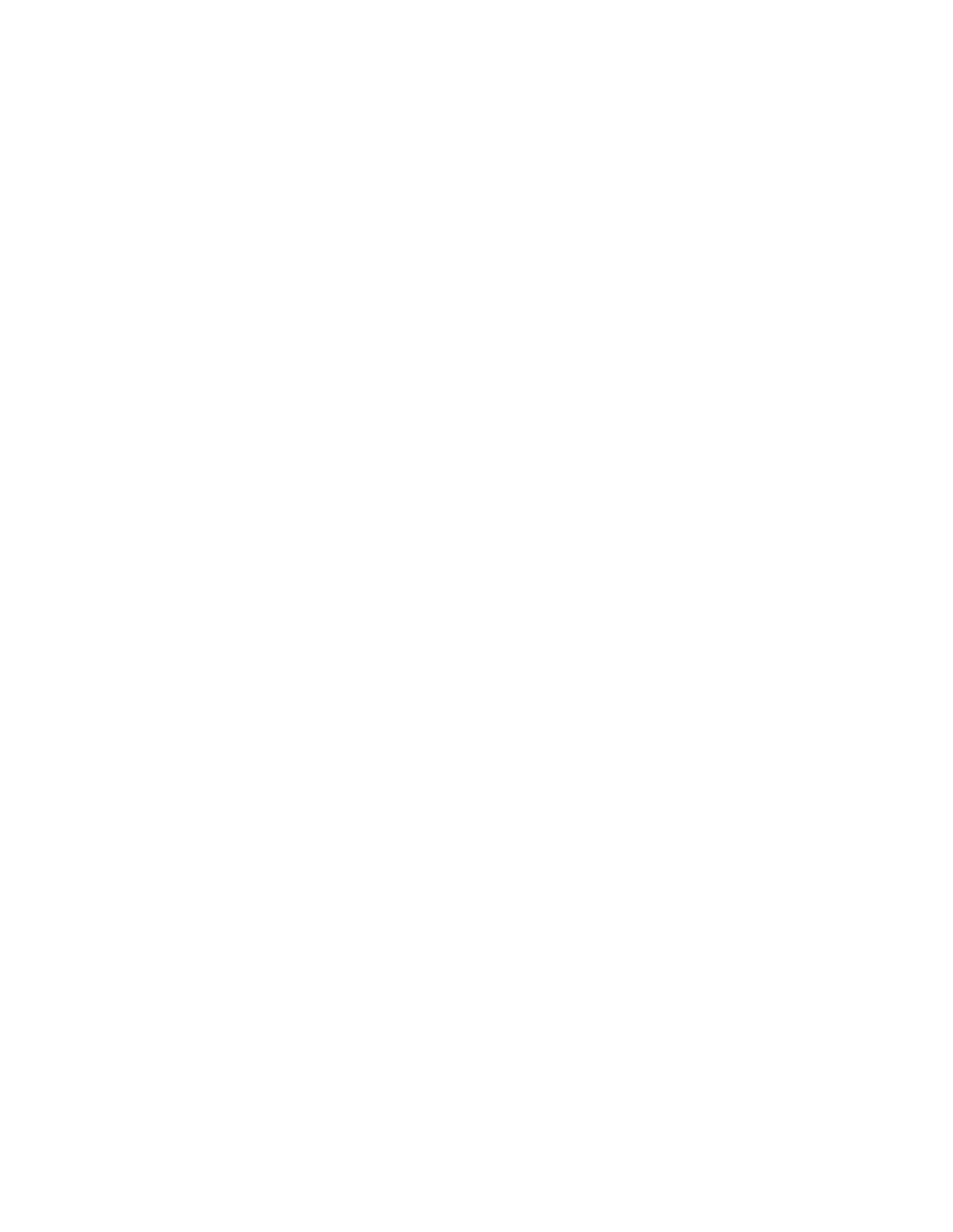## <span id="page-31-0"></span>**ESSAYS ON THE HISTORICAL BOOKS (DEUTERONOMISTIC HISTORY) AND CHRONICLES, EZRA, AND NEHEMIAH<sup>1</sup>**

#### THOMAS RÖMER COLLÈGE DE FRANCE (UMR 7192) UNIVERSITY OF LAUSANNE UNIVERSITY OF PRETORIA

As Cynthia Edenburg puts it in the beginning of her article, "covenant is one of those terms in 'biblical English' that evades precise definition" (131), or as I would say a term that can be used and understood in very different ways. And as Louis C. Jonker reminds us, this term has been at the heart of many Protestant "theologies of the Old Testament." In these theologies, the term became the central concept of the Hebrew Bible, a notion that made the theologians happy, because it offered them a concept of unity and coherence among the diversity of theological or ideological options gathered in the Bible.<sup>2</sup> This is not the place to discuss some still popular ideas that differentiate between the "conditional" dtr concept of covenant and the "unconditional" covenant in the Priestly texts, which many (Christian) commentators still call a "covenant of grace." <sup>3</sup> I have the

<sup>1</sup> This article presents a review of the following articles gathered in the volume, R.J. Bautch and G.N. Knoppers (eds.), *Covenant in the Persian Period: From Genesis to Chronicles* (Winona Lake, IN: Eisenbrauns, 2015); R. Achenbach, " 'The Unwritten Torah of the Covenant': Torah in the Mouth of the Prophets," 93–107; E. Ben Zvi, "A Balancing Act: Settling and Unsettling Issues Concerning Past Divine Promises in Historiographical Texts Shaping Social Memory in the Late Persian Period," 109–29; C. Edenburg, "Form Covenant to Connubium: Persian Period Developments in the Perception of Covenant in the Deuteronomistic History," 131–49; D.E. Nykolaishen: "Ezra 10:3: Solemn Oath? Renewed Covenant? New Covenant?" 371–89; M.J. Boda, "Reenvisioning the Relationship: Covenant in Chronicles," 391–407; and L.C. Jonker, " 'The Ark of the Covenant of the Lord': The Place of Covenant in the Chronicler's Theology," 409–29.

<sup>2</sup> For a short overview about the history of "theologies of the Old Testament," and the importance of covenant in these Christian approaches to the Hebrew Bible see E.-J. Waschke, "Theologie des Alten Testaments," [http://www.bibelwissenschaft.de/de/stichwort/33374/.](http://www.bibelwissenschaft.de/de/stichwort/33374/)

<sup>3</sup> See for instance, W. Zimmerli, "Sinaibund und Abrahambund: Ein Beitrag zum Verständnis der Priesterschrift," *TZ* 16 (1960), 268–80; see also idem, *Gottes Offenbarung: Gesammelte Aufsätze* (TB, 9; München: Kaiser, 1963), 205–16 (215).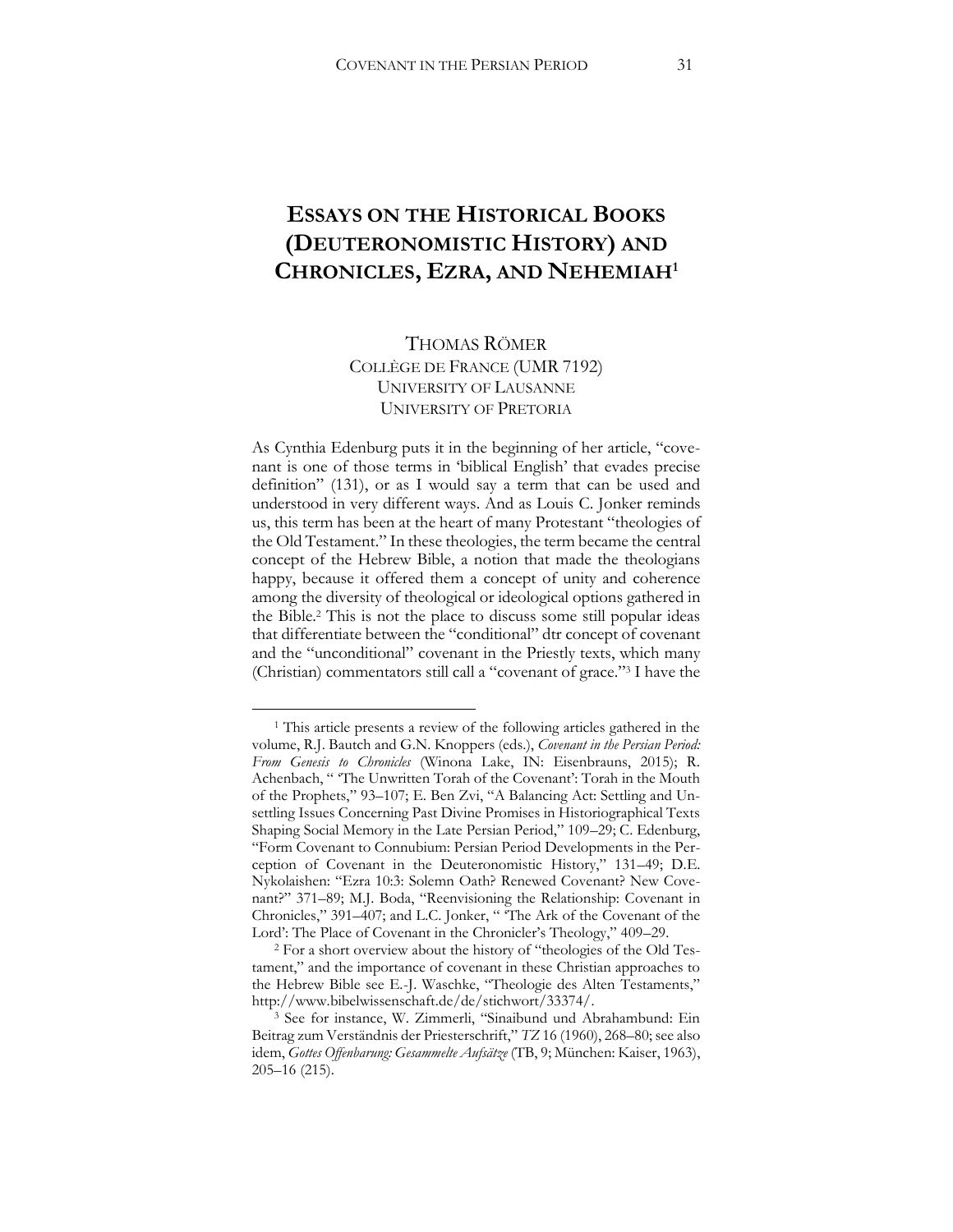impression that those distinctions often reflect theological wishful thinking and do not acknowledge the complex usages of the term .ברית

The six articles in the volume that I was asked to review converge by pointing out the equivocality of the concept of covenant. They also underline different usages in various literary corpora that can be dated to the Persian period. Some reflect the heritage of an older discourse; others apparently propose new developments related to the socio-historical context of the Persian period.

First, I will briefly summarize the main themes or conclusions of each article. Then, I will try to bring the articles into conversation, and also ask some questions.

#### **COVENANT DISCOURSES IN THE CONTEXT OF THE FORMER PROPHETS AND EZRA–NEHEMIAH AND CHRONICLES**

Reinhard Achenbach's contribution ("The Unwritten Text of the Covenant") explores the relation between the deuteronomistic (dtr) covenant in the books of Deuteronomy to Kings and the discourses about covenant in the book of Jeremiah. He argues that the text in Deut 18:16–19, which constructs Moses as a proto-prophet, should be understood as a post-dtr rewriting of the dtr passage about the Horeb covenant in Deut 5, whose aim is to suggest that the ברית between Yhwh and Israel includes the sending of prophets. Deut 18 is related to the idea that Yhwh has constantly sent his servants the prophets in order to exhort the people to return to the divine law and the covenant (this is clearly expressed in the comment of the fall of Samaria in 2 Kgs 17). The concept of Deut 18 is especially applied to the prophet Jeremiah, who, in the so-called dtr texts of the book that use his name (texts considered as post-dtr by Achenbach), is constructed as a "second Moses."<sup>4</sup>

The text of Jer 11 opens with an appeal to listen to the words of the covenant, which, according to Exod 34:1, are the words of the second edition of the Decalogue written by Yhwh himself. In Jer 11, this covenant is used to admonish the generation facing the siege of Jerusalem. If it listens to the covenant, this generation can become

<sup>4</sup> For the discussion about the "dtr" texts in Jeremiah see T. Römer, "Is There A Deuteronomistic Redaction in the Book of Jeremiah?" in A. de Pury, T. Römer, and J.-D. Macchi (eds.), *Israel Constructs its History: Deuteronomistic Historiography in Recent Research* (JSOTSup, 306; Sheffield: Sheffield Academic, 2000), 399–421; and the recent discussion between C.M. Maier, "The Nature of Deutero-Jeremianic Texts, " in H. Najman and K. Schmid (eds.), *Jeremiah's Scriptures: Production, Reception, Interaction and Transformation* (JSJSup, 173; Leiden: Brill, 2016), 103–23; and T. Römer, "The 'Deuteronomistic' Character of the Book of Jeremiah: A Response to Christl M. Maier" in H. Najman and K. Schmid (eds.), *Jeremiah's Scriptures: Production, Reception, Interaction and Transformation* (JSJSup, 173; Leiden: Brill, 2016), 124–31.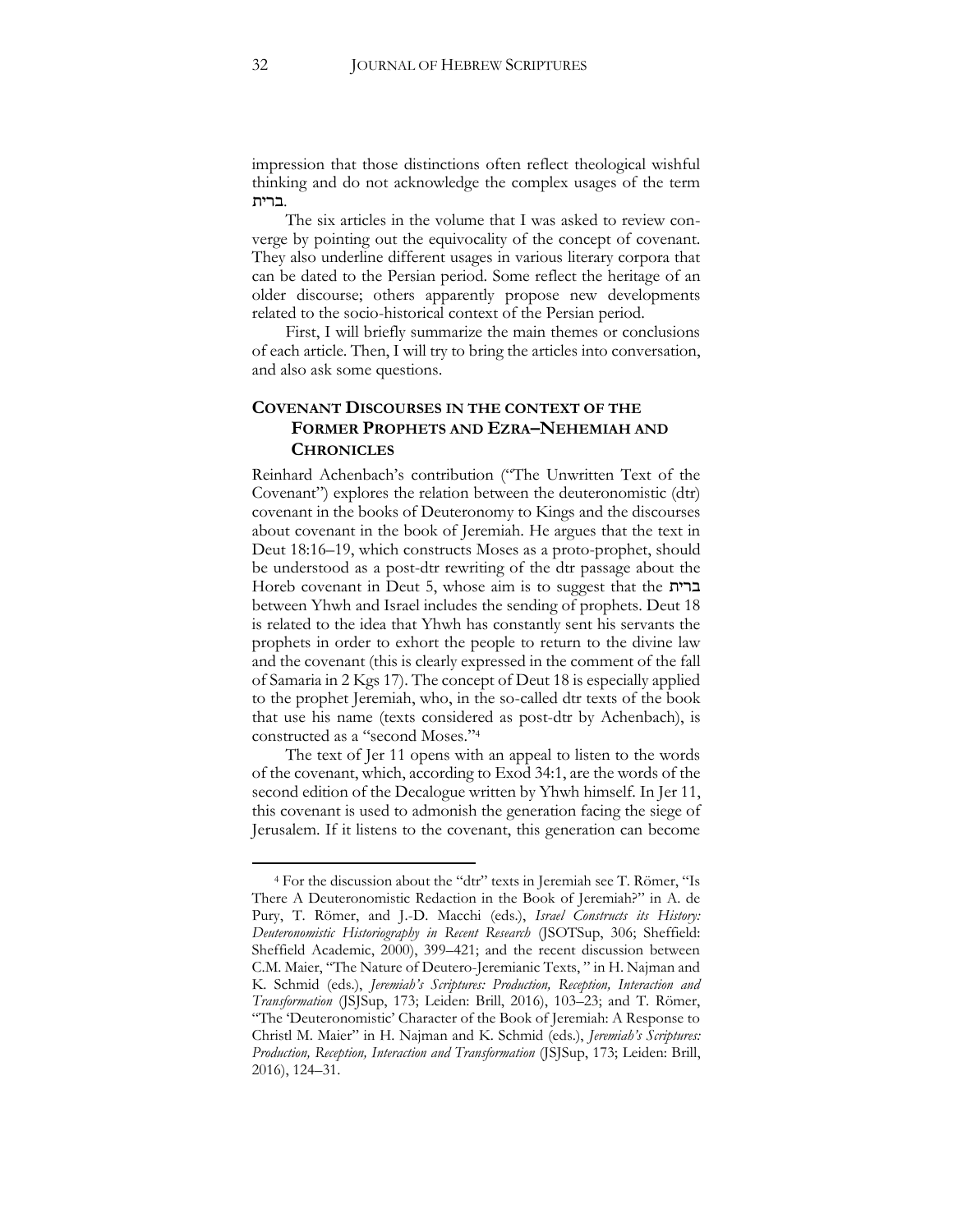the people of Yhwh again. Yet, interestingly, only the prophet answers ("Amen," v. 5), and not the addressees. Therefore, the second part of this speech, in a manner very similar to 2 Kgs 17, accuses the audience of not listening to the covenant. And v. 8, missing in LXX, along with v.7, even states that the "words of the covenant" have been "brought on the generation of the Exodus," which however did not listen to them. Therefore, v. 10 asserts that Yhwh's covenant, concluded at the time of the Exodus, has been broken by the houses of Israel and of Judah. In the light of 2 Kgs 17, this statement probably alludes to the fall of Samaria and the fall of Judah (my explanation, not Achenbach's) and paves the way toward the promise of a new covenant in Jer 31, one of the latest developments in the book of Jeremiah, according to Achenbach. Still according to Achenbach, this new covenant represents a concept of "Torah obedience rooted in the oral tradition of the prophets." The formation of the book of Jeremiah thus reflects, if we follow Achenbach, the transformation of the prophetic discourse, presented as an oral development of the Mosaic Torah, into a new "unwritten" Covenant. If I understood Achenbach correctly, we would find here the origins of the concept of an oral Torah, which would have been combined with the idea of an "oral covenant."

Ehud Ben Zvi ("A Balancing Act. Settling and Unsettling Issues Concerning Past Divine Promises in Historiographical Texts Shaping Social Memory in the Late Persian period") takes quite a different stance. In contrast to Achenbach, who tries to retrace a diachronic and ideological evolution inside the books of Deuteronomy, Kings and Jeremiah, Ben Zvi states from the very beginning that the books of Deuteronomy and of the Former Prophets, books that he labels "Deuteronomistic Historical Collection," are products from the Late Persian period. Their aim, much like the book of Chronicles, would be to negotiate "core promises" from "pre-exilic" times in the context of the Persian period. For Ben Zvi, there is not really a difference between covenant and divine promises, because "many of these divine promises," he states, "were remembered in terms of ברית, even in cases in which central texts encoding these memories do not explicitly contain the term ברית) "109(. According to Ben Zvi, these "core promises" concern the land, in the book of Joshua, the king or the divine promises to David, especially in 2 Sam 7, and, in the books of Chronicles, divine promises to Levi, ancestor of the Levites. According to Ben Zvi, remembering these divine promises can give hope for restoration, yet it is also possible, as in the case of David for example, to interpret the divine promises to him as being cancelled. This may be the case in the books of Kings. Nevertheless, in prophetic texts from the Persian period, oracles of restoration often contain the idea of an ideal Davidic king. The "negotiations" of divine promises are made on the basis of two ideological constructions shared by all members of what Ben Zvi calls "the community" (125). These two constructions are (a) the ברית between Yhwh and Israel and (b) the metaphor of the marriage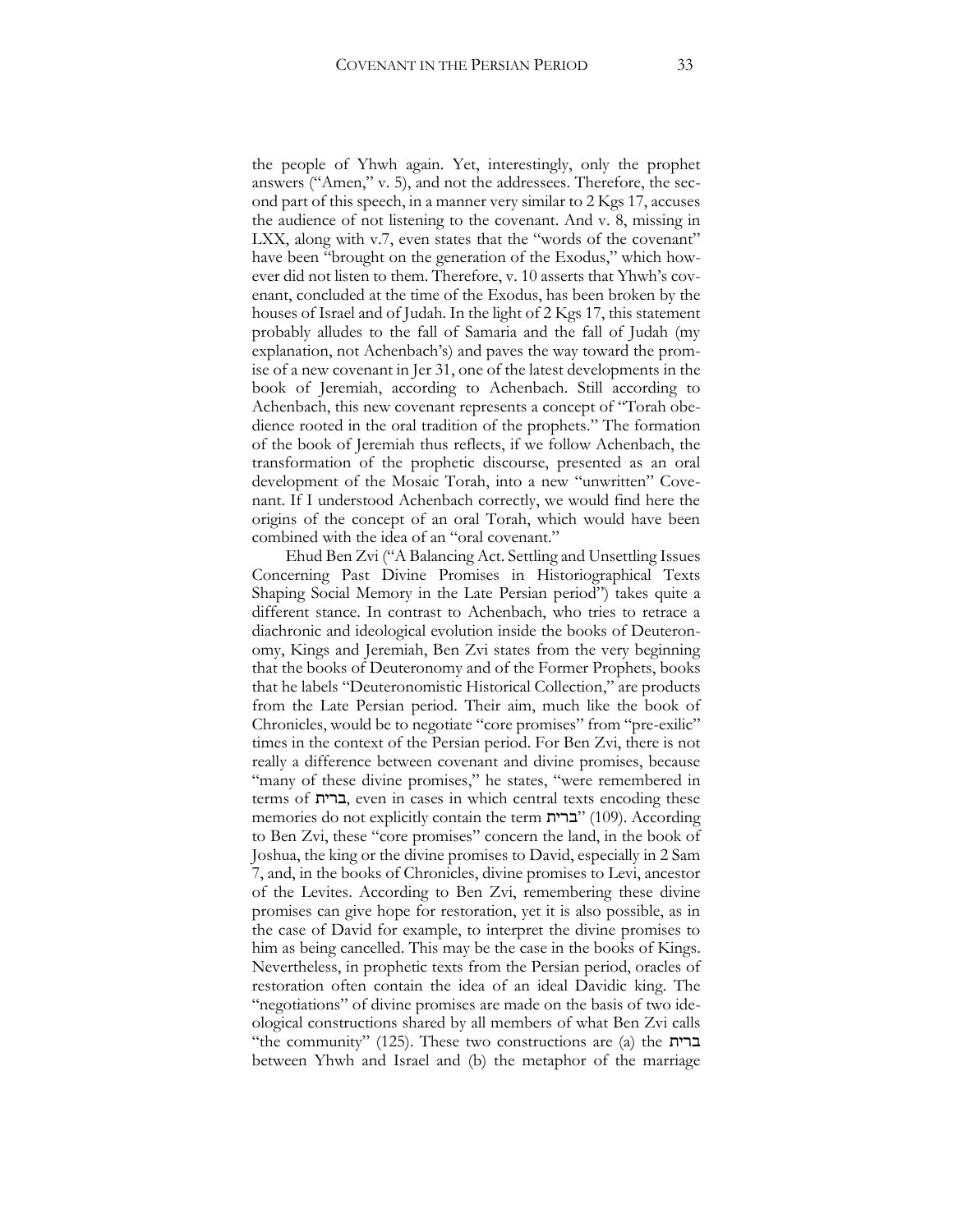between Yhwh and his wife Israel (125). These foundations of Yhwh's choice of Israel were accepted by all addressees of the scribes' (or "literati") discourses, from the late Persian period, contrary to the promise of an everlasting Davidic line made to David.

In contrast to Ben Zvi, Edenburg ("From Covenant to Connubium: Persian Period Developments in the Perception of Covenant in the Deuteronomistic History") takes a diachronic approach of the Dtr literature. For her, it starts in the Neo-Assyrian period as a reaction to Assyrian discourses about power and treaties. The Assyrian Deuteronomy takes over the idea of an Assyrian "covenant" or treaty. In the Babylonian period, the Dtr ideology of ברית was used however in order to explain the destruction of Judah and Jerusalem (the curse of Deut 28:62–68 is indeed fulfilled in 2 Kgs 25).

The Persian period introduces a new political system: there are no more loyalty oaths; instead, one finds the idea that all nations are part of one empire ruled by the Persian king. The situation of an ongoing Diaspora also contributes to ideas of maintaining self-identity, and sharpens conflicting interests between repatriated Judeans and the remaining Judeans, as well as Samarians. These changes lead to applying the concept of covenant to connubium and marital relations (137). This is especially clear in Exod 23:20–33; 34:1–10; and Deut 7:1–6\*.

These texts redefine or, to use Edenburg's terminology, "overwrite" the *herem* ideology of the covenant rhetoric found in neo-Assyrian and Neo-Babylonian periods. There is no longer an exhortation to annihilate the "enemies" or the "people of the land," rather the addressees are asked not to conclude a ברית with them. In the above quoted texts, and especially in Deut 7:1–6, which certainly was composed in the Persian period,<sup>5</sup> the ברית is reinterpreted as an alliance by connubium. This exclusionist discourse may reflect a conflict between the repatriated and those who remained in the land. Dtr ideology of ברית in Persian period texts therefore serves to foster separatism and bolster an elitist identity (144).

Douglas E. Nykolaishen's contribution ("Ezra 10:3: Solemn Oath? Renewed Covenant? New Covenant?") offers interesting parallels to Edenburg's topic. He starts with a rather precise question: how to understand the expression ברית נכרת used in Ezra 10:3 in a context where an otherwise unknown Shecaniah suggests that Ezra should "conclude a covenant" "before God" (with the preposition "*le-*", meaning probably a commitment before Yhwh) and send away, and separate from, the "foreign" women and their children. As in Deut 7 (discussed by Edenburg), the content of this covenant is the

<sup>5</sup> F. Bianchi, " 'La semence sacrée': la polémique sur les mariages mixtes dans les textes bibliques d'époque achéménide et hellénistique, " *Transeu* 29 (2005), 83–102. R. Ebach, *Das Fremde und das Eigene: die Fremdendarstellungen des Deuteronomiums im Kontext israelitischer Identitätskonstruktionen* (BZAW, 471; Berlin: de Gruyter, 2014), 201–47, distinguishes 3 layers: 7:1–2, 6; v. 3; vv. 4–5. All these layers reflect the situation of the Persian period.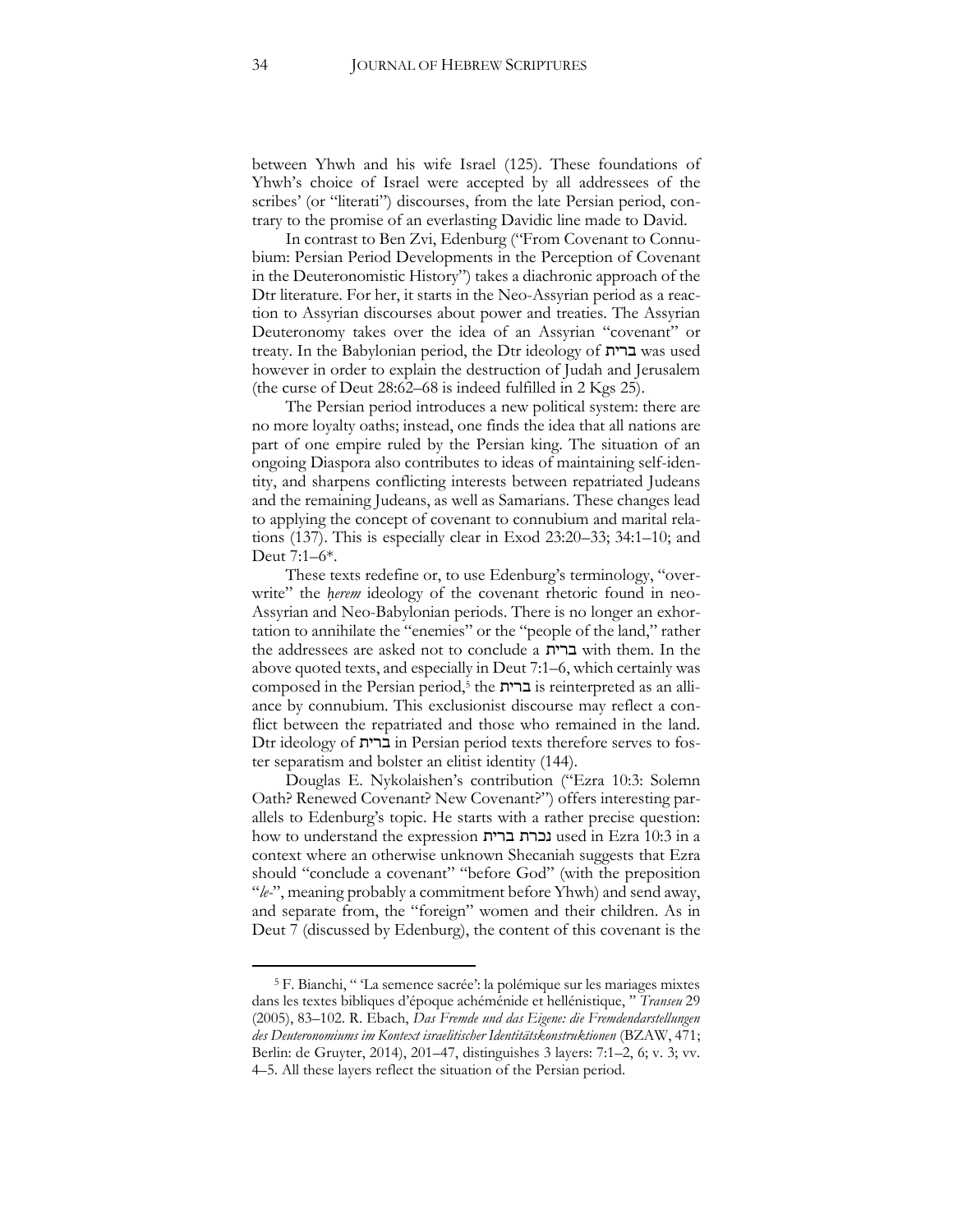refusal of "mixed marriages." Whereas Deut 7 prohibits connubium in the future, Ezra 10 exhorts those who are living in a "mixed marriage" to divorce. Nykolaishen shows that, if Ezra 10 does not reflect a covenant renewal, it can neither be understood as the fulfillment of Jer 31, according to which everybody will know Yhwh's Torah by heart, without needing teaching. Furthermore, the author of Ezra 10 is borrowing notions from texts of covenant renewal, as well as expressing the idea that Shecaniah's proposal could be confirming the realization of the new covenant, at least partially. But above all, the "covenant" in Ezra 10 is an agreement concerning the returned exiles, which, similarly to Deut 7, narrows the content of ברית to an exclusionist position.

Mark J. Boda ("Reeinvisioning the Relationship: Covenant in Chronicles") insists on the relative paucity of references to the covenant in Chronicles (403). In his article, he studies the uses of ברית in the post-Solomonic period of the Chronicler's history. It occurs in relationship to four kings: Asa, Jehoash, Hezekiah, and Josiah. In these texts, covenant is not the most important idea. Asa's covenant is described in liturgical fashion, and more important than covenant rhetoric, are expressions like "to seek Yhwh" (דרש), who allows to be "found" (מצא). In the story of Athalia and Jehoash, the priest Jehoiada is the initiator of the covenant, and Yhwh is not explicitly designated as being a party in it (399). Again, the covenant is closely related to cultic renewal. The same holds true for Hezekiah and Josiah. In the Chronicler's version of Josiah's reform, abundant material pertaining to the destruction of illegitimate cult symbols is left out. The emphasis is on the restoration of the "orthodox" cult of Yhwh. "Renewal of worship is the key result of covenant agreement" (402). According to Boda, this removal of covenant terminology in the book of Chronicles must be seen in the context of a shift away from a focus on the Sinai covenant towards a kinship and genealogical structure symbolized by the Patriarchal traditions. This shift to a "clan structure" may also reflect the sociological reality of the Persian period and an emphasis on genealogical identity.

Jonker (" 'The Ark of the Covenant of the Lord'. The place of the Covenant in the Chronicler's Theology") comes to somewhat different conclusions than Boda. He analyzes the expression "ark of *the covenant of* Yhwh," frequently used in Chronicles. The Chronicler often seems to add ברית when his sources only speak of the "ark of Yhwh" or the "ark of the god of Israel." This cannot be mere coincidence, but should be understood as the Chronicler's deliberate attempt to foster the idea of a "covenant." For example, one can take a closer look at 1 Chr 15, that depends on the ark account found in 2 Sam 6, but inserts into this account *Sondergut* mainly dedicated to the Levites and their cultic responsibilities. Interestingly, the Chronicler adds a hymn sung by the Levites. This piece is a combination of three Psalms (105, 91, 106), in which the Patriarchs are presented as the covenant's initial receivers. We may have here an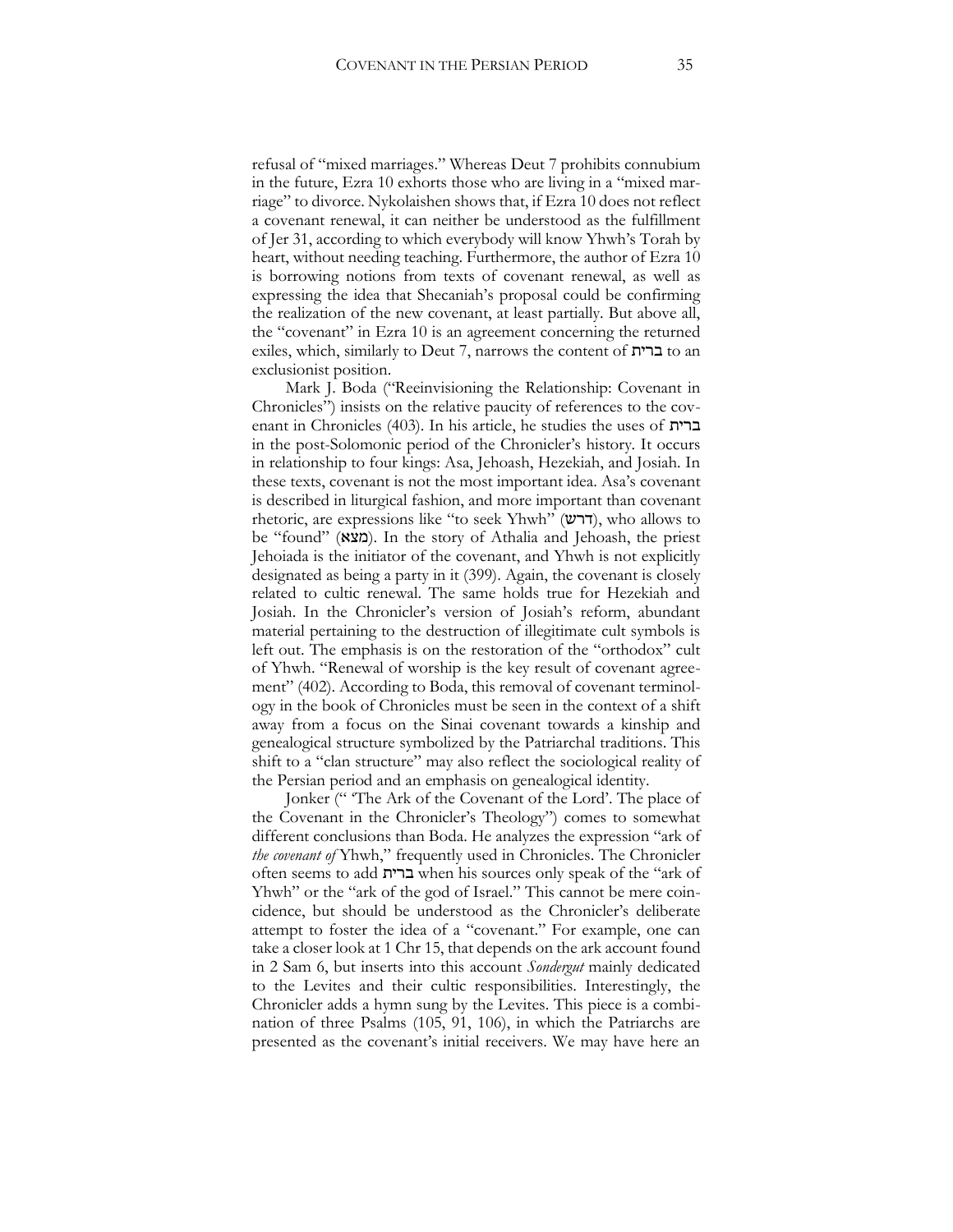attempt to link the Ark of the Covenant with the Patriarchal covenant. At the same time, the Ark of the Covenant is a confirmation of Yhwh's election of David and Jerusalem. In addition, Solomon clearly appears in a positive light, in contrast to a more ambiguous portrait in the book of Kings. Finally, the Levites play an essential role as custodians of Yhwh's covenant, since they carry the ark and bring it to Jerusalem. Like Ben Zvi, Jonker speaks about "identity negotiation" on two levels: the legitimization of the Second Temple's cult, and an appeal to "seek" Yhwh, to remain loyal in the context of the Persian empire where this concept is no longer something given (427).

These six contributions provide interesting insight concerning the use of the concept of covenant in the Persian period. Let us now try to evaluate these insights and indicate elements that could require further discussion. I will deal with four points: 1) the question of the function and the evolution of "covenant" in the dtr milieu; 2) different covenants and identity negotiations in the Persian period; 3) Patriarchal and "Exodus" covenants in Ezra–Nehemiah and Chronicles; and 4) Covenant discourse in Jerusalem and Samaria.

#### **(1) THE QUESTION OF THE FUNCTION AND THE EVOLUTION OF "COVENANT" IN THE DTR MILIEU**

I do not have the time nor the energy for reopening the discussion about what "deuteronomistic" or "Dtr History" means or should mean.<sup>6</sup> My assumption is that Deuteronomy, the Former Prophets, and partially also the book of Jeremiah are related to each other by a common vocabulary and a common ideology.<sup>7</sup> Thus we can, if we want to be cautious, adopt Ben Zvi's expression of a "dtr historical collection," or just speak of a "dtr library."<sup>8</sup> Edenburg's and Achenbach's essays show that it is possible, and in my view necessary, to undertake a diachronic analysis of the dtr concept of covenant. In the 7th and 6th centuries BCE, ברית was probably understood as an equivalent of the Assyrian oaths that the vassals had to swear. At this time, the dtr ברית should not be described as a "promise," as Ben Zvi does for the Persian period. In texts from the 7th and 6th centuries BCE, as Edenburg has shown, covenant, in the dtr context, means a vassal treaty to which Israel has to submit. The fall of Israel and Judah can, in this context, be easily explained with the

<sup>6</sup> See the useful summary and discussion in C. Nihan, " 'Deutéronomiste' et 'deutéronomisme': Quelques remarques de méthode en lien avec le débat actuel," in M. Nissinen (ed.), *Congress Volume: Helsinki 2010* ( VTSup, 148; Leiden: Brill, 2012), 409–41.

<sup>7</sup> T. Römer, "The Current Discussion on the so-called Deuteronomistic History: Literary Criticism and Theological Consequences," *Humanities 46*  (2015), 43–66.

<sup>8</sup> See for details T. Römer, *The So-Called Deuteronomistic History: A Sociological, Historical and Literary Introduction* (London: T&T Clark, 2005), 45–9.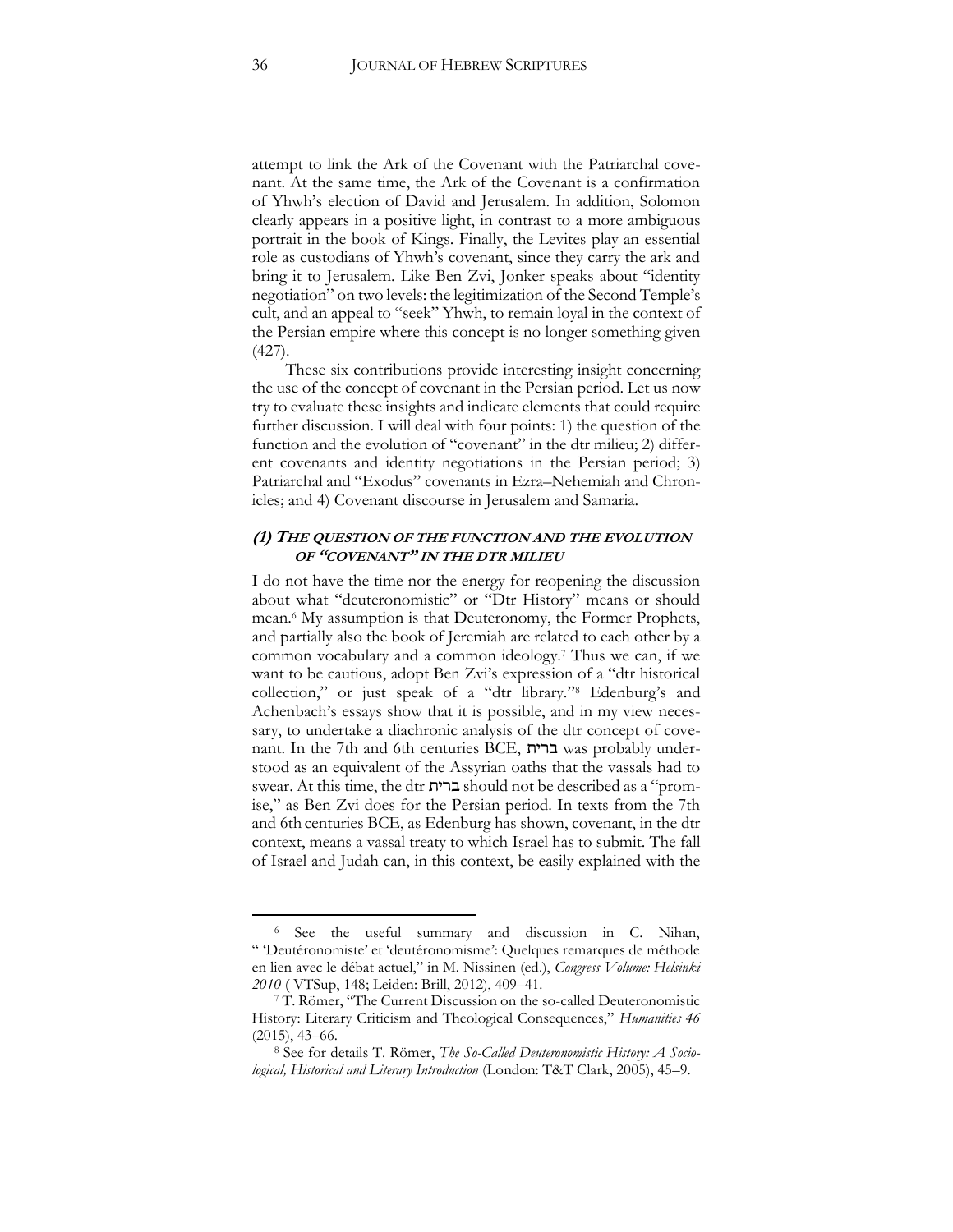idea that Israel and Judah, and especially most of their kings, did not respect the clauses of Yhwh's treaty consigned in Deuteronomy.

2 Kgs 17, a text frequently quoted by Achenbach, states in verse 15: "They despised his statutes, and his covenant that he had made with their fathers, and the testimonies that he had given them." This covenant refers back to the book of Deuteronomy, which anchors its prescriptions in the "Horeb covenant." In the same context of 2 Kgs 17, the prophets, who are now preachers of the covenant appear: "Yet Yhwh warned Israel and Judah by every prophet and every seer, saying, 'Turn from your evil ways and keep my commandments and my statutes, in accordance with all the law that I commanded your fathers and that I sent to you by my servants the prophets'."

Is this law, which Yhwh sends to Israel, an "oral prophetic Torah," as Achenbach argues? I am not sure about this assumption. It seems more likely to me that we have here, as in other places, a dtr attempt to transform the Prophets into the guardians of the Torah. This happens especially in the last chapters of 2 Kings, where, starting with 2 Kgs 17, an anonymous group of prophets appears, characterized as Yhwh's servants. They announce the imminent fall of Israel and Judah due to the failure of the people and the kings to respect *torah* (2 Kgs 17:23; 21:10–12; 24:2). These passages prepare for the idea of Yhwh's continuous sending of prophets, who are rejected by his people, an idea that is prominent in the book of Jeremiah (Jer 7:25–26; 25:4; 26:5; 29:19; 35:15; 44:4). In the context of the Persian period, this new function given to the prophets can be understood as an attempt to redefine prophetic activity after the events of 587 BCE. The fall of Jerusalem and the destruction of the Temple were understood as the fulfillment of prophecies of doom and raised the question of the function of the prophets after the judgment had happened. Therefore, I wonder whether the passages in Jer 11 and Jer 34:13, which speak of Israel's failure to keep the covenant, should not be understood as referring to the dtr "Horeb covenant": "They have returned back to the sin of their 'first' fathers, who refused to listen to my words; they have gone after other gods to serve them; the house of Israel and the house of Judah have broken the covenant that I made with their fathers" (Jer 11:10). This statement reflects the dtr idea that the destruction of Jerusalem is the consequence of Judah's refusal to respect the clauses of Yhwh's covenant (see also Jer 22:9).

The promise of a new covenant in Jer 31:31–34 builds on Jer 11,<sup>9</sup> but Jer 31:31–34 may indeed, as Achenbach argues, be a late development in the book of Jeremiah.<sup>10</sup> The author of this passage,

<sup>9</sup> T. Römer, "Les 'anciens' pères (Jér 11,10) et la 'nouvelle' alliance (Jér 31,31)," *BN* 59 (1991), 23–7.

<sup>10</sup> See already C. Levin, *Die Verheissung des neuen Bundes in ihrem theologiegeschichtlichen Zusammenhang ausgelegt* (FRLANT, 137; Göttingen: Vandenhoeck & Ruprecht, 1985).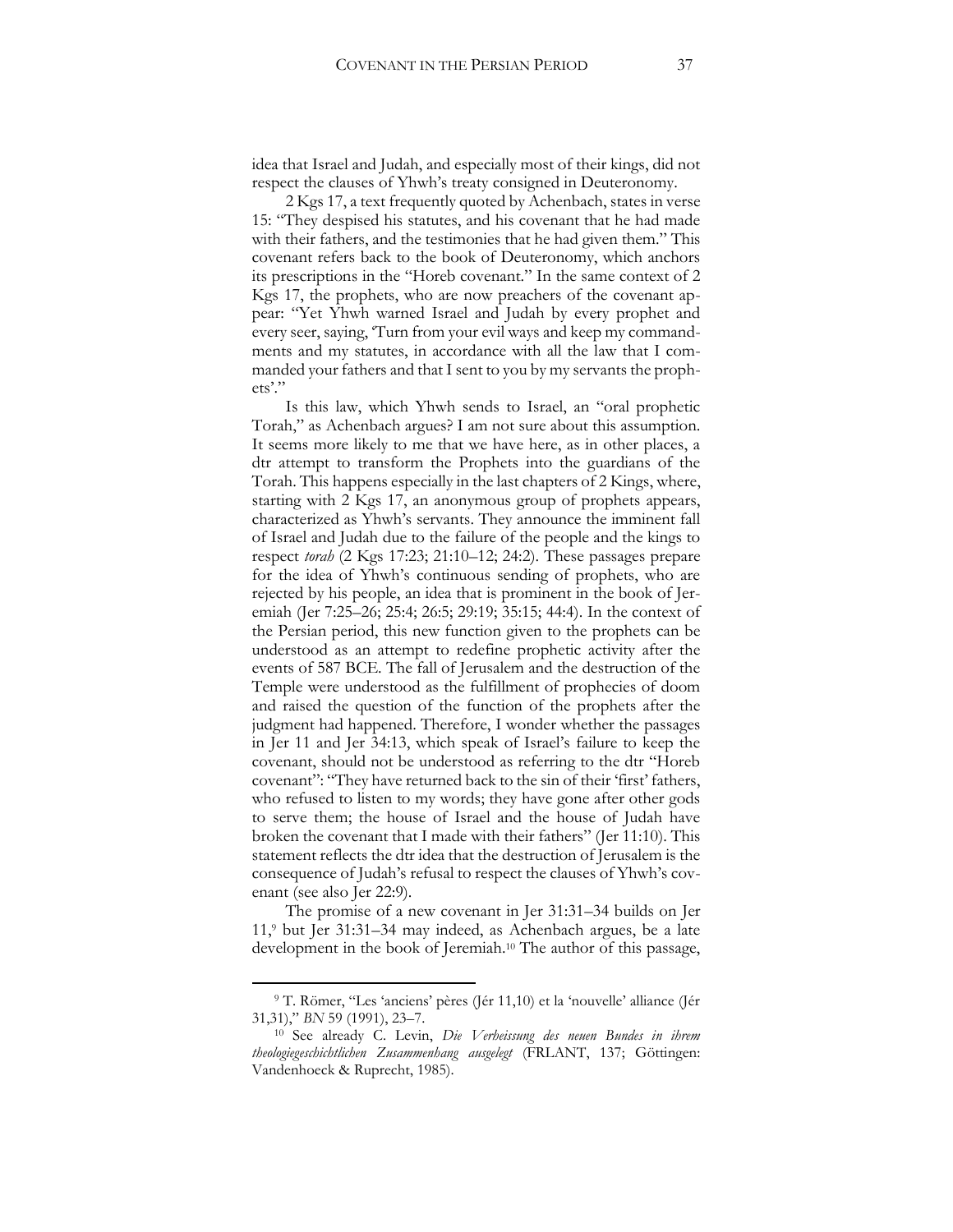like the author of Ezek 16:60–62, 34:25, 37:26, probably tries to overcome the dtr idea of Israel's failure to live accordingly to Yhwh's covenant.

Deut 7:1–6, which has parallels in Deut 12:2–7, belongs to the latest layers of Deuteronomy, as Edenburgh and others have pointed out.<sup>11</sup> The reduction of the concept of covenant to a warning against connubium prepares Ezra 10, or belongs perhaps even to the same chronological context. Read in the light of Edenburg's investigation, one may ask whether Ezra 10:3, analyzed by Nykolaishen, is taking up Deut 7. In Deut 7:2 "covenant" applies to the relation with the "other nations," whereas Ezra 10:3 speaks of a covenant that grounds the rejection of "mixed marriages." However, the ideology of both passages is the same, so that the books of Ezra and Nehemiah can be understood as pursuing the ideology of the latest layers of the book of Deuteronomy in the second half of the Persian period.

#### **(2) COVENANT AND IDENTITY NEGOTIATION**

As especially Ben Zvi and Jonker have underlined, the revision of older texts or the writing of new ones during the Persian era, like for instance Chronicles, also reflect a process of "identity negotiation." Whereas the books of Kings end enigmatically with the release of king Jehoiachin out of his prison, 2 Chronicles provides another ending. The speech of the Persian king, inviting the exiles to return to Jerusalem and to rebuild the temple (2 Chr 36), materialize the steadiness of Yhwh's covenant, understood in Chronicles differently than in the dtr texts. Further discussion is needed in order to clarify the contradictory statements of Boda and Jonker. Boda observes in Chronicles a "general shift away from covenant as the operative system for articulating the relationship between Yahweh and his people" (403). Jonker, however, underlines the importance of the use of ברית in Chronicles in order to demonstrate Yhwh's election of the Davidic line, the legitimacy of Second Temple cult as well as the importance of the Levites. Apparently, sometimes, our appraisal of the importance of covenant terminology in Persian period texts is also a matter of a more general understanding of a book, like Chronicles, or even of a broader literary unit, such as the Former Prophets.

This brings me back to Ben Zvi's article about the different perspectives on divine promises in the Persian period. I am a bit unhappy with his equation of covenant with promises. In the dtr context at least, I think that "covenant" is something else than a "promise." It is a divine obligation. In regard to David, Ben Zvi asserts: "the promise of David was much negotiated." Interestingly, the text that creates the concept of an everlasting Davidic dynasty in 2 Sam 7 avoids the term of "covenant,"<sup>12</sup> which however appears in

<sup>11</sup> See footnote 5 above.

<sup>12</sup> For this text see J. Rückl, *A Sure House: Studies on the Dynastic Promise to David in the Books of Samuel and Kings* (OBO, 281; Göttingen: Vandenhoeck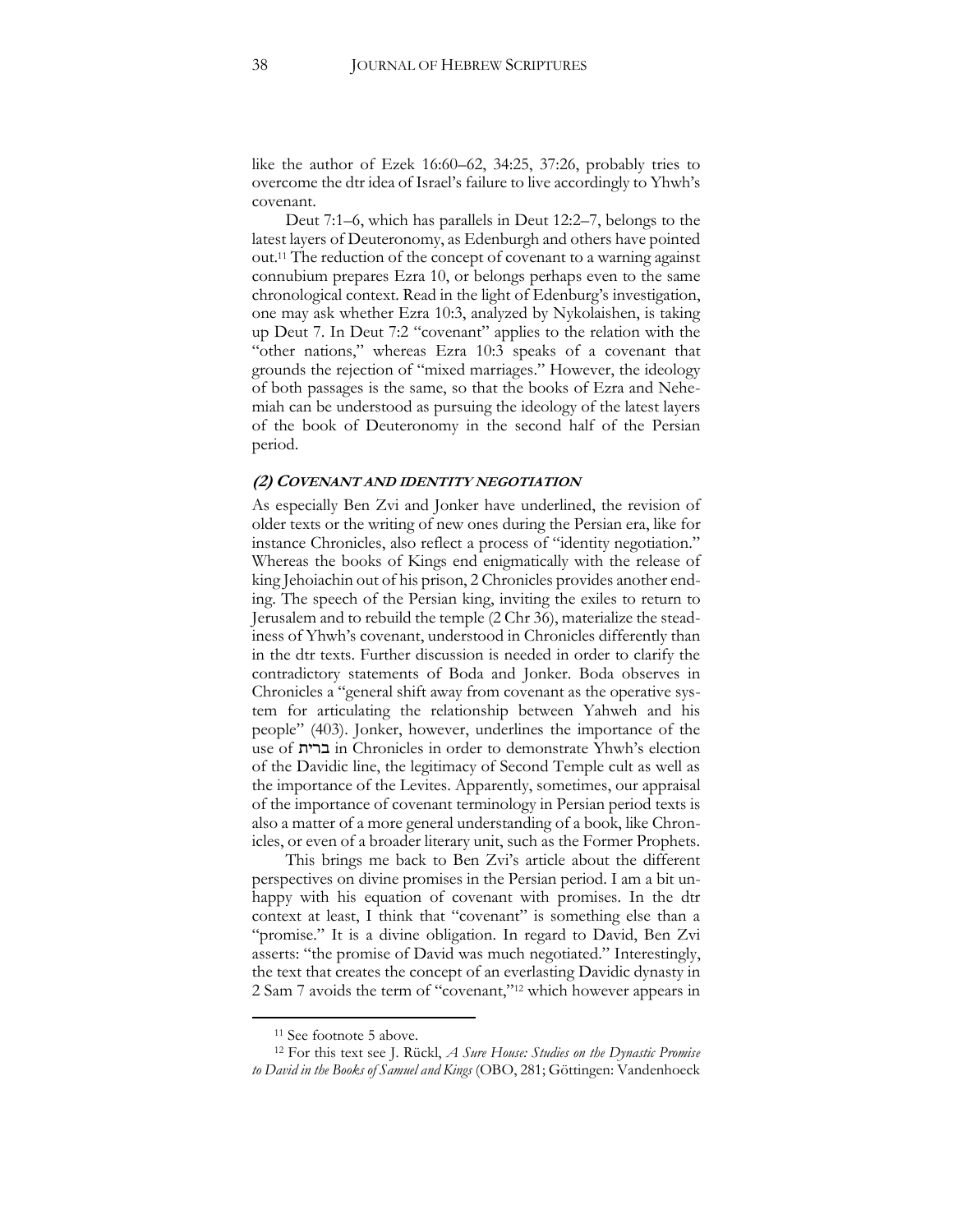Ps 89:4 (3 in ET), where God says: "I have made a covenant [ כרת ברית [with my chosen one, I have sworn to my servant David: I will establish your descendants forever, and build your throne for all generations." Does this mean that Ps 89 is a later interpretation of 2 Sam 7 in terms of covenant? Or does the author of 2 Sam 7 not want to apply the term ברית to Yhwh's promise to David? Ben Zvi reminds us of the very interesting text of Isa 55:3 which transfers the Davidic covenant to the people: "I will make with you an everlasting covenant, my steadfast, sure love for David." The strategy of this verse can only work if there was a strong tradition of a covenant with David, even if the term cannot be found in 2 Sam 7. Isa 55 contributes to the discussion of a restoration of the Davidic kingship, a major concern in texts from the Persian period.<sup>13</sup>

#### **(3) PATRIARCHAL AND "EXODUS" COVENANTS IN THE BOOKS OF CHRONICLES AND EZRA–NEHEMIAH**

Jonker states that the "main impetus" for the Chronicler's theology and covenant terminology "came from the deuteronomic-Deuteronomistic tradition" (425). This is true of course for the narrative material that the Chronicler shares with the books of Samuel and Kings (interestingly none of the authors engage with Graeme Auld's idea that Samuel–Kings and Chronicles may have been written all at the same time on the basis of a shorter *Vorlage*14), but the Chronicler's ideology does not sound "dtr" to me, in contrast to the books of Ezra–Nehemiah, as we have already seen when it comes to the exclusionist attitude towards "mixed marriages." As Philippe Abadie and others have noticed, the book of Ezra–Nehemiah takes over the dtr Exodus theology and constructs Ezra as a new Moses who brings the people (back) in his land and is confronted to a hostile autochthonous population that must be fought.<sup>15</sup> Consequently, the covenant in Neh 1:5 alludes to the dtr Sinai covenant: "O Yhwh God of heaven, the great and awesome God who keeps covenant and steadfast love with those who love him and keep his commandments."

The Patriarchal traditions do not play a role in Ezra–Nehemiah (except in the very late prayer of Neh 916). In contrast to this ideology, the book of Chronicles is centered much more on genealogical

<sup>&</sup>amp; Ruprecht, 2016), who points out that this text dissociates the promise of an "eternal dynasty" and the existence of the temple.

<sup>13</sup> R. Albertz, "Loskauf umsonst? Die Befreiungsvorstellung bei Deuterojesaja," in C. Hardmeier, R. Kessler, and A. Ruwe (eds.), *Freiheit und Recht: Festschrift für Frank Crüsemann zum 65. Geburtstag* (Güterslog: Gütersloher Verlagshaus, 2003), 360–79.

<sup>14</sup> A.G. Auld, *Kings Without Privilege: David and Moses in the Story of the Bible's Kings* (Edinburgh: T&T Clark, 1994); and also idem, *Life in Kings: Reshaping the Royal Story in the Hebrew Bible* (AIL, 30; Atlanta, GA: SBL Press, 2017).

<sup>15</sup> P. Abadie, "Le livre d'Esdras: un midrash de l'Exode?", *Transeu* 14 (1998), 19–31.

<sup>16</sup> M. Oeming, " 'See, we are serving today' (Nehemiah 9:36): Nehemiah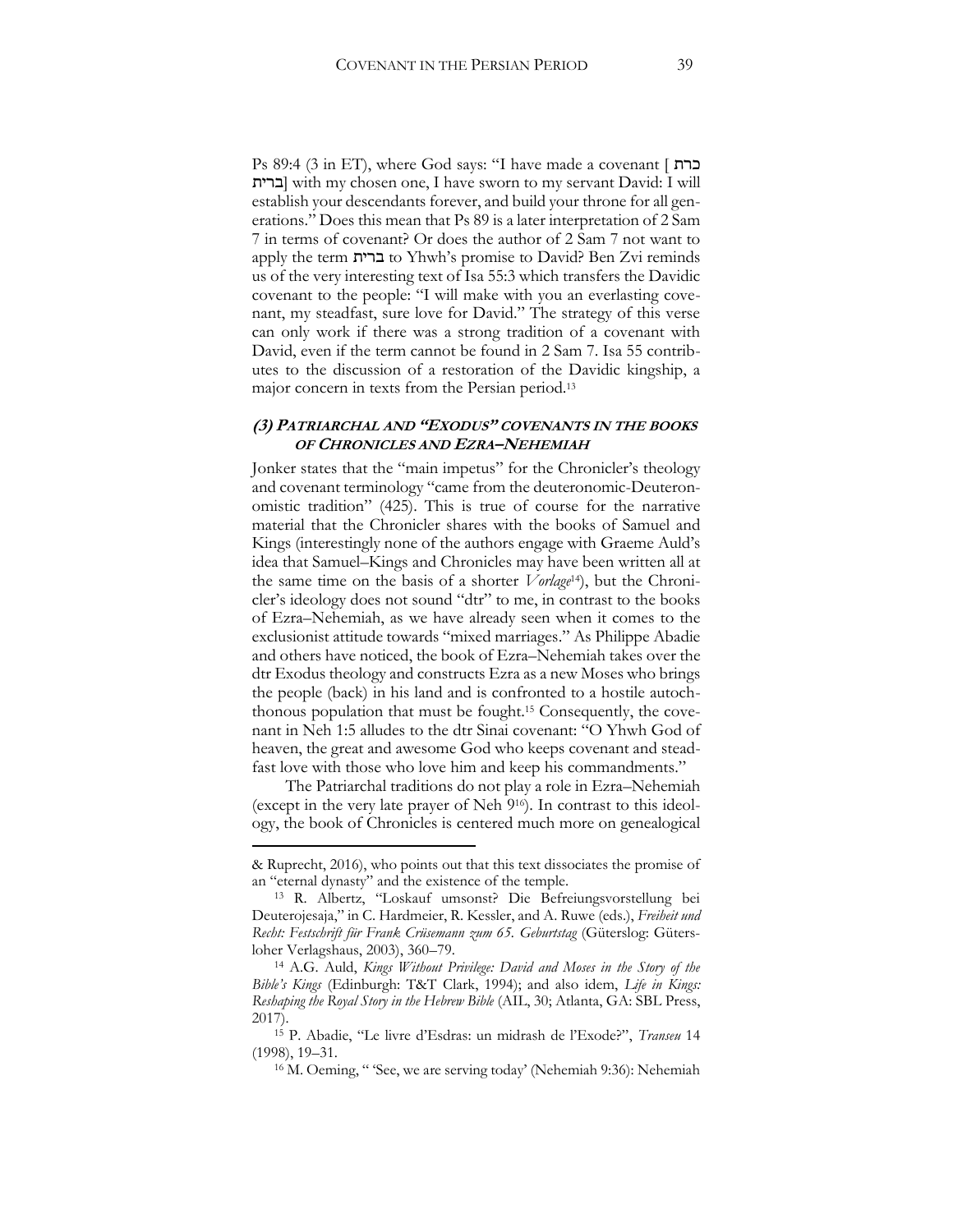identity, as Boda has reminded us. In the genealogical summary that runs from Adam to David, the Chronicler skips the Exodus so that one gets the impression of an autochthonous Israel.<sup>17</sup> And these observations fit with Boda's statement about the Chronicler shifting away from the Sinai covenant to covenants associated with the Patriarchs or the post-Sinaitic Davidic monarchy (403); this statement can be related to Jonker's observation about the Patriarchs as "initial receivers of the covenant which should be remembered forever" (423). Chronicles and Ezra–Nehemiah should then be understood, following Sara Japhet<sup>18</sup> and many others<sup>19</sup>, as quite different contributions in the construction of the identity of the Persian era addressees.

#### **(4) COVENANT RHETORIC IN JERUSALEM AND SAMARIA?**

Let me conclude with a general observation about one missing text in the volume about "Covenant in the Persian period." In my view, the covenant that Joshua concludes with Israel at Shechem in Josh 24:25 needs to be included into the discussion. As has often been observed, Joshua is depicted in this chapter as a "second Moses," who enacts the law, concludes a ברית, and writes a "book of the Torah of God." Josh 24 should be part of the discussion for two reasons. First, there is growing tendency, and in European scholarship almost a consensus, to admit that Josh 24 was written or at least revised in its final form during the Persian period.<sup>20</sup> Second, there is a new interest in the question about a Samaritan implication in the compilation of the Hexateuch or Pentateuch. The Northern, "Samaritan," location of Josh 24 can hardly be a Judean "invention."<sup>21</sup> This is also shown by the LXX, which reads Shiloh instead

<sup>9</sup> as a theological interpretation of the Persian period," in O. Lipschits and M. Oeming (eds.), *Judah and the Judeans in the Persian Period* (Winona Lake, IN: Eisenbrauns, 2006), 571–88.

<sup>17</sup> P. Abadie, "Israël, entre frontière réelle et frontière symbolique," *Transeu* 36 (2008), 11–23.

<sup>18</sup> S. Japhet, "Postexilic Historiography: How and Why?", in A. de Pury, T. Römer, and J.-D. Macchi (eds.), *Israel Constructs its History: Deuteronomistic Historiography in Recent Research* (JSOTSup, 306; Sheffield: Sheffield Academic, 2000), 144–73.

<sup>19</sup> H.G.M. Williamson, *Israel in the Books of Chronicles* (Cambridge: Cambridge University Press, 1977); C. Karrer, *Ringen um die Verfassung Judas: eine Studie zu den theologisch-politischen Vorstellungen im Esra-Nehemia-Buch*  (BZAW, 308; Berlin: de Gruyter, 2001), 49–57.

<sup>20</sup> M. Anbar, *Josué et l'alliance de Sichem : Josué 24:1–28* (BBET, 25; Berlin: Lang, 1992); T. Römer and M.Z. Brettler, "Deuteronomy 34 and the Case for a Persian Hexateuch," *JBL* 119 (2000), 401–19; K. Schmid, *Genesis and the Moses Story: Israel's Dual Origins in the Hebrew Bible* (Siphrut: Literature and Theology of the Hebrew Scriptures, 3; Winona Lake, IN: Eisenbrauns, 2010), 224–36. On Joshua 24, see also the thematic volume edited by T.B. Dozeman, *HBAI* 6 (2017), 145–258.

<sup>21</sup> C. Nihan, "The Torah between Samaria and Judah: Shechem and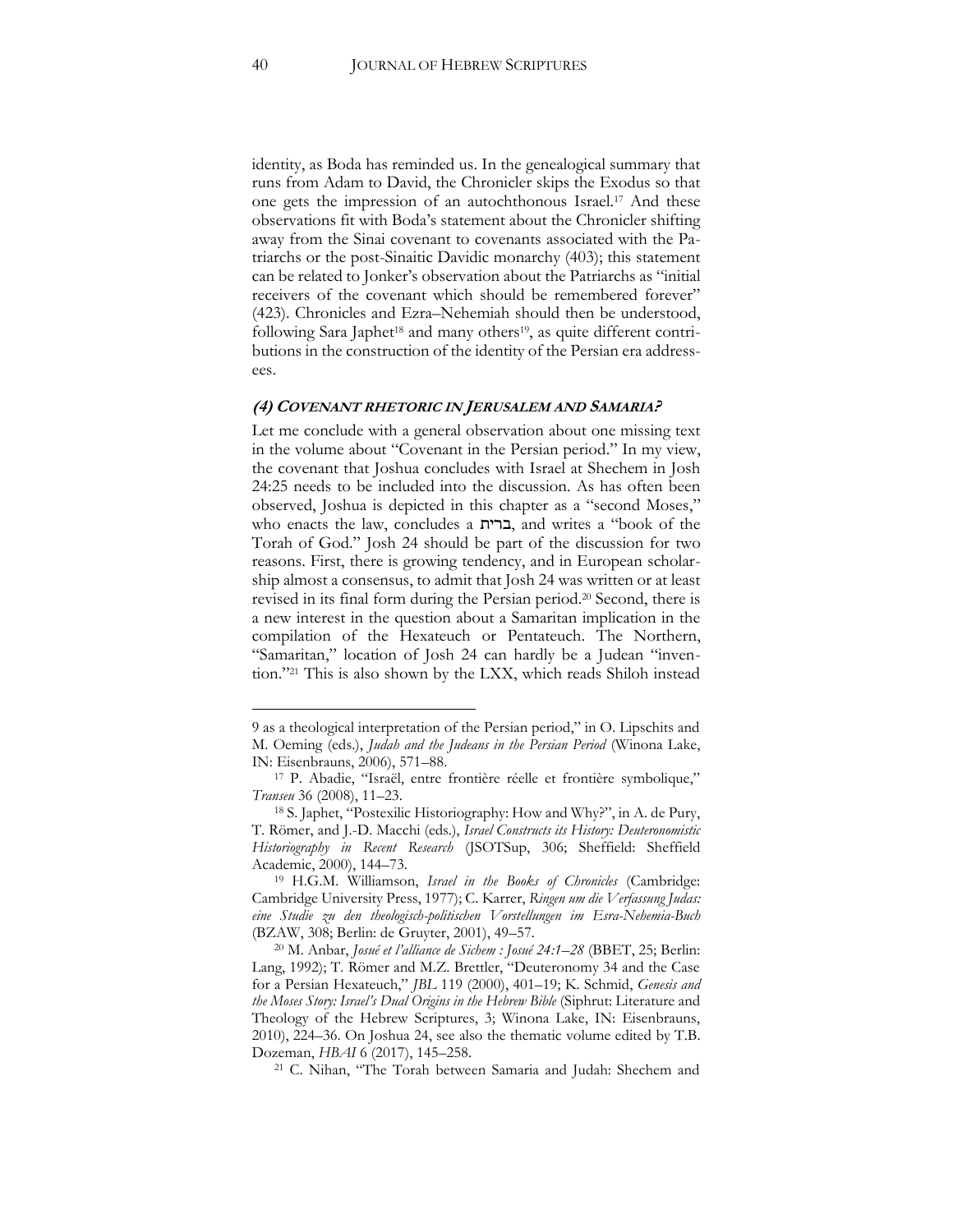of Shechem and reflects a Hebrew text from the 2nd or 1st century presupposing the so-called "schism" between Judeans and Samarians after the destruction of the sanctuary of Gerizim.<sup>22</sup> Therefore, we should probably see Josh 24 as a co-production of Samaritans and Judeans, if not a pure Samaritan version. In this context it would be interesting to investigate the meaning of the covenant that Joshua concludes with or for the people (-ל כרת (in Josh 24:25. Is this a covenant different than Moses's covenant? Or is this an attempt to affirm the validity of Moses's covenant in Samaria? This example shows that although the book under review allows us to better understand the concept of covenant in the Persian period, further work remains to be done.

Gerizim in Deuteronomy and Joshua," in G.N. Knoppers and B.M. Levinson (eds.), *The Pentateuch as Torah: New Models for Understanding Its Promulgation and Acceptance* (Winona Lake, IN: Eisenbrauns, 2007), 187–223.

<sup>22</sup> *Pace* E.A. Knauf, *Josua* (ZBK, 6; Zürich: Theologischer Verlag, 2008), 22, who considers that "Shiloh" is the original reading.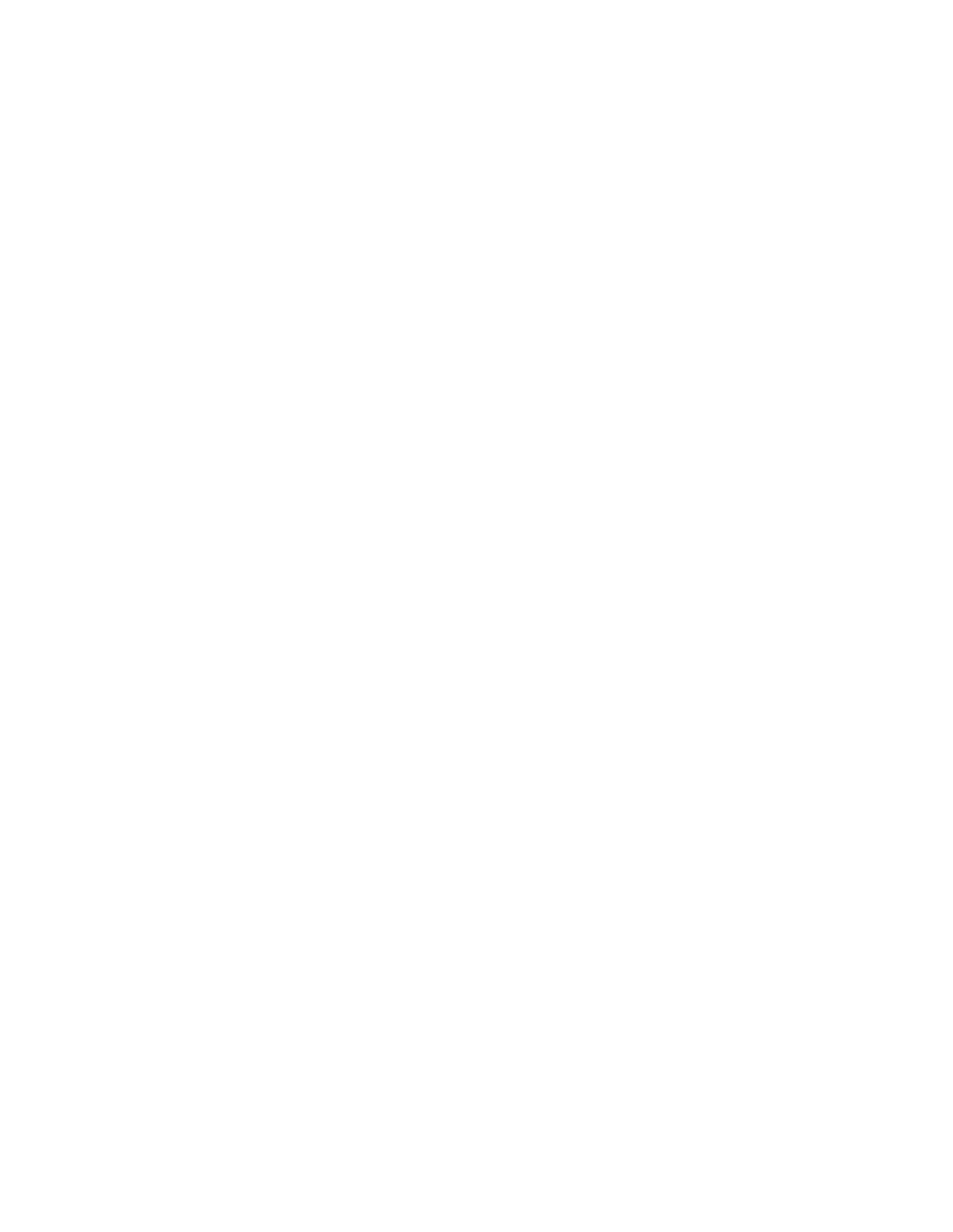## <span id="page-43-0"></span>**A RESPONSE AND FURTHER THOUGHTS**

#### RICHARD J. BAUTCH ST. EDWARDS UNIVERSITY

I would like to thank Sean Burt, Steven Schweitzer, and John Wright for organizing the SBL session to review *Covenant in the Persian Period:*  From Genesis to Chronicles<sup>1</sup>; both Gary N. Knoppers and I have a long association with the Chronicles–Ezra–Nehemiah section of the SBL, and it is an honor to have our book reviewed in this venue. I thank the reviewers for their comments and questions that keep the discussion of covenant in the Persian period moving forward. My gratitude extends, as well, to the colleagues who contributed to the volume; they are the authors, and it is their expertise in a given biblical book that has led to these cogent studies of covenant.

This response has two parts. First, I will take up a few of the points that the reviewers have made, and I will necessarily be selective. Second, I will suggest where we go from here in terms of studying covenant in the Persian period and beyond. Covenant is a significant trajectory in Second Temple Judaism, from postexilic times to and including the 1st century BCE. The trajectory of covenant encompasses the Persian, Hellenistic, and Roman periods. I will return to that trajectory in my concluding remarks.

Thomas B. Dozeman makes several salient points in his review. That which struck me most is how in several Pentateuchal texts, the biblical authors employ covenant to reinforce the event of law-giving at Sinai, while at the same time they subordinate law to the concept of the covenant, thereby separating covenant and law.<sup>2</sup> This separating is like an uncoupling. The two elements are no longer linked tightly, but they are still in some proximate relationship to one another. Why this uncoupling or subordination? The subordination of law to covenant, Dozeman notes, allows for change after failure, creating the possibility of a future relationship with Yahweh in the theological reflection of postexilic Israel. Dozeman tracks this development, the separation of covenant and law, in the studies of Wolfgang Oswald, Andreas Schüle and Thomas Hieke.<sup>3</sup> All three identify

<sup>1</sup> R.J. Bautch and G.N. Knoppers (eds.), *Covenant in the Persian Period: From Genesis to Chronicles* (Winona Lake, IN: Eisenbrauns, 2015).

<sup>2</sup> See T.B. Dozeman's article in this issue of *JHS*.

<sup>3</sup> W. Oswald, "Correlating the Covenants in Exodus 24 and Exodus 34," in Bautch and Knoppers, *Covenant in the Persian Period*, 59–73; A. Schüle, "The 'Eternal Covenant' in the Priestly Pentateuch and the Major Prophets," in Bautch and Knoppers, *Covenant in the Persian Period*, 41–58; T.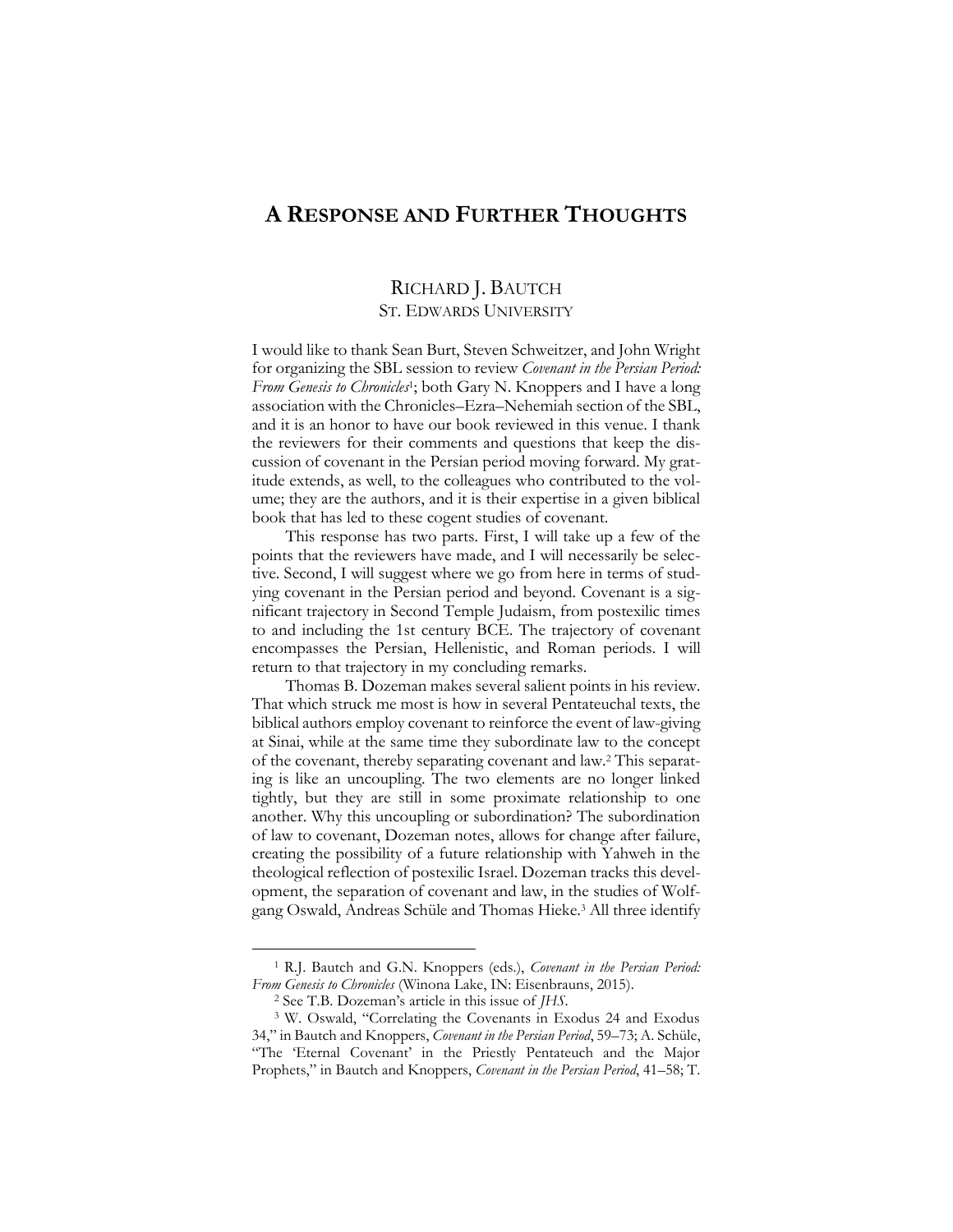how in the Persian period covenant is a universal and immutable conceptualization of God's relationship to humanity and simultaneously it is the vehicle by which particular laws are developed and articulated. Such a bipartite structure of covenant is attested elsewhere, outside the Pentateuch, and I will return to this as well in my concluding remarks.

Burt suggests that in the Persian Period, covenant-related language has become a set of malleable literary and theological resources for various writers to employ.<sup>4</sup> I find this suggestion intriguing in the best sense of the word. I agree with Burt that the covenants in Zech 11 or Neh 10 may be understood as interpretive creations, and that they are no direct reflection of any historical episode. I prefer to think of them as refracting the history of Yehud. I appreciate Burt's pressing the question of whether these really are "existing" covenants or "actual" covenants; elsewhere he offers that they are "only conceptually" covenants. The direction of his thought is, as I said, intriguing. I would like, however, to push back and highlight two features of Neh 10 that, to me at least, indicate its covenantal orientation. First, the lists of priests, Levites and heads of the people found in this chapter reveal a kinship ethos. In monarchic times and no less in the Persian Period, there were symbiotic relationships between kinship and covenant, the particulars of which are well documented.<sup>5</sup> For additional insights into kinship as a datum of covenant, see the contribution by Dalit Rom-Shiloni on Jeremiah's use of familial metaphors to signal covenant as well as Cynthia Edenburg's work on covenant and connubium. <sup>6</sup> Second, the three lists are secondary, in some manner or degree, so that in their absence the אמנה in 10:1a continues directly in 10:30 and would read: "We make this pledge and take an oath with sanctions to follow the teaching of God, given through Moses, the servant of God and to observe all the commandments of the Lord our Lord, his rules and laws." Neh 10:1a joined to 10:30 clearly puts us in the realm of covenant, and there we must stay, at least for now. Yet here is an analogy to consider. Modernism, that is the modern culture that defined the 20th

Hieke, "The Covenant in Leviticus 26: A Concept of Admonition and Redemption," in Bautch and Knoppers, *Covenant in the Persian Period*, 75–89. <sup>4</sup> See S. Burt's article in this issue of *JHS*.

<sup>5</sup> See F. Fechter, *Die Familie in der Nachexilszeit: Untersuchungen zur Bedeutung der Verwandtschaft in ausgewählten Texten des Alten Testaments* (BZAW, 264; Berlin/New York: de Gruyter, 1998); J.D. Schloen, *The House of the Father as Fact and Symbol: Patrimonialism in Ugarit and the Ancient Near East*  (Studies in the Archaeology and History of the Levant, 2; Winona Lake, IN: Eisenbrauns, 2001).

<sup>6</sup> D. Rom-Shiloni, "The Covenant in the Book of Jeremiah: On the Employment of Family and Political Metaphors," in Bautch and Knoppers, *Covenant in the Persian Period*, 153–74; C. Edenburg, "From Covenant to Connubium: Persian Period Developments in the Perception of Covenant in the Deuteronomistic History," in Bautch and Knoppers, *Covenant in the Persian Period*, 131–49.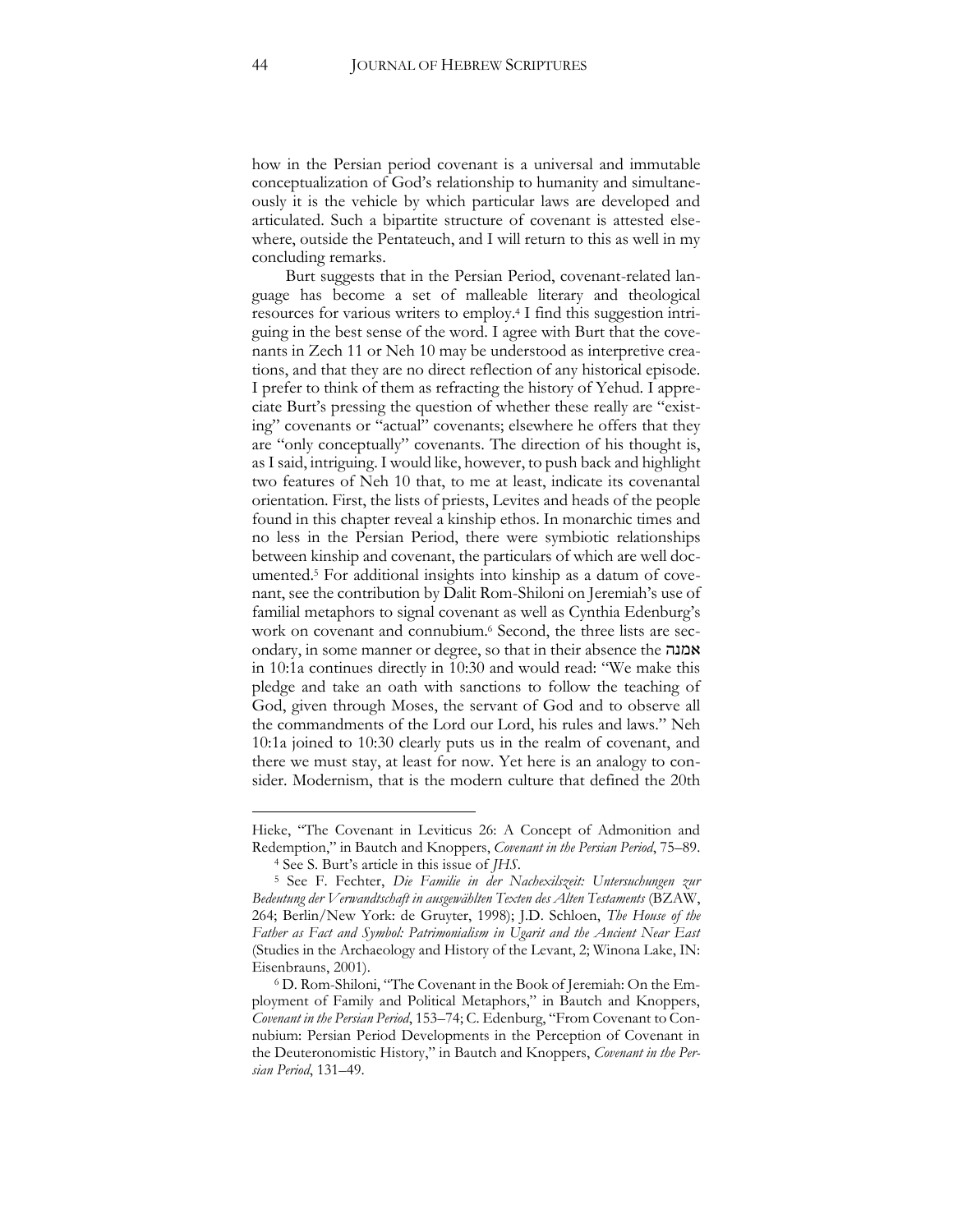century in the west, has been supplanted, and after modernism we have postmodernism, because what we actually have is not yet definable. Or rather, it is full of modernist elements juxtaposed with other cultural expressions of orientation and function. Perhaps with the Persian period we are entering a post-covenant phase. Post-covenant in the sense that your parents' covenant no longer exists, and *these* texts present fuller expressions of covenant within which are juxtaposed aspects of social identity and traditions related to Moses as well as other scriptural points of reference.

Thomas Römer discusses covenant in the Deuteronomistic milieu after reading several of the volumes' chapters in light of one another, thereby putting respective authors in dialogue. He notes that the latest layers to the book of Deuteronomy were set in place during the Persian period. From this time, covenant in Deut 7:2 applies to the relation with the "other nations," whereas Ezra 10:3 speaks of a covenant that grounds the rejection of "mixed marriages."<sup>7</sup> However, the ideology of both passages is the same, so that the books of Ezra and Nehemiah can be understood as pursuing the ideology of the latest layers of the book of Deuteronomy in the late Persian period. Exclusivism is the common denominator in this ideology. Römer also notes that the concept of the prophet is transformed in the Deuteronomistic texts. The prophet becomes a guardian of Torah and covenant so that the disaster of exile may be viewed as a massive failure to heed the prophets. The Deuteronomists here too create an ideology, stemming from the charge that the people not simply resisted the prophets but rejected them and killed them. It is noteworthy that both aspects of the late Persian period Deuteronomism, exclusivism and making the prophets into martyrs, are expressed in the covenantally-informed penitential prayers of Ezra 9 and Neh 9.<sup>8</sup> The prayer in Nehemiah contains the charge of murdering prophets (9:26), and the infamous covenant to expel foreign wives and their children is anticipated in Ezra 9:10–12 and then articulated in Ezra 10:3.

Römer suggests that we should see Josh 24 as a covenant text from the Persian period, and as a co-production of Samaritans and Judeans, if not a pure Samaritan version. In this context, he observes, it would be interesting to investigate the meaning of the covenant that Joshua concludes with or for the people in Josh 24:25. I find this line of thought most intriguing, and would want to pursue it alongside and in tandem with another issue, namely the Hexateuch.

Josh 24:24 reads: "The LORD our God we will serve and obey." The verse is an echo of Exod 24:3, 7: "All that the Lord has commanded we will do." In Joshua, immediately after the people's response "The LORD our God we will serve and obey," Joshua makes for them a covenant (24:25), presumably a reissue of that

<sup>7</sup> See T. Römer's article in this issue of *JHS*.

<sup>8</sup> See R.J. Bautch, *Developments in Genre between Postexilic Penitential Prayers and the Psalms of Communal Lament* (AcBib, 7; Leiden: Brill, 2003), 82, 117.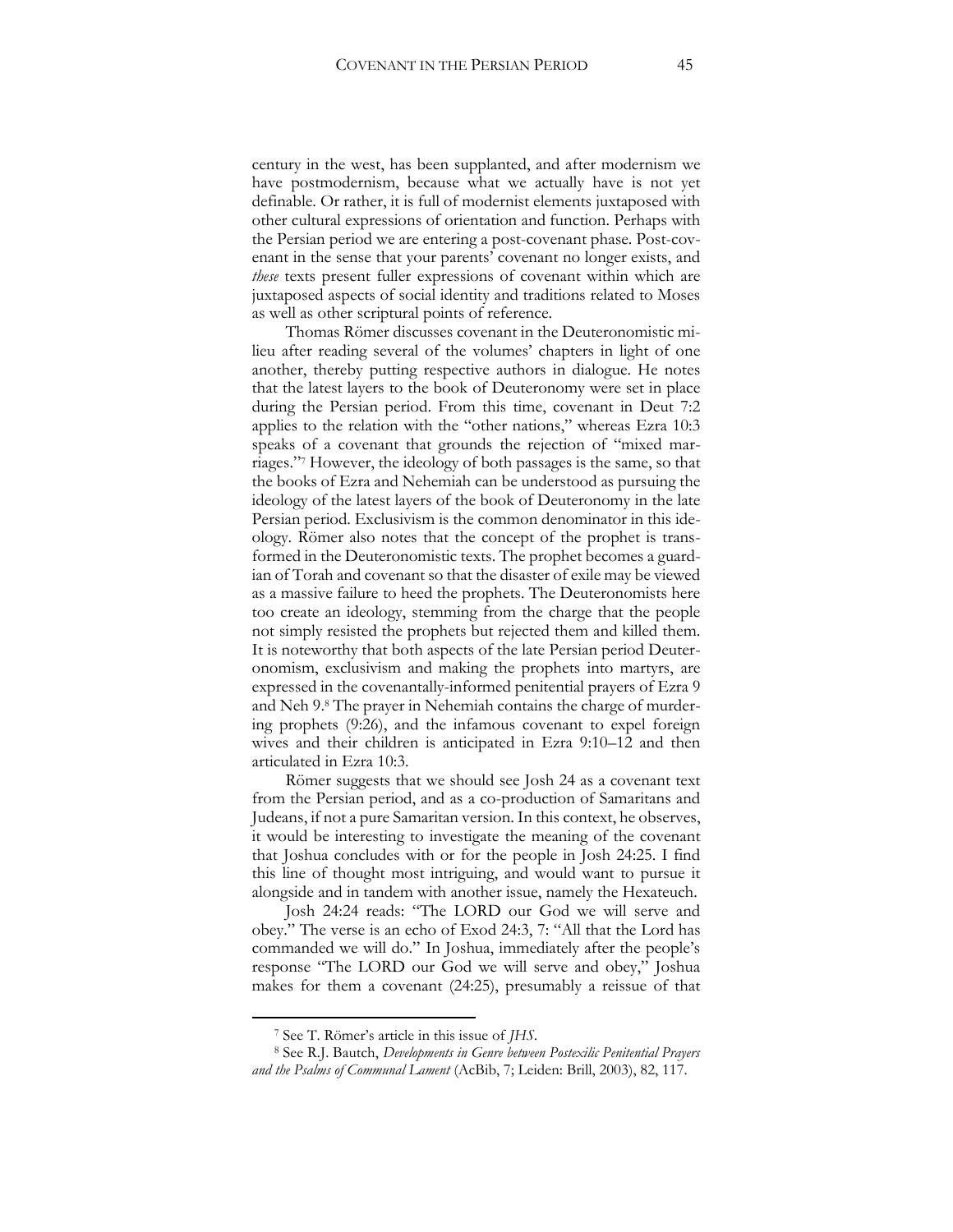made at Sinai, and he "places before them a statute and a law." The two legal references, a statute and a law, both in the singular, are somewhat conspicuous. Römer, in a previous study, relates the legal expressions in Josh 24:25 to Exod 15:25, where Moses turns the bitter waters of Marah sweet so that the thirsty people may drink.<sup>9</sup> Thereupon Moses "places before them a statute and a law," language identical to Josh 24:25, and Moses proceeds to explain one of the basic principles of Deuteronomistic theology: If you follow the law of the LORD, you will not be cursed. While the verses in Exod 15 anticipate the Sinai pericope, which begins in chapter 19, Römer and others observe a redactional unity between the two references to "placing before them a statute and a law." The appearance of this expression in both texts lends credence to a postexilic dating of Josh 24, and it leads us to consider further connections between Josh 24, the Sinai covenant in Exodus and the unity of the Hexateuch. It also returns us to the role of the Samaritans in these compositions, especially Josh 24. It is wholly plausible that a northern hand would compose a covenant text featuring Shechem to parallel the Sinai pericope. The Shechem covenant *could be* a co-production of Samaritans and Judeans, given the correspondences between Josh 24 and Exodus.

My second focus is the arc of the Second Temple period and the development of the concept of covenant throughout this era. I think of covenant as a trajectory that spans the Second Temple period, even though scholars do not always see it this way. In fact, one impetus for the volume *Covenant in the Persian Period* was an edited volume appearing in 2004 under the title *The Concept of Covenant in the*  Second Temple Period.<sup>10</sup> The book deals sparingly with the Hebrew Bible and focuses largely on covenant in the Dead Sea Scrolls, in the Pseudepigrapha, and in the New Testament. There is clearly a lacuna; the first several centuries of the Second Temple period and the Jewish literature from this time need be brought to light. It is important not simply to bridge the lacuna, but to study how developments in covenant during the Persian period continue to unfold during the latter part of the Second Temple period, in the Hellenistic and Roman contexts. There are, in fact, various trajectories of covenantal thinking that help to define the Second Temple period in its entirety. An obvious example is the new covenant attested in exilic or postexilic Jeremiah and then invoked in the Dead Sea Scrolls and the Gospels. Another example, and one to explore here, is covenant as the basis of group identity, for various groups within ancient Judaism.

<sup>9</sup> T. Römer, "Das doppelte Ende des Josuabuches: einige Anmerkungen zur aktuellen Diskussion um 'deuteronomistisches Geschichtswerk' und 'Hexateuch'," *ZAW* 118 (2006), 523–48 (543).

<sup>10</sup> S.E. Porter and J.C. de Roo (eds.), *The Concept of the Covenant in the Second Temple Period* (JSJSup, 71; Leiden: Brill, 2003).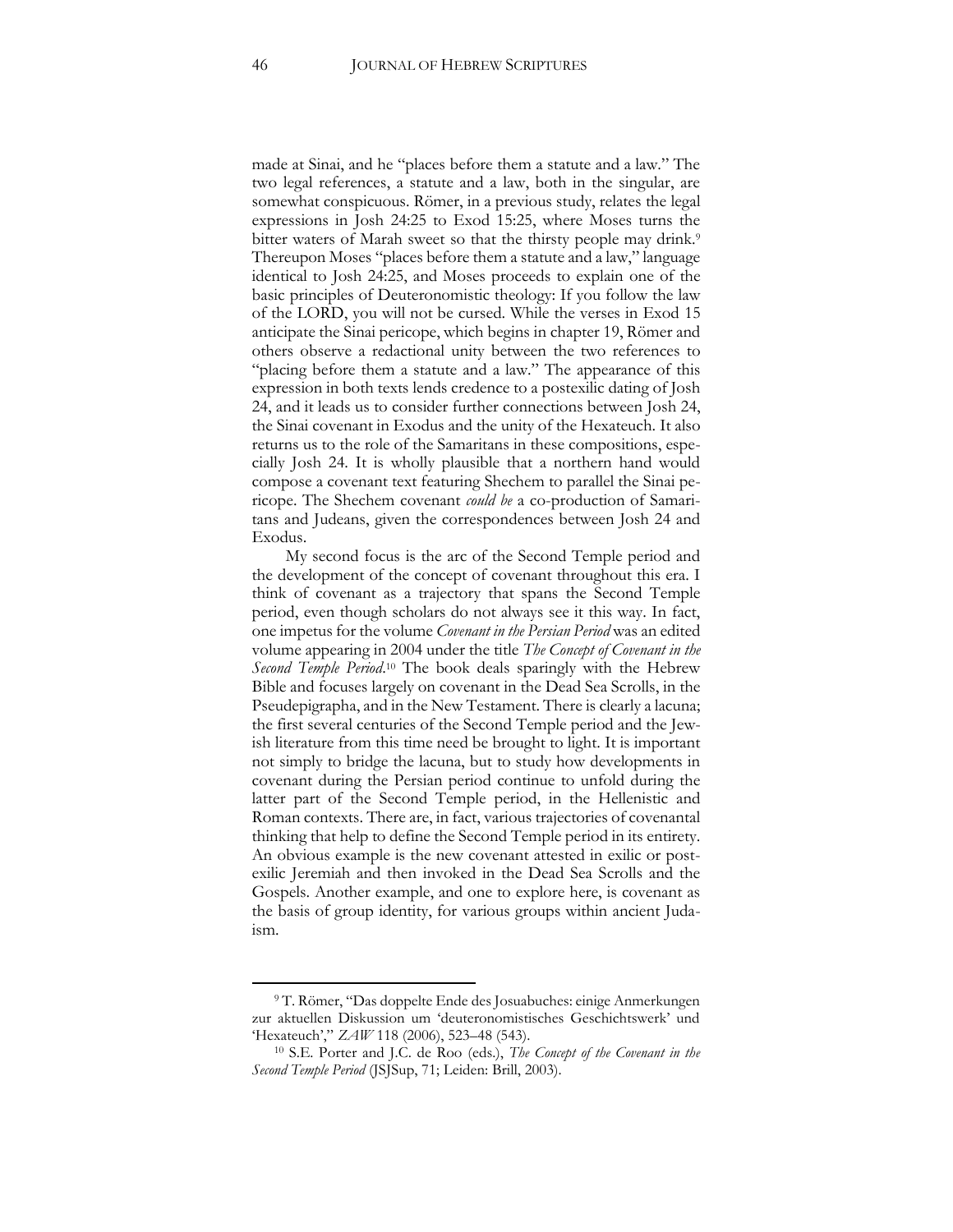In Yehud, the bonds that covenant had long indicated between humans and the deity find a complement in specific bonds formed among human parties. We can note this phenomenon as early as the covenant of Josiah (2 Kgs 23:1–3), where the people's worship followed God's law *and lawful worship in turn bonded them together in human community.* Delbert R. Hillers held that associating sociological functions with covenant degraded it and undercut its primary function, which was to exemplify the divine-human relationship theologically.<sup>11</sup> Hillers differentiated sharply between preexilic theological covenants and postexilic sociological covenants. Interestingly, some scholars today follow Hillers's bipartite line of thought while others argue for a model of covenant in the Persian period that integrates the sociological and theological functions. Through such integrations, we begin clarifying how covenant can express the dynamics of group identity within Judean society as well as a "national" identity for Judeans who are subjects of the Persian Empire. In this, we touch upon both the complexity of covenant in the Persian period that Burt observed and the bipartite nature of covenant that Dozeman noted.

Let us consider how proto-sectarian groups employed covenant to form group identity at the beginning of the Second Temple period. At this time, there were segments within society that defined themselves around issues such as intermarriage, circumcision, Sabbath observance, and celebrating festivals. Typically, the groups maintained a sharply drawn, single-issue profile but tempered any exclusivism and tried to keep within the mainstream of greater Israel (as a tradition, no longer a political entity). The members of the groups in question at times made an agreement among themselves not to waver on their single issue, such as opposition to intermarriage in the case of those responsible for Ezra 9–10. This group, and others like it, often spoke of its internal agreement as a covenant that they linked to the broader covenant that God gave to Israel through Moses on Mount Sinai (Ezra 10:3). The covenant thus ran in two correlative directions; it ensured right conduct on the issue of utmost concern as it offered the prospects of broad unity to all the peoples entering the pact started by this group. Similarly, Neh 10 features a covenantal agreement to perform certain commandments related to intermarriage and the Sabbath (10:30, 33) to suggest that a Judean group has been energized around a few select issues. The same group, however, simultaneously understood itself more globally and projected its covenant broadly; recall how in Neh 10:1a joined to Neh 10:30, the group members bind themselves together in a pact to follow *all the laws of Moses* (emphasis added). To summarize, in the first half of the Second Temple period, covenant expresses the

<sup>11</sup> D.R. Hillers, *Covenant: The History of a Biblical Idea* (Baltimore: Johns Hopkins University Press, 1969), 146–48.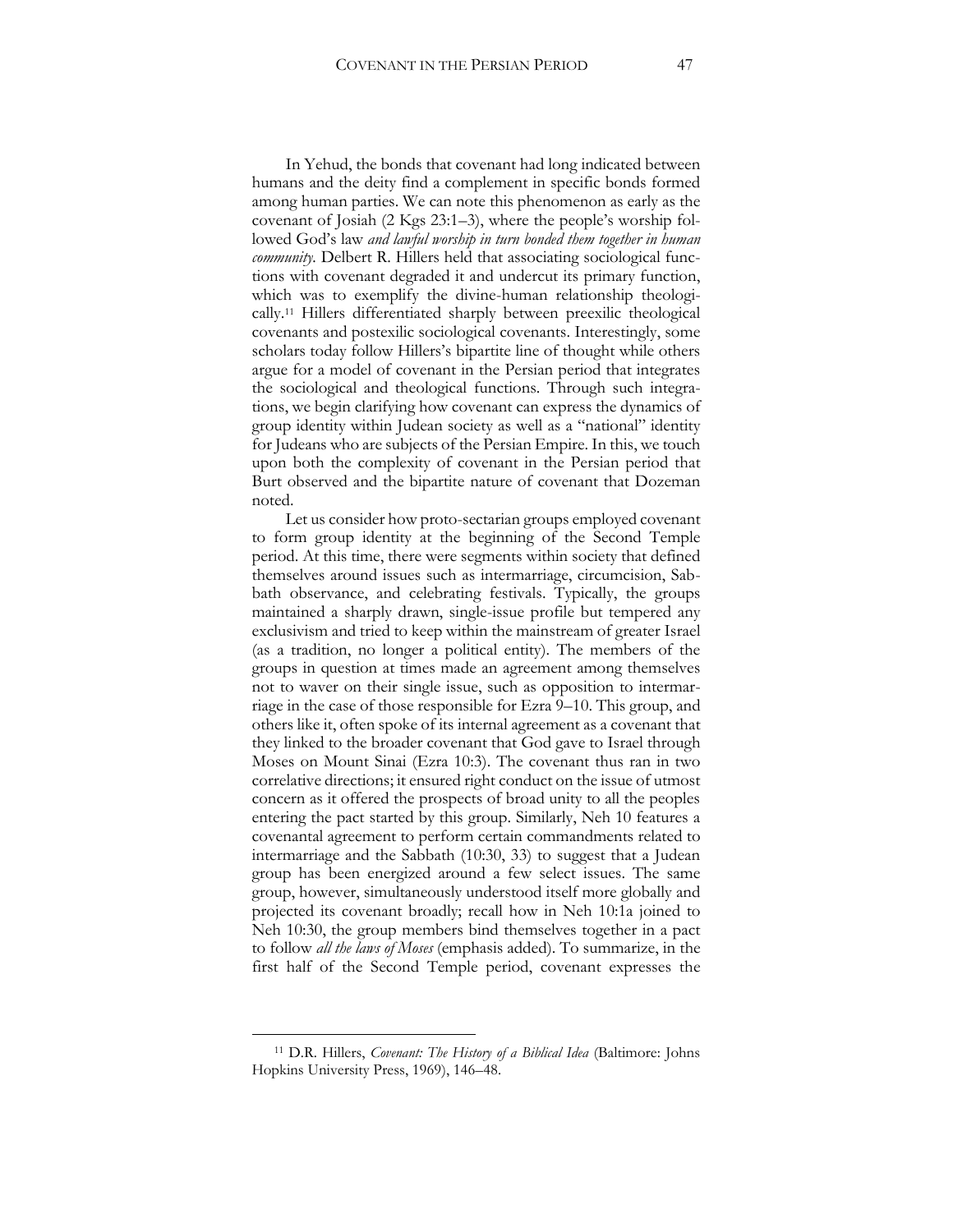dynamics of group identity within Judean society as well as a universally theological identity for Judeans who are subjects of the Persian Empire.

Following the trajectory of this development, one sees that the Dead Sea Scrolls reflect the phenomenon highlighted in Ezra and Nehemiah. In the scrolls too one observes a group's covenant aligned with particular issues and generating interest in Israelite identity. In the Damascus Document (CD), covenant ensures right conduct on a group's key issue while at the same time offering the prospects of broad unity to all who would enter the group's pact. Maxine L. Grossman notes that a certain claim in CD 3:13 is repeated several times in the text; the claim is that "God's new covenant with this community is a covenant with Israel forever."<sup>12</sup> Her analysis of this language identifies "an overlay of two covenants upon one another. The first is the covenant at Sinai, which the people of Israel swore to uphold. The second is the covenant of the community, which causes the people to engage in proper Torah practices."<sup>13</sup> The ancient reader of CD, however, apprehends a single covenant, "the special possession of the community described in the text and also fundamentally tied to the Sinai experience of the people of Israel."<sup>14</sup> An isolated group's covenant claims to embrace all of Israel. The Dead Sea Scrolls provide other examples of this effect, for example the covenant in 1QSa (1:1–5) which points toward both the priestly sect with which it originated and Israel at the eschaton.

At both the beginning and toward the end of the Second Temple period, covenants articulated in particular language to reflect one social group's proclivities also express an identification with Israel and its legacies. Political and theological, this type of covenant formed a trajectory through the Second Temple period. As the biblical writers themselves might put it, covenant in the Persian period begat covenants in the Hellenistic and Roman periods. I hope that in ten years we will be discussing this and other such trajectories of covenant *across* the time of the Second Temple.

<sup>12</sup> M.L. Grossman, *Reading for History in the Damascus Document* (STDJ, 45; Leiden: Brill, 2002), 63–64.

<sup>13</sup> Ibid.

<sup>14</sup> Ibid.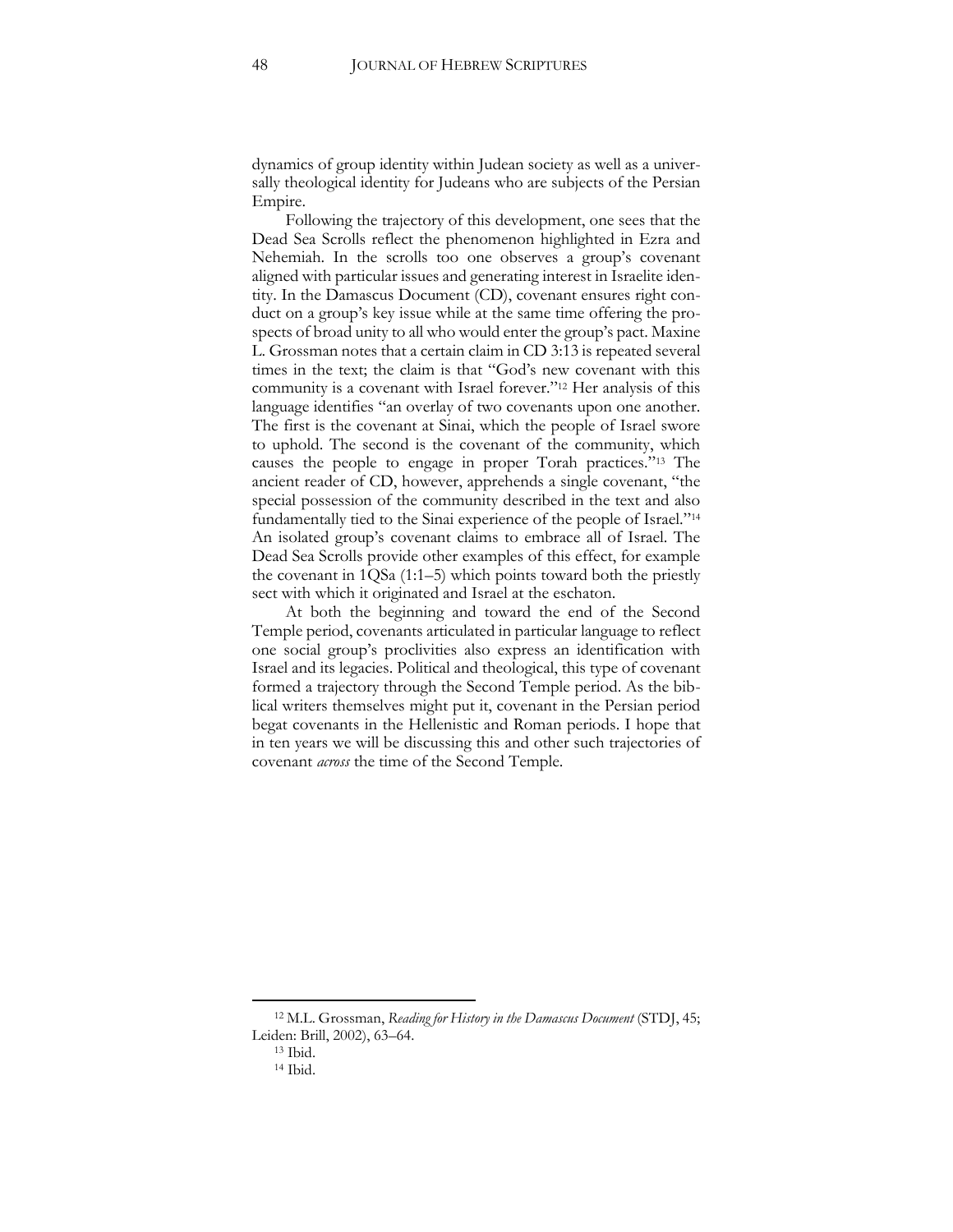## <span id="page-49-0"></span>**THE END OF ISRAELITE RELIGION? A RESPONSE**

#### GARY N. KNOPPERS THE UNIVERSITY OF NOTRE DAME

Though I unpitied: League with you I seek, [375] And mutual amity so strait, so close, That I with you must dwell, or you with me Henceforth; my dwelling haply may not please Like this fair Paradise, your sense, yet such Accept your Maker's work; he gave it me, [380] Which I as freely give; Hell shall unfold, To entertain you two, her widest Gates, And send forth all her Kings; there will be room, Not like these narrow limits, to receive Your numerous offspring; if no better place, [385] Thank him who puts me loath to this revenge On you who wrong me not for him who wrong'd. And should I at your harmless innocence Melt, as I do, yet public reason just, Honour and Empire with revenge enlarg'd, [390] By conquering this new World, compels me now To do what else though damn'd I should abhor.<sup>1</sup>

In this soliloquy delivered by the figure of Satan in Book 4 of John Milton's *Paradise Lost*, Satan proposes the establishment of a covenant between him and the first man and woman. By luring the first couple out of the league they already enjoy with God, the fallen archangel proposes to "conquer this new world" and condemn Adam, Eve, and their "numerous offspring" to divine judgment and Hell. In Book 4 of *Paradise Lost*, Milton ingeniously introduces covenantal terminology to his retelling of Gen 3 to lend gravity both to the nature of the first human couple's relationship with God and to the serpent's intentions in dealing with that couple. Rather than portraying a random act undertaken by an innocent couple, which has tremendous ramifications for the history of humanity in traditional Christian theology, Milton redefines divine and human relationships

<sup>1</sup> J. Milton, *Complete Poems and Major Prose*, ed. M.Y. Hughes (New York: Macmillan, 1957), 287–88.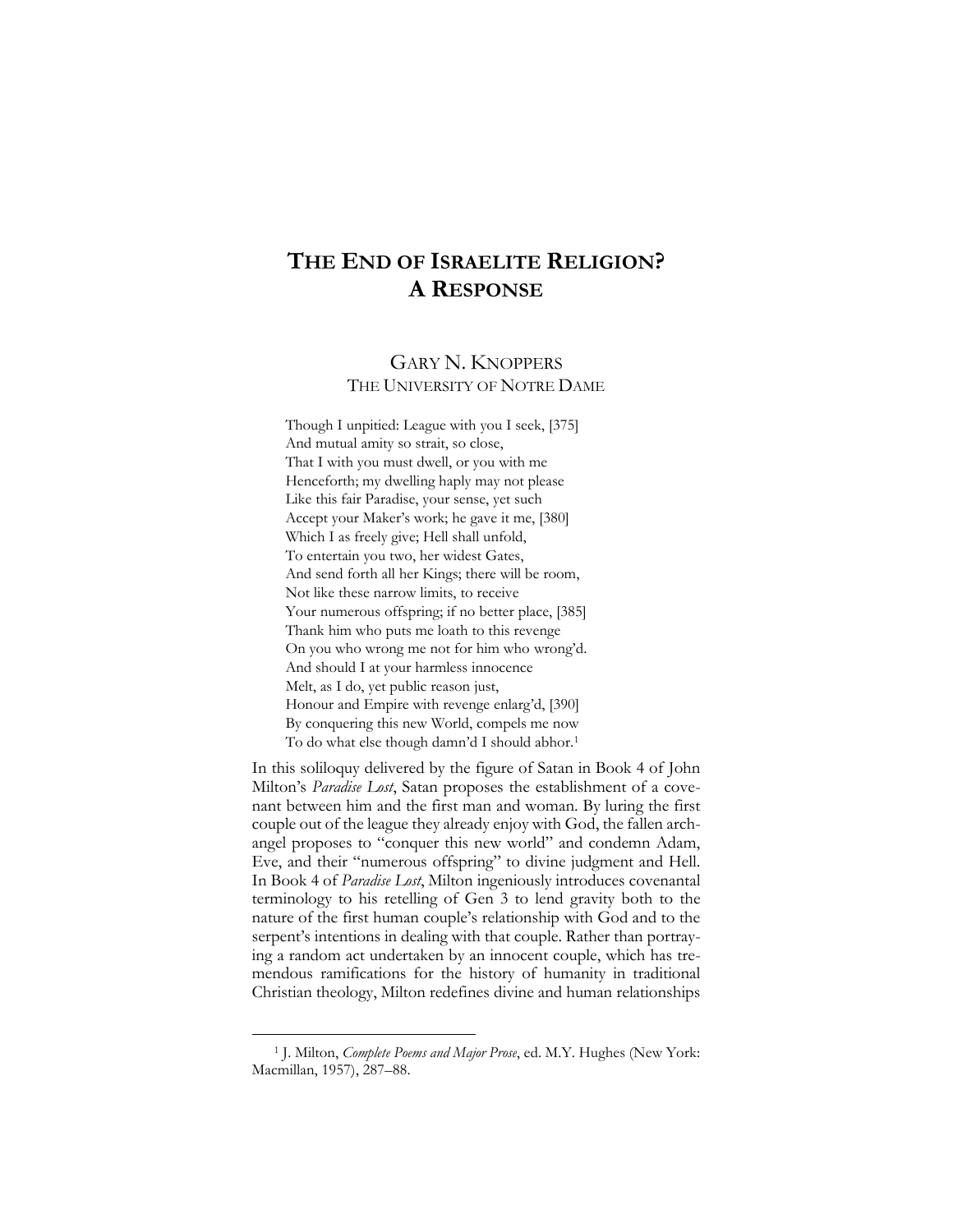to present these relationships as self-conscious and deliberative undertakings. Because Adam and Eve are already parties to a divine covenant and are warned by the angel Raphael about Satan's sinister intentions, their positive response to Satan's blandishments violate the terms of their league with God. For his part, Satan never publicly announces or enacts a pact with Adam and Eve. For his purposes, it is enough to convince the first couple to abandon their covenant with their Creator.

Although Milton's *Paradise Lost* is among the most famous classics of English literature, his imaginative strategy of appropriating covenantal concepts to retell biblical stories participates in a millennia long tradition of literary imitation or mimesis.<sup>2</sup> Milton's project of massively and creatively rewriting the early chapters of Genesis was anticipated by a number of earlier literary works, dating back to antiquity. Indeed, as scholars have come to recognize, such reinterpretations and expansive rewritings have an extensive pedigree within the Hebrew Bible itself.

One of the goals of our co-edited book, *Covenant in the Persian Period*, was to call attention to the reworking of older sources, employing covenantal language and covenantal concepts in new literary settings.<sup>3</sup> Our belief was that the issue of covenant in late writings had been neglected for a variety of reasons, some well understood and others not so well understood. One factor has to do with long-held stereotype of the Persian period as a "time of small things," when the formative concept of covenant in ancient Israel had run its course or had been reduced to ritual observances and legalistic formulations. Indeed, some scholars, as we note, opined that late formulations of covenant mark the end of Israelite religion.

A second reason has to do with the emphasis on covenant as the overarching rubric in twentieth-century biblical theology to organize the disparate legal, historical, hymnic, and sapiential streams of thought in the Hebrew Bible. Negative reactions against such a totalizing and simplistic approach are completely understandable. A third factor has to do with fundamental disagreements among scholars about what a covenant precisely is and what the history of covenantal thinking in ancient Israel comes to. Assuming that a covenant is fundamentally a bilateral agreement, whether between equals or between unequals, some scholars traced the rise of such an understanding in the premonarchic and monarchic periods and its demise, however defined, in the exilic and postexilic periods. Assuming to the contrary that a covenant is a unilateral and unconditional promise or a self-obligation undertaken by one party on behalf of another party, other scholars traced the rise of such an understanding to the

<sup>2</sup> J. Van Seters, "Creative Imitation in the Hebrew Bible," *SR* 29 (2000), 395–409; G.N. Knoppers, "The Synoptic Problem: An Old Testament Perspective," *BBR* 19 (2009), 11–34.

<sup>3</sup> R.J. Bautch and G.N. Knoppers (eds.), *Covenant in the Persian Period: From Genesis to Chronicles* (Winona Lake, IN: Eisenbrauns, 2015).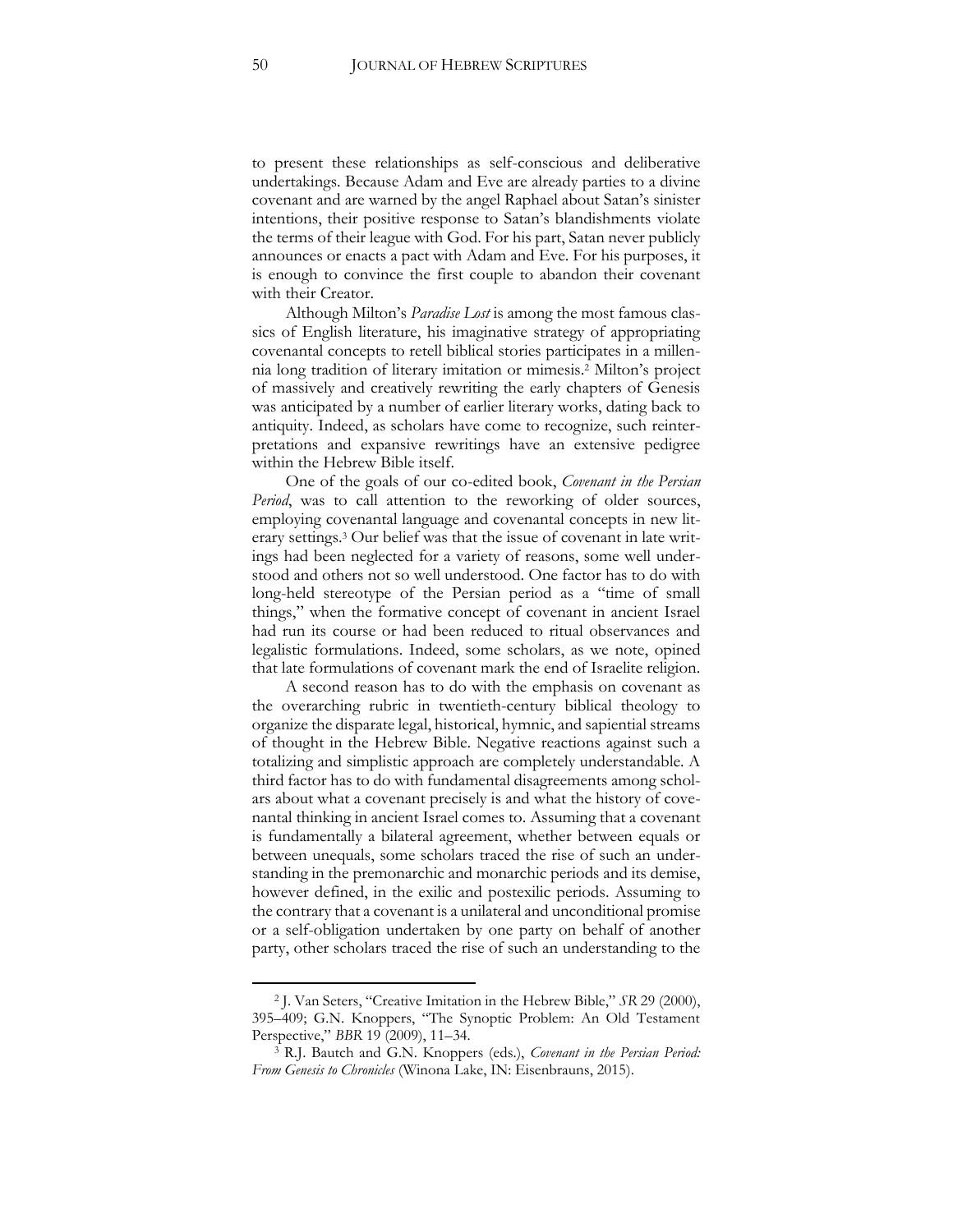premonarchic and early monarchic period and its demise into transactional forms in the late monarchic and exilic periods.

Ironically, what these two influential but diametrically opposed typologies hold in common is a relative lack of interest in covenant during the postmonarchic period. Whether this neglect has to do with a perceived legalistic tendency in the postmonarchic period or a perceived mixing of older unsullied forms depends to a large extent on individual reconstructions. In any event, it is not surprising that many scholars gave up on the covenantal enterprise altogether, given the profound disagreement among scholars about what a ברית is and what its historical development entails.

When Richard J. Bautch and I planned the present collection of essays, we sought to rebalance the discussion. While respecting past views, we sought out scholars, who were interested in breaking with past models of exegesis and in pursuing new directions. Little did we realize at the time the extent to which the scholars we asked to contribute to the "Covenant in the Persian Period" section of the SBL would produce such a far-reaching, creative, and insightful rethinking of covenant, dealing with a range of topics, such as the universal dimensions of the Abrahamic covenant, the various rewritings of the Davidic covenant, Sabbath observance as a condition in P's eternal covenant, divine promise and Israelite obligation in the Holiness Code, the nature of the covenant with Levi, covenantal promises and social memory, covenant and connubium, covenant and adoption, covenant and kinship, covenant and community identity formation, global covenants, specialized sub-covenants, covenantal concepts in wisdom literature, covenants in the Psalms, covenant in Deutero-Zechariah, covenant curses in Joel, covenant violation and covenant abrogation in Haggai, treaty and grant in Jeremiah, the redefinition of the divine-Israelite relationship in light of Persian-period international diplomatic arrangements, the relationship between Persia as a colonizing empire and Yehud as one target of imperialistic policies, covenant in non-ברית texts and non-covenant in ברית texts, the oral *torah* in Jeremiah's new covenant, and the relationship between penitential prayer and covenant renewal.<sup>4</sup> Rather than reflecting the end of Israelite religion, covenant becomes, as Sean Burt observes, a malleable literary resource and a "particularly potent toolkit" in the postmonarchic era.<sup>5</sup>

I would like to thank Jim Eisenbraun and the highly competent staff at Eisenbrauns Press for their very positive reception to our project and for their first-rate editing of the diverse array of essays in our volume. I would also like to thank the organizers of the Chronicles–Ezra–Nehemiah section, in particular Sean Burt, John

<sup>4</sup> G.N. Knoppers, "Changing History: Nathan's Dynastic Oracle and the Structure of the Davidic Monarchy in Chronicles," in M. Bar-Asher et al. (eds.), *Shai le-Sara Japhet: Studies in the Bible, Its Exegesis, and Its Language*  (Jerusalem: Bialik Institute, 2007), 99–123, in Hebrew.

<sup>5</sup> See S. Burt's article in this issue of *JHS*.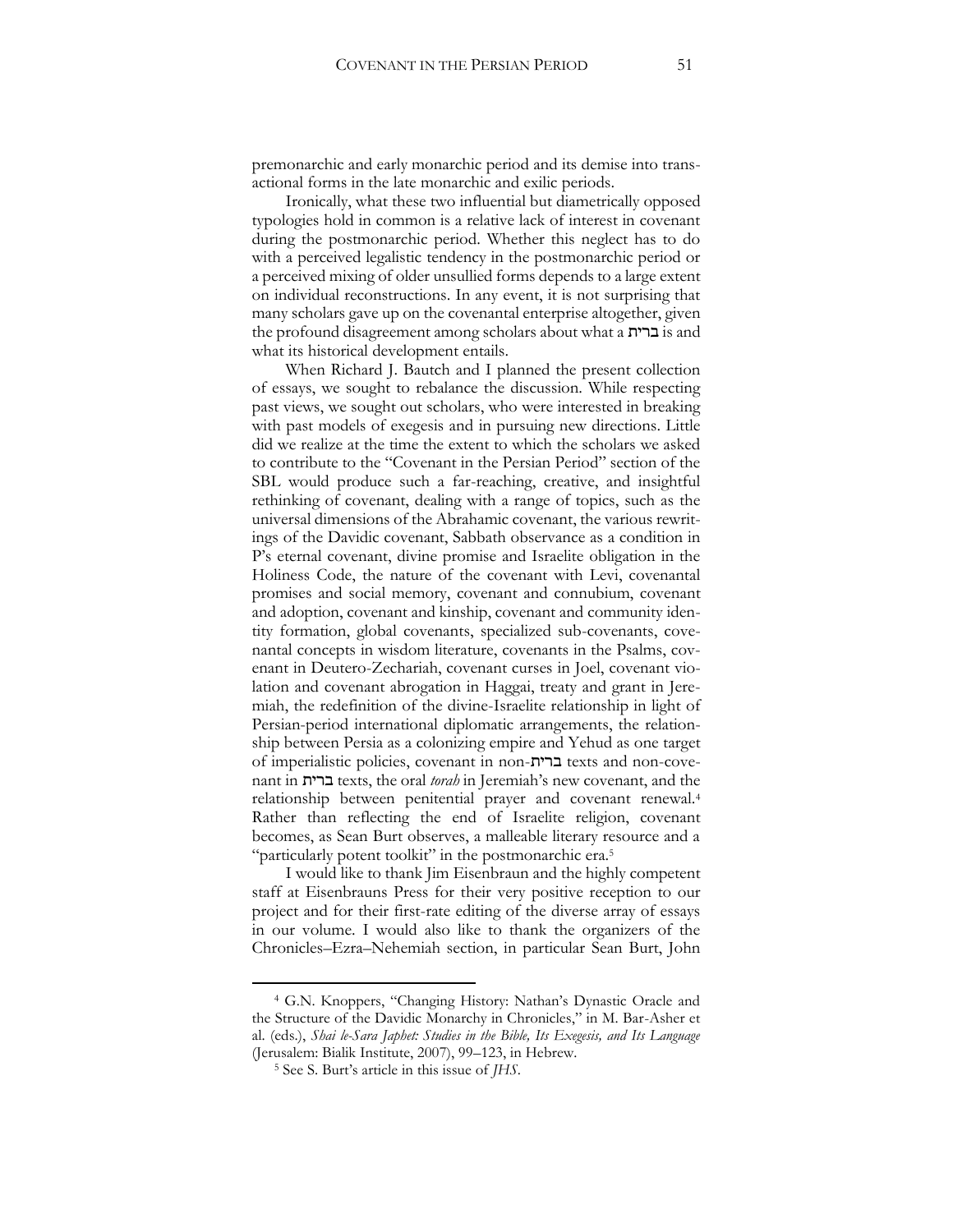Wright, and Steven Schweitzer, for their kind initiative in calling attention to our project and in organizing a special SBL review session. Finally, I would also like to express my appreciation to the fine group of panelists—Sean Burt, Thomas B. Dozeman, Melody D. Knowles, and Thomas Römer—for their careful, judicious, and lucid reviews of the essays found in our volume. Time and space constraints do not allow me to respond to all of their insightful comments and questions. Instead, I shall selectively focus on a few questions raised by their essays.

First, a number of contributors refer to God's covenant with Levi in late prophetic texts, such as MT Jer 33:14–26 (not found in the LXX) and Mal 2:4–5, and the concern with the Levites in late writings, such as Chronicles.<sup>6</sup> What are we to make of the assertions of Levi's divine election and of Yhwh's covenant with Levi? Are we supposed to construe the divine covenant with Levi as an attempt to reify an existing arrangement for the Levites in the cultic service of the Second Temple?<sup>7</sup> Or, does covenant discourse represent a literary attempt to elevate the Levites, who only held a subsidiary status? Or is covenant discourse employed, as it is in Milton's *Paradise Lost*, to underscore the responsibilities and liabilities of the beneficiaries of covenantal status? Or, yet again, does the covenant with Levi belong to what Ehud Ben Zvi argues is a cluster of core divine promises, such as the divine promises to Israel and to the temple, that were well recognized and accepted by Persian period literati?<sup>8</sup> Yet, if so, why belabor the point?

Second, a number of contributors discuss what they discern as a social or cultic stress in late covenantal texts, such as the solemn agreement (אמנה) enacted in Nehemiah (10), the proposed covenant proposed to divorce foreign wives in Ezra (10:3), the stress on covenant in the ark narrative of Chronicles, the covenants enacted under King Asa, the priest Jehoiada, and Kings Hezekiah and Josiah in Chronicles. Decades ago, Hillers recognized a similar phenomenon in Josiah's covenant portrayed in Kings (2 Kgs 23:1–3).<sup>9</sup> There, the covenant the king ratifies with the priests, prophets, and the people

<sup>6</sup> For an argument that the use of covenant in Mal 2:4–5 is associative in nature, see E. Assis, "The Reproach of the Priests (Malachi 1:6–2:9) within Malachi's Conception of Covenant," in Bautch and Knoppers, *Covenant in the Persian Period*, 271–89.

<sup>7</sup> In many reconstructions, this elevation in Levitical status represents a late development in postexilic times. See, e.g., J. Schaper, *Priester und Leviten im achämenidischen Juda* (FAT, 31; Tübingen: Mohr Siebeck, 2000).

<sup>8</sup> E. Ben Zvi, "A Balancing Act: Settling and Unsettling Issues Concerning Past Divine Promises in Historiographical Texts Shaping Social Memory in the Late Persian Period," in Bautch and Knoppers, *Covenant in the Persian Period*, 109–29.

<sup>9</sup> D.R. Hillers, *Covenant: The History of a Biblical Idea* (Baltimore: Johns Hopkins University Press, 1969), 143–46. In Hillers's understanding, the bonds between Israelites and Yhwh find a complement in the specific bonds the Israelites form among themselves.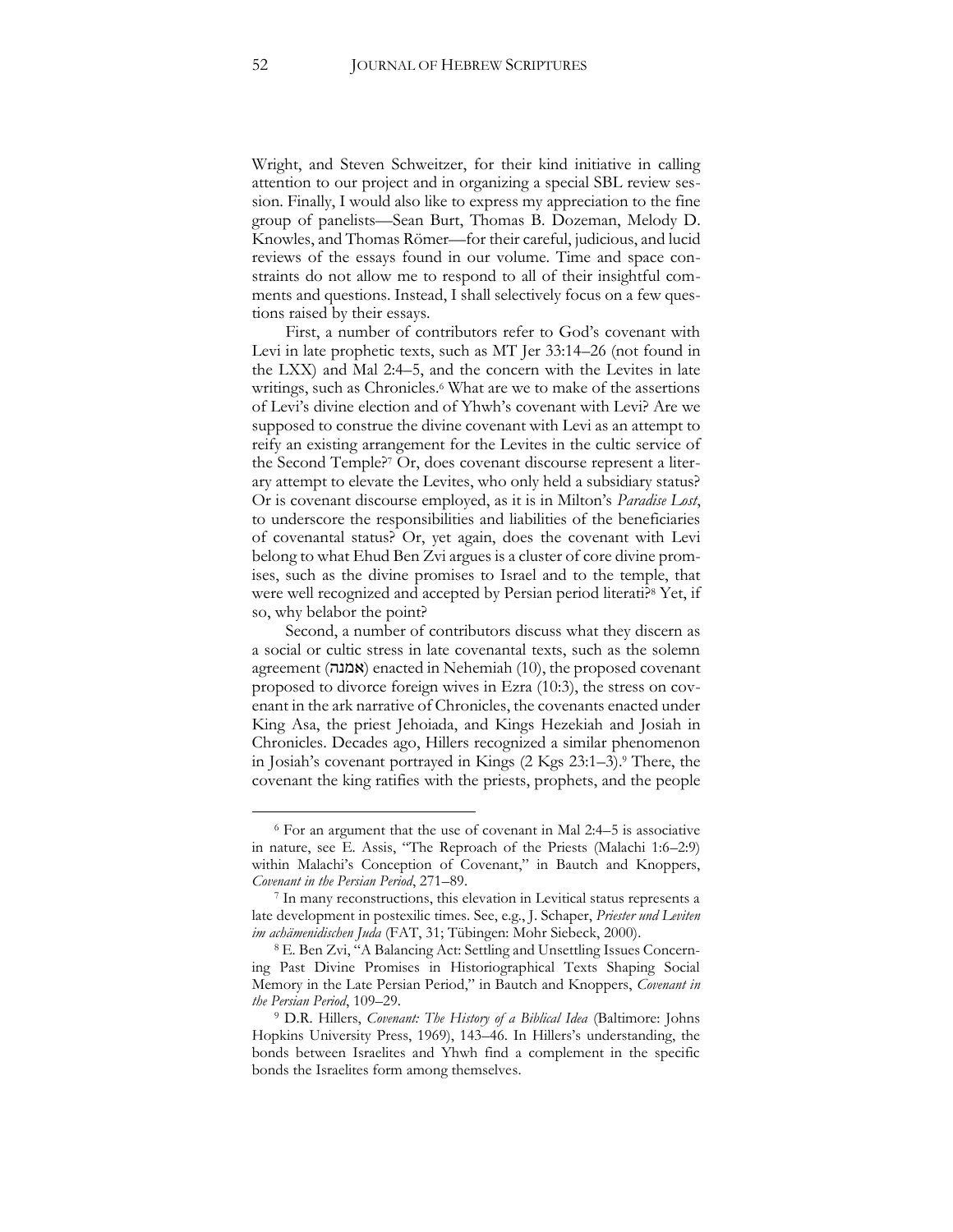of Judah binds the community together to follow the הברית ספר discovered in the temple. This covenant is ratified "before  $(\overrightarrow{p})$ Yhwh" (2 Kgs 23:3), but Yhwh is not listed as a party in the covenant. Does the emphasis on the sociological functions of the covenant reflect a "general shift away from covenant as the operative system for articulating the relationship between Yahweh and his people" as Mark J. Boda proposes?<sup>10</sup> Or does such a social and cultic emphasis reflect a transformation of covenant as the operative system for articulating the relationship between Yhwh and his people? In such a system, Yhwh might be conceived as a silent partner or witness to the pact ratified among human parties or the covenant enacted might be designed to reinforce or to reengage public commitment to the primary covenant structuring the people's relationship to God. Or, yet again, does the shift reflect the fact that Judeans were gradually adjusting to being a subjugated people living both in the homeland and in the diaspora under imperial rule? In such an arrangement, the concern with genealogy, blood, and kinship relations may reflect the changed setting in which Israelites lived during Neo-Babylonian, Persian, and Hellenistic times. In other words, is covenant still an operative system, but one that highlights social and cultic matters as areas in which Judeans retained limited self-autonomy under foreign rule?

Third, I would like to echo a question that Römer raises in his review essay, namely how the relationship between Persian period Judah and Samaria might affect our understanding of covenants in the literature written or edited during this time. If, as seems likely, both Judah and Samaria possessed copies of the Pentateuch in the late Persian and Hellenistic periods, how are we to understand the different iterations of covenant in the Torah? Moreover, what are we to make of a text, such as the pan-Israelite covenant enacted at Shechem in MT Josh 24?<sup>11</sup> Römer suggests that this narrative might be a Samarian creation, a co-production of Judeans and Samarians, or an attempt to affirm the validity of the national covenant in Samaria. Or, yet again, might the formulation of this story represent a Judean or a Judean-Samarian attempt to create a common Hexateuch? The matter bears further study.<sup>12</sup>

Finally, it may be suggested that the scholarly analysis of covenant in late biblical works, the Deutero-Canon (or Apocrypha), the

<sup>10</sup> M.J. Boda, "Reenvisioning the Relationship: Covenant in Chronicles," in Bautch and Knoppers, *Covenant in the Persian Period*, 391–407 (403).

<sup>&</sup>lt;sup>11</sup> Reading Shechem in Josh 24:1, 25 with the MT. The LXX reads Shiloh in both cases. Interestingly, whereas Joshua writes down "these words" in a scroll of the instruction of God (בספר תרת אלהים) and takes a great stone and places it "there" under the terebinth, which was "at/in the sanctuary of (במקדש) Yhwh," in the LXX he does so "before the Lord" (Josh 24:26).

<sup>12</sup> The composition, character, and function of Josh 24 are the topic of the thematic volume edited by T.B. Dozeman, *HBAI* 6 (2017), 145–258.